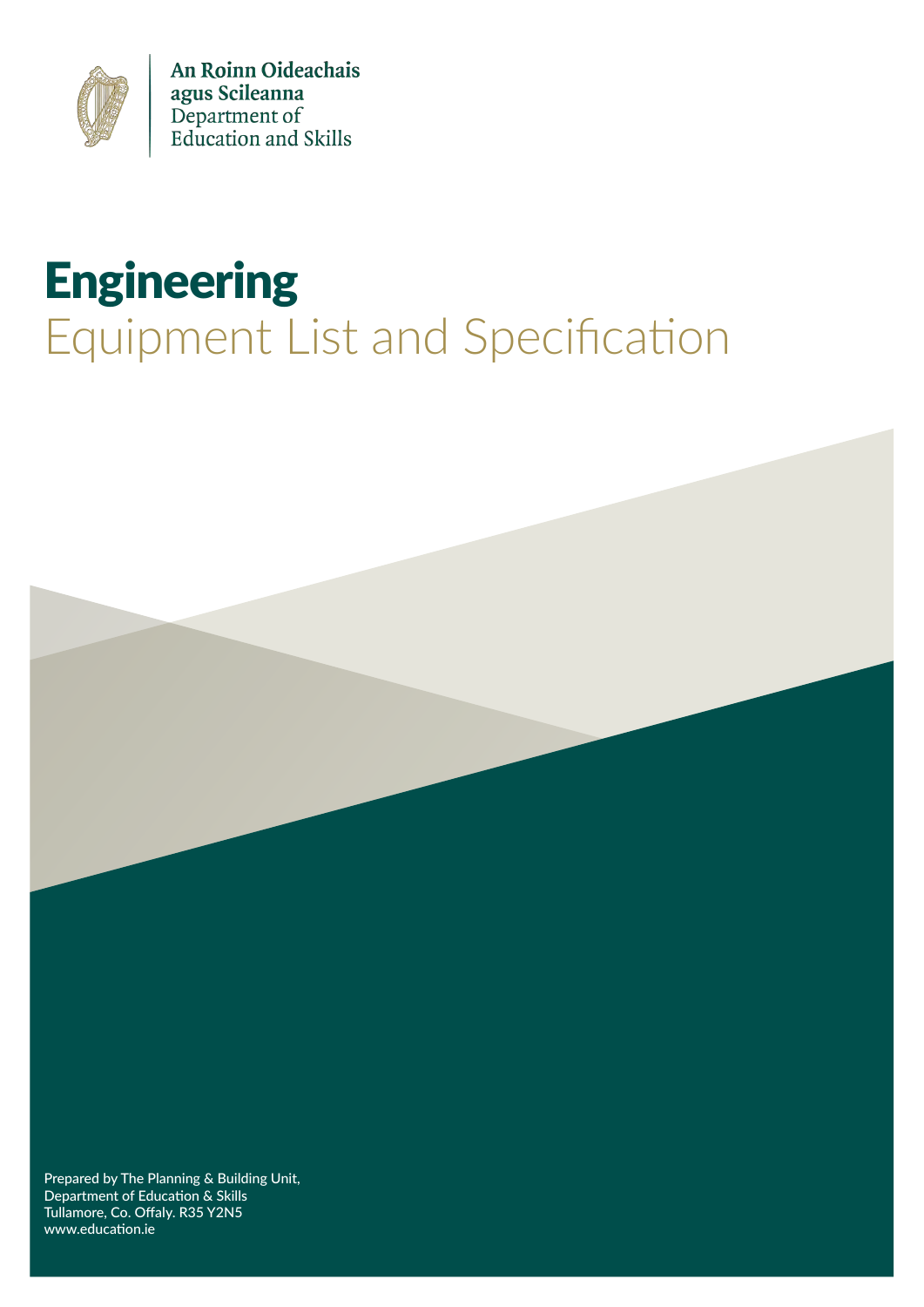# **Engineering** Equipment List A

### **Section 1: Drawing and Design**

| Code                   |                                                                                                                                                                                                                                                                                                             | <b>Description and Specification</b>                                         | Cost |
|------------------------|-------------------------------------------------------------------------------------------------------------------------------------------------------------------------------------------------------------------------------------------------------------------------------------------------------------|------------------------------------------------------------------------------|------|
| Quantity               |                                                                                                                                                                                                                                                                                                             |                                                                              | €    |
| <b>ENG/A/101</b><br>1  | Set of (magnetic) drawing equipment, for (magnetic) chalkboard, to include<br>(i) compass with steel point (500mm), (ii) $60^{\circ}/30^{\circ}$ set square (500mm), (iii)<br>45° set square (500mm), (iv) protractor (425mm) and (v) heavy duty rule<br>with bevelled edges (1000mm).                      |                                                                              |      |
|                        | Manufacturer:                                                                                                                                                                                                                                                                                               | Catalogue No.:                                                               |      |
| ENG/A/102(A)<br>25     | edges to blade; blade screwed and dowelled to stock or equal.                                                                                                                                                                                                                                               | T-squares: A2 size, tape blade, best quality hardwood, with maple or acrylic |      |
|                        | Manufacturer:                                                                                                                                                                                                                                                                                               | Catalogue No.:                                                               |      |
|                        |                                                                                                                                                                                                                                                                                                             | <b>OR</b>                                                                    |      |
| ENG/A/102(B)<br>25     | with low reflectance.                                                                                                                                                                                                                                                                                       | Stainless steel T-square with fixed light cast aluminium head, brushed blade |      |
|                        | Manufacturer:                                                                                                                                                                                                                                                                                               | Catalogue No.:                                                               |      |
| <b>ENG/A/103</b><br>24 | Portable Desktop Drawing Board, A2 size, solid core/particle board/multi-<br>ply, white high pressure laminate above and below, pvc edges and square<br>corners, with rubber feet. Simple robust mechanism to allow use at 0° and<br>20°, with rubber tractor grip to facilitate overhanging of table edge. |                                                                              |      |
|                        | Manufacturer:                                                                                                                                                                                                                                                                                               | Catalogue No.:                                                               |      |
| <b>ENG/A/104</b><br>24 | Graphics/DCG wooden box set, to come with 4" acrylic protractor,<br>60°/30° & 45° Set Squares (transparent heavy duty, non-brittle plastic,<br>with bevelled edge and open centre. Sizes: 200mm, 2mm thick), quickset<br>adjustable compass, H and 2H pencils, Vinyl eraser, Metal sharpener and<br>Clips.  |                                                                              |      |
|                        | Manufacturer:                                                                                                                                                                                                                                                                                               | Catalogue No.:                                                               |      |
| <b>ENG/A/105</b><br>2  | Combination set, with centre head, square head, protractor and 300mm<br>rule.                                                                                                                                                                                                                               |                                                                              |      |
|                        | Manufacturer:                                                                                                                                                                                                                                                                                               | Catalogue No.:                                                               |      |
| <b>ENG/A/106</b>       | Scaled rule, acrylic, 300mm, suitable for graphics/drawing                                                                                                                                                                                                                                                  |                                                                              |      |
| 24                     | Manufacturer:                                                                                                                                                                                                                                                                                               | Catalogue No.:                                                               |      |
| <b>ENG/A/107</b><br>25 | inmm.                                                                                                                                                                                                                                                                                                       | Engineers stainless steel rule, pearl chrome finish, 300mm long, graduated   |      |
|                        | Manufacturer:                                                                                                                                                                                                                                                                                               | Catalogue No.:                                                               |      |
| <b>ENG/A/108</b><br>25 | inmm.                                                                                                                                                                                                                                                                                                       | Engineers stainless steel rule, pearl chrome finish, 150mm long, graduated   |      |
|                        | Manufacturer:                                                                                                                                                                                                                                                                                               | Catalogue No.:                                                               |      |
| <b>ENG/A/109</b>       | Flexi-curve, suitable for technical graphics work.                                                                                                                                                                                                                                                          |                                                                              |      |
| 1                      | Manufacturer:                                                                                                                                                                                                                                                                                               | Catalogue No.:                                                               |      |
| <b>ENG/A/110</b>       | French curves, set of three, moulded plastic with ellipse form.                                                                                                                                                                                                                                             |                                                                              |      |
| 1                      | Manufacturer:                                                                                                                                                                                                                                                                                               | Catalogue No.:                                                               |      |
| <b>ENG/A/111</b>       | Erasing shield, stainless steel type.                                                                                                                                                                                                                                                                       |                                                                              |      |
| 1                      | Manufacturer:                                                                                                                                                                                                                                                                                               | Catalogue No.:                                                               |      |
| <b>ENG/A/112</b>       | 50 m Surveyor's Fibre Measuring Tape.                                                                                                                                                                                                                                                                       |                                                                              |      |
| 1                      | Manufacturer:                                                                                                                                                                                                                                                                                               | Catalogue No.:                                                               |      |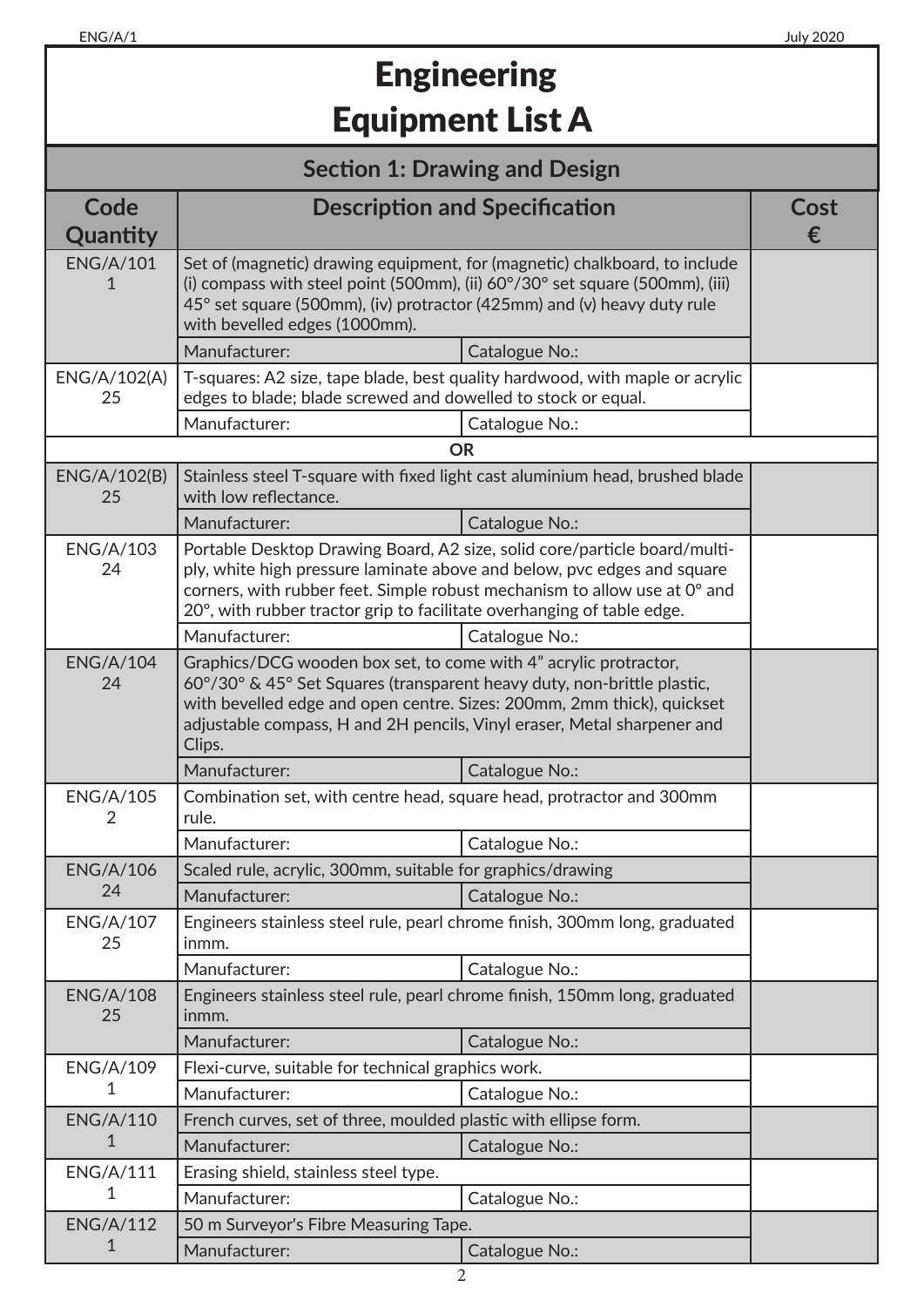| ENG/A/1                       |                                                                                           |                | <b>July 2020</b> |
|-------------------------------|-------------------------------------------------------------------------------------------|----------------|------------------|
| <b>ENG/A/113</b>              | Cutting knife, scalpel type with disposable blades.                                       |                |                  |
| 25                            | Manufacturer:                                                                             | Catalogue No.: |                  |
| <b>ENG/A/114</b>              | Cutting mat, A3 size, plastic, self-repairing.                                            |                |                  |
| 25                            | Manufacturer:                                                                             | Catalogue No.: |                  |
| <b>ENG/A/115</b>              | Show-me boards, A3 gridded, with dry wipe pens and eraser.                                |                |                  |
| 30                            | Manufacturer:                                                                             | Catalogue No.: |                  |
| <b>ENG/A/116</b>              | Scissors 250mm stainless steel.                                                           |                |                  |
| 25                            | Manufacturer:                                                                             | Catalogue No.: |                  |
| <b>ENG/A/117</b>              | Scissors 140mm, 20 no. right handed and 4 no. left handed.                                |                |                  |
| 24                            | Manufacturer:                                                                             | Catalogue No.: |                  |
| <b>ENG/A/118</b>              | Spray mount 400ml.                                                                        |                |                  |
| 2                             | Manufacturer:                                                                             | Catalogue No.: |                  |
| <b>ENG/A/119</b><br>6 of each | Ready mixed water-soluble paint 500ml (red, green, brown, black, blue,<br>yellow, white). |                |                  |
|                               | Manufacturer:                                                                             | Catalogue No.: |                  |
| <b>ENG/A/120</b>              | White foam board 3mm thick, 70x100cm.                                                     |                |                  |
| 10                            | Manufacturer:                                                                             | Catalogue No.: |                  |
| <b>ENG/A/121</b>              | 5 m Pocket Measuring Tape with 19mm blade.                                                |                |                  |
| 2                             | Manufacturer:                                                                             | Catalogue No.: |                  |
| <b>ENG/A/122</b><br>12        | Glue guns and 100 glue sticks.                                                            |                |                  |
|                               | Manufacturer:                                                                             | Catalogue No.: |                  |
| <b>ENG/A/123</b>              | Electronic Label maker, complete with tapes.                                              |                |                  |
| 1                             | Manufacturer:                                                                             | Catalogue No.: |                  |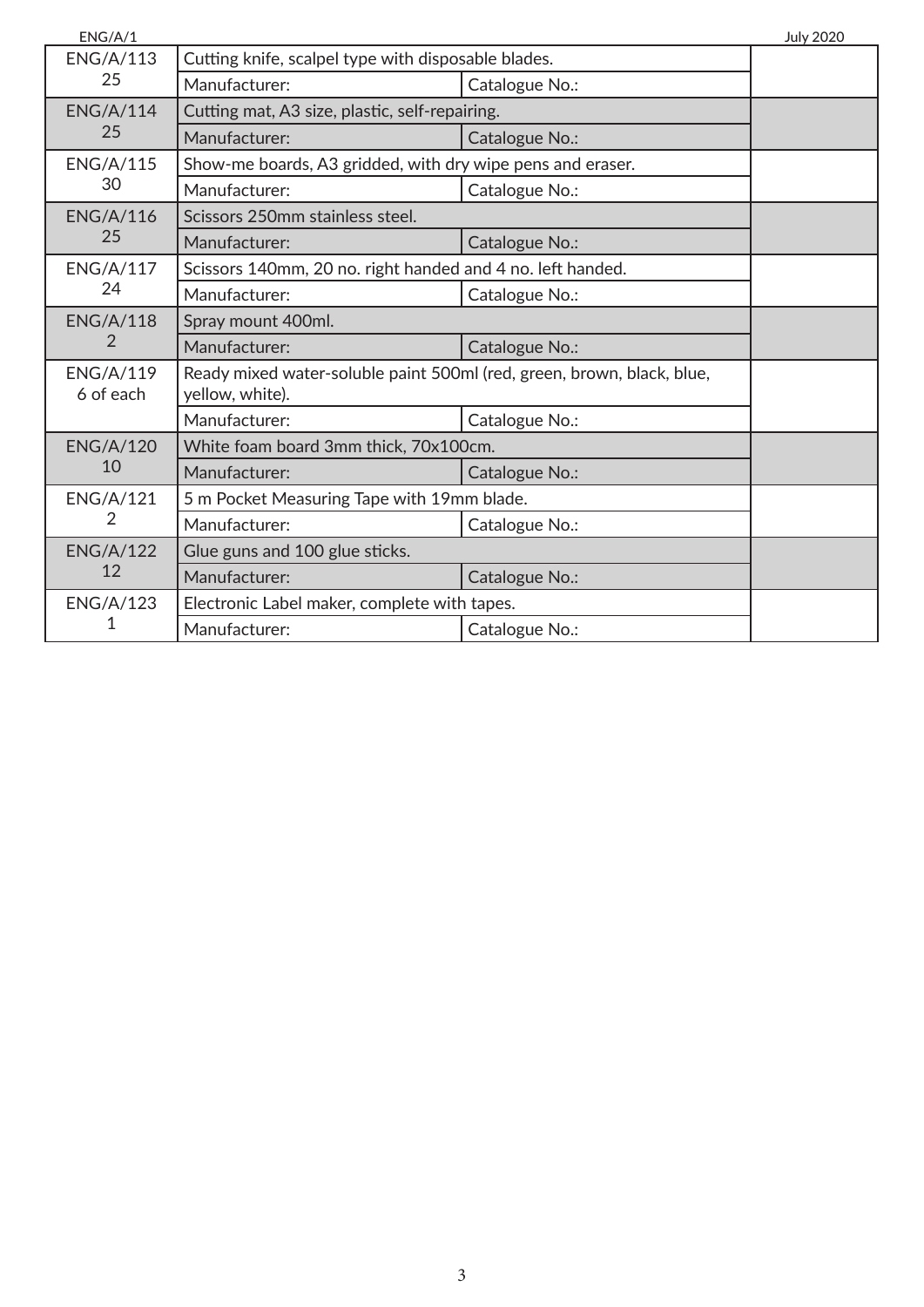| <b>Section 2: General Workshop Equipment and Tools</b> |                                                                             |                |           |
|--------------------------------------------------------|-----------------------------------------------------------------------------|----------------|-----------|
| Code<br>Quantity                                       | <b>Description and Specification</b>                                        |                | Cost<br>€ |
| <b>ENG/A/2001</b>                                      | Engineer's bench vice, cast iron with c.100-125mm steel jaws.               |                |           |
| 24                                                     | Manufacturer:                                                               | Catalogue No.: |           |
| <b>ENG/A/2002</b>                                      | Pair of fibre grips for ENG/A/201.                                          |                |           |
| 24                                                     | Manufacturer:                                                               | Catalogue No.: |           |
| <b>ENG/A/2003</b>                                      | Engineers ball pein hammer, weight c.500 g (1 lb).                          |                |           |
| 24                                                     | Manufacturer:                                                               | Catalogue No.: |           |
| <b>ENG/A/2004</b>                                      | Claw hammer, tempered/hardened head, wood/metal handle, 500 g (1 lb).       |                |           |
| 4                                                      | Manufacturer:                                                               | Catalogue No.: |           |
| <b>ENG/A/2005</b>                                      | Carpenters mallet, c.115mm.                                                 |                |           |
| 4                                                      | Manufacturer:                                                               | Catalogue No.: |           |
| ENG/A/2006                                             | Engineers steel try square, blade 120mm min.                                |                |           |
| 24                                                     | Manufacturer:                                                               | Catalogue No.: |           |
| <b>ENG/A/2007</b>                                      | Woodwork try-square, blade length: 150mm min.                               |                |           |
| 4                                                      | Manufacturer:                                                               | Catalogue No.: |           |
| <b>ENG/A/2008</b>                                      | Engineers spring dividers, c.100-150mm.                                     |                |           |
| 24                                                     | Manufacturer:                                                               | Catalogue No.: |           |
| <b>ENG/A/2009</b>                                      | Engineer's fully integrated scriber, double ended, c.175mm.                 |                |           |
| 24                                                     | Manufacturer:                                                               | Catalogue No.: |           |
| ENG/A/2010                                             | Engineers centre punch, c.100mm.                                            |                |           |
| 24                                                     | Manufacturer:                                                               | Catalogue No.: |           |
| <b>ENG/A/2011</b>                                      | Engineer's jenny callipers, c.125mm, firm friction joint, adjustable point. |                |           |
| 12                                                     | Manufacturer:                                                               | Catalogue No.: |           |
| <b>ENG/A/2012</b>                                      | Chisel, flat, c.150mm long.                                                 |                |           |
| 12                                                     | Manufacturer:                                                               | Catalogue No.: |           |
| <b>ENG/A/2013</b>                                      | Hacksaw frame, 300mm, adjustable or fixed type.                             |                |           |
| 24                                                     | Manufacturer:                                                               | Catalogue No.: |           |
| ENG/A/2014                                             | Junior hacksaw frame.                                                       |                |           |
| 6                                                      | Manufacturer:                                                               | Catalogue No.: |           |
| <b>ENG/A/2015</b>                                      | Tenon saw, c.250mm - 300mm, stiffening rib.                                 |                |           |
| 12                                                     | Manufacturer:                                                               | Catalogue No.: |           |
| ENG/A/2016                                             | Hand file, 250mm long, smooth grade, double cut.                            |                |           |
| 24                                                     | Manufacturer:                                                               | Catalogue No.: |           |
| <b>ENG/A/2017</b>                                      | Hand file, 250mm long, bastard grade, double cut.                           |                |           |
| 24                                                     | Manufacturer:                                                               | Catalogue No.: |           |
| ENG/A/2018                                             | File card (wooden base type), c.100mm x 50mm.                               |                |           |
| 24                                                     | Manufacturer:                                                               | Catalogue No.: |           |
| <b>ENG/A/2019</b>                                      | Universal bevel protractor, c.150mm blade.                                  |                |           |
| 5                                                      | Manufacturer:                                                               | Catalogue No.: |           |
| <b>ENG/A/2020</b>                                      | Surface plate, c.200mm-300mm square or rectangular, machined surfaces.      |                |           |
| 6                                                      | Manufacturer:                                                               | Catalogue No.: |           |
| <b>ENG/A/2021</b>                                      | Surface gauge, adjustable beam, scriber, column c.200mm.                    |                |           |
| 6                                                      | Manufacturer:                                                               | Catalogue No.: |           |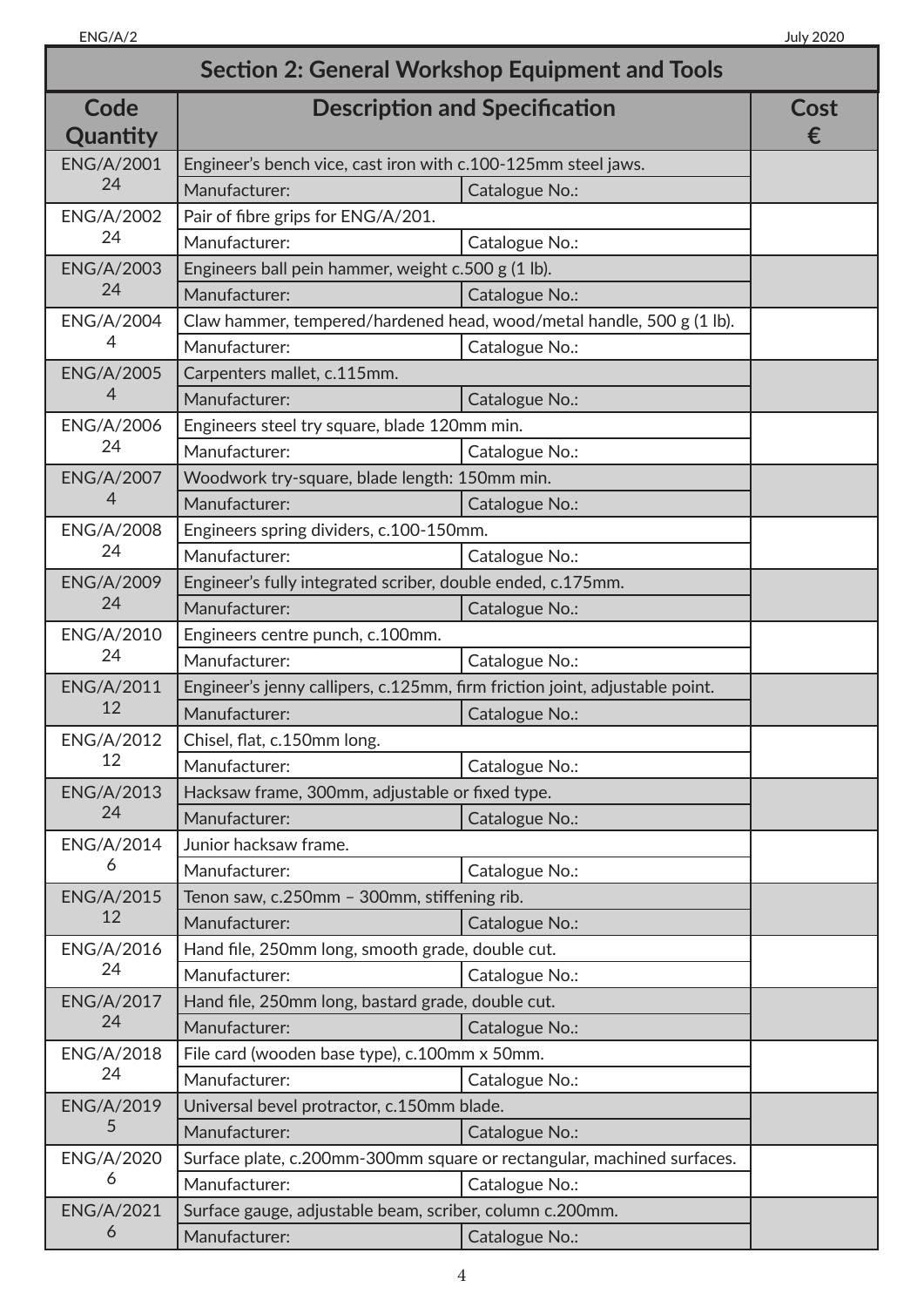| ENG/A/2           |                                                                             |                                                                            | <b>July 2020</b> |
|-------------------|-----------------------------------------------------------------------------|----------------------------------------------------------------------------|------------------|
| <b>ENG/A/2022</b> | V-block and clamp, min. clamping capacity 25mm.                             |                                                                            |                  |
| 4                 | Manufacturer:                                                               | Catalogue No.:                                                             |                  |
| <b>ENG/A/2023</b> | Centre square, capacity 40-50mm.                                            |                                                                            |                  |
| 2                 | Manufacturer:                                                               | Catalogue No.:                                                             |                  |
| <b>ENG/A/2024</b> | Toolmaker's clamp, c.100mm.                                                 |                                                                            |                  |
| 2                 | Manufacturer:                                                               | Catalogue No.:                                                             |                  |
| <b>ENG/A/2025</b> | Precision vernier caliper, capacity c.150mm, dial reading 0.02mm.           |                                                                            |                  |
| 4                 | Manufacturer:                                                               | Catalogue No.:                                                             |                  |
| <b>ENG/A/2026</b> | Precision vernier caliper, capacity c.150mm, digital reading.               |                                                                            |                  |
| 4                 | Manufacturer:                                                               | Catalogue No.:                                                             |                  |
| <b>ENG/A/2027</b> | Precision micrometer, capacity 0-25mm.                                      |                                                                            |                  |
| 4                 | Manufacturer:                                                               | Catalogue No.:                                                             |                  |
| <b>ENG/A/2028</b> | Internal micrometer set. Capacity: c.25-55mm complete with extension        |                                                                            |                  |
| 1                 | rods, spacing collar and fitted case: accuracy 0.01mm.                      |                                                                            |                  |
|                   | Manufacturer:                                                               | Catalogue No.:                                                             |                  |
| <b>ENG/A/2029</b> | Vernier depth gauge, c.150mm blade, reading 0.02mm.                         |                                                                            |                  |
| 1                 | Manufacturer:                                                               | Catalogue No.:                                                             |                  |
| ENG/A/2030        | Precision micrometer, capacity 25-50mm.                                     |                                                                            |                  |
| 1                 | Manufacturer:                                                               | Catalogue No.:                                                             |                  |
| <b>ENG/A/2031</b> |                                                                             | Universal dial test indicator, dial graduated to read 0.01mm. Range c.8mm. |                  |
| 1                 | Manufacturer:                                                               | Catalogue No.:                                                             |                  |
| ENG/A/2032        | Magnetic base holder for dial test indicator.                               |                                                                            |                  |
| 1                 | Manufacturer:                                                               | Catalogue No.:                                                             |                  |
| <b>ENG/A/2033</b> | Set of telescopic gauges, complete with case.                               |                                                                            |                  |
| 1                 | Manufacturer:                                                               | Catalogue No.:                                                             |                  |
| <b>ENG/A/2034</b> | Slotted angle plate, size: c. 113mm x 88mm x 75mm - open-ended type.        |                                                                            |                  |
| 1                 | Manufacturer:                                                               | Catalogue No.:                                                             |                  |
| <b>ENG/A/2035</b> | Feeler gauge, metric, e.g., 10 blades - 0.05mm-0.08mm.                      |                                                                            |                  |
| 1                 | Manufacturer:                                                               | Catalogue No.:                                                             |                  |
| ENG/A/2036        | .Radius gauge, metric.                                                      |                                                                            |                  |
| 1                 | Manufacturer:                                                               | Catalogue No.:                                                             |                  |
| <b>ENG/A/2037</b> | Drill gauge, e.g., 0.5mm to 12mm x 0.5mm.                                   |                                                                            |                  |
| 1                 | Manufacturer:                                                               | Catalogue No.:                                                             |                  |
| ENG/A/2038        | Screw pitch gauge, ISO forms, metric.                                       |                                                                            |                  |
| 1                 | Manufacturer:                                                               | Catalogue No.:                                                             |                  |
| <b>ENG/A/2039</b> | Engineer's outside spring caliper, c.100-150mm.                             |                                                                            |                  |
| 4                 | Manufacturer:                                                               | Catalogue No.:                                                             |                  |
| ENG/A/2040        | Engineer's inside spring caliper, c.100-150mm.                              |                                                                            |                  |
| 4                 | Manufacturer:                                                               | Catalogue No.:                                                             |                  |
| <b>ENG/A/2041</b> | Wire gauge, 1-36 swg (0.19 - 7.6mm).                                        |                                                                            |                  |
| 1                 | Manufacturer:                                                               | Catalogue No.:                                                             |                  |
| <b>ENG/A/2042</b> | Set(s) of assorted flat and Philips head screwdrivers with plastic handles. |                                                                            |                  |
| 4                 | Manufacturer:                                                               | Catalogue No.:                                                             |                  |
| <b>ENG/A/2043</b> | Combination pliers, c.200mm.                                                |                                                                            |                  |
| 4                 | Manufacturer:                                                               | Catalogue No.:                                                             |                  |
|                   |                                                                             |                                                                            |                  |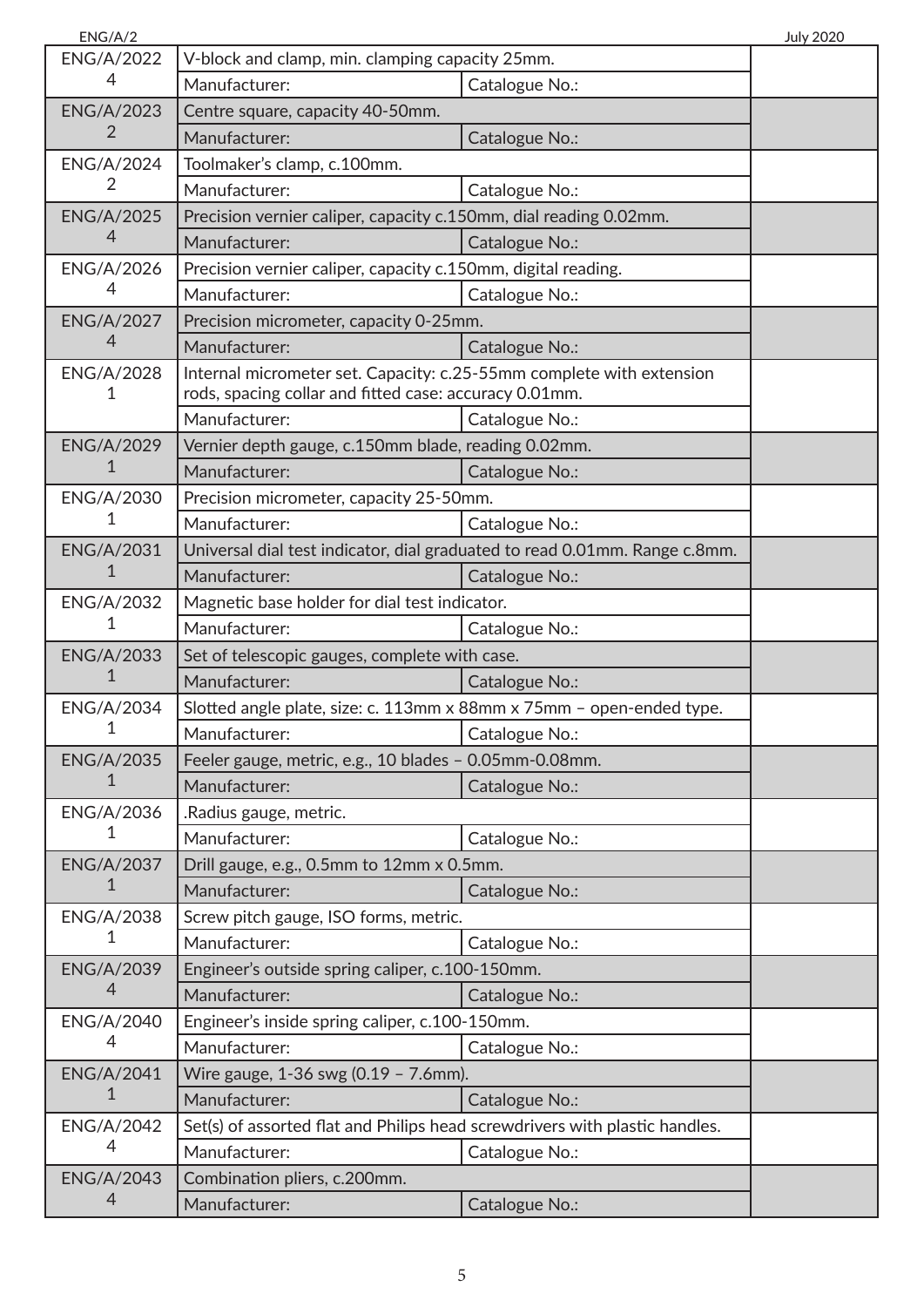| ENG/A/2                |                                                                                                                                         |                | <b>July 2020</b> |
|------------------------|-----------------------------------------------------------------------------------------------------------------------------------------|----------------|------------------|
| <b>ENG/A/2044</b>      | Heavy-duty electricians pliers with insulated handles, c.150mm.                                                                         |                |                  |
| 4                      | Manufacturer:                                                                                                                           | Catalogue No.: |                  |
| <b>ENG/A/2045</b>      | Slip joint pliers, chrome finish, c.230mm.                                                                                              |                |                  |
| 2                      | Manufacturer:                                                                                                                           | Catalogue No.: |                  |
| <b>ENG/A/2046</b>      | Flat nose pliers, c.160mm, insulated handles.                                                                                           |                |                  |
| $\overline{2}$         | Manufacturer:                                                                                                                           | Catalogue No.: |                  |
| <b>ENG/A/2047</b>      | Round nose pliers, c.160mm, insulated handles.                                                                                          |                |                  |
| $\overline{2}$         | Manufacturer:                                                                                                                           | Catalogue No.: |                  |
| <b>ENG/A/2048</b>      | Vice grips, c.250mm, lever release.                                                                                                     |                |                  |
| 4                      | Manufacturer:                                                                                                                           | Catalogue No.: |                  |
| <b>ENG/A/2049</b>      | Sheet-metal vice grips, c.250mm, lever release.                                                                                         |                |                  |
| 2                      | Manufacturer:                                                                                                                           | Catalogue No.: |                  |
| <b>ENG/A/2050</b>      | Hand vice, spring type, c.100mm length.                                                                                                 |                |                  |
| 4                      | Manufacturer:                                                                                                                           | Catalogue No.: |                  |
| <b>ENG/A/2051</b>      | Adjustable spanner, chrome finish, c.200mm.                                                                                             |                |                  |
| 2                      | Manufacturer:                                                                                                                           | Catalogue No.: |                  |
| <b>ENG/A/2052</b><br>2 | Set, combination spanners (ring/open jaw ended), metric: e.g., 6 x 7 to 18 x<br>19, chrome finish.                                      |                |                  |
|                        | Manufacturer:                                                                                                                           | Catalogue No.: |                  |
| <b>ENG/A/2053</b>      | Set of bi-hex sockets and accessories (metric: e.g., 10 to 32 x 2mm).                                                                   |                |                  |
| 1                      | Manufacturer:                                                                                                                           | Catalogue No.: |                  |
| <b>ENG/A/2054</b>      | Set of allen keys, e.g., 3mm - 10mm.                                                                                                    |                |                  |
| 2                      | Manufacturer:                                                                                                                           | Catalogue No.: |                  |
| <b>ENG/A/2055</b>      | Riveting tool set, to include, snap, set and bolster to suit 3mm rivets.                                                                |                |                  |
| $\overline{2}$         | Manufacturer:                                                                                                                           | Catalogue No.: |                  |
| ENG/A/2056             | Riveting tool set, to include, snap, set and bolster to suit 5mm rivets.                                                                |                |                  |
| 2                      | Manufacturer:                                                                                                                           | Catalogue No.: |                  |
| <b>ENG/A/2057</b>      | Riveting tool set, to include, snap, set and bolster to suit 6mm rivets.                                                                |                |                  |
| 2                      | Manufacturer:                                                                                                                           | Catalogue No.: |                  |
| <b>ENG/A/2058</b>      | Pop riveting kit, complete with pliers and assorted rivets, industrial grade.                                                           |                |                  |
| 2                      | Manufacturer:                                                                                                                           | Catalogue No.: |                  |
| <b>ENG/A/2059</b>      | Set of number stamps, 3mm, set of 9, Grade A.                                                                                           |                |                  |
| 2                      | Manufacturer:                                                                                                                           | Catalogue No.: |                  |
| ENG/A/2060             | Set of number stamps, 5mm, set of 9, Grade A.                                                                                           |                |                  |
| $\overline{2}$         | Manufacturer:                                                                                                                           | Catalogue No.: |                  |
| <b>ENG/A/2061</b>      | Set of letter stamps, 3mm, set of 27, Grade A.                                                                                          |                |                  |
| $\overline{2}$         | Manufacturer:                                                                                                                           | Catalogue No.: |                  |
| <b>ENG/A/2062</b>      | Set of letter stamps, 5mm, set of 27, Grade A.                                                                                          |                |                  |
| 2                      | Manufacturer:                                                                                                                           | Catalogue No.: |                  |
| <b>ENG/A/2063</b>      | Set of pin punches, e.g., 1.5mm to 8mm, c.100-150mm long.                                                                               |                |                  |
| $\mathbf{1}$           | Manufacturer:                                                                                                                           | Catalogue No.: |                  |
| <b>ENG/A/2064</b><br>4 | Set of stocks, dies, taps and wrenches, ISO thread form, e.g., 6mm to<br>12mm x 1mm. Circular die pattern. Set complete in strong case. |                |                  |
|                        | Manufacturer:                                                                                                                           | Catalogue No.: |                  |
| <b>ENG/A/2065</b>      | Hand held engraver, variable speed.                                                                                                     |                |                  |
| 1                      | Manufacturer:                                                                                                                           | Catalogue No.: |                  |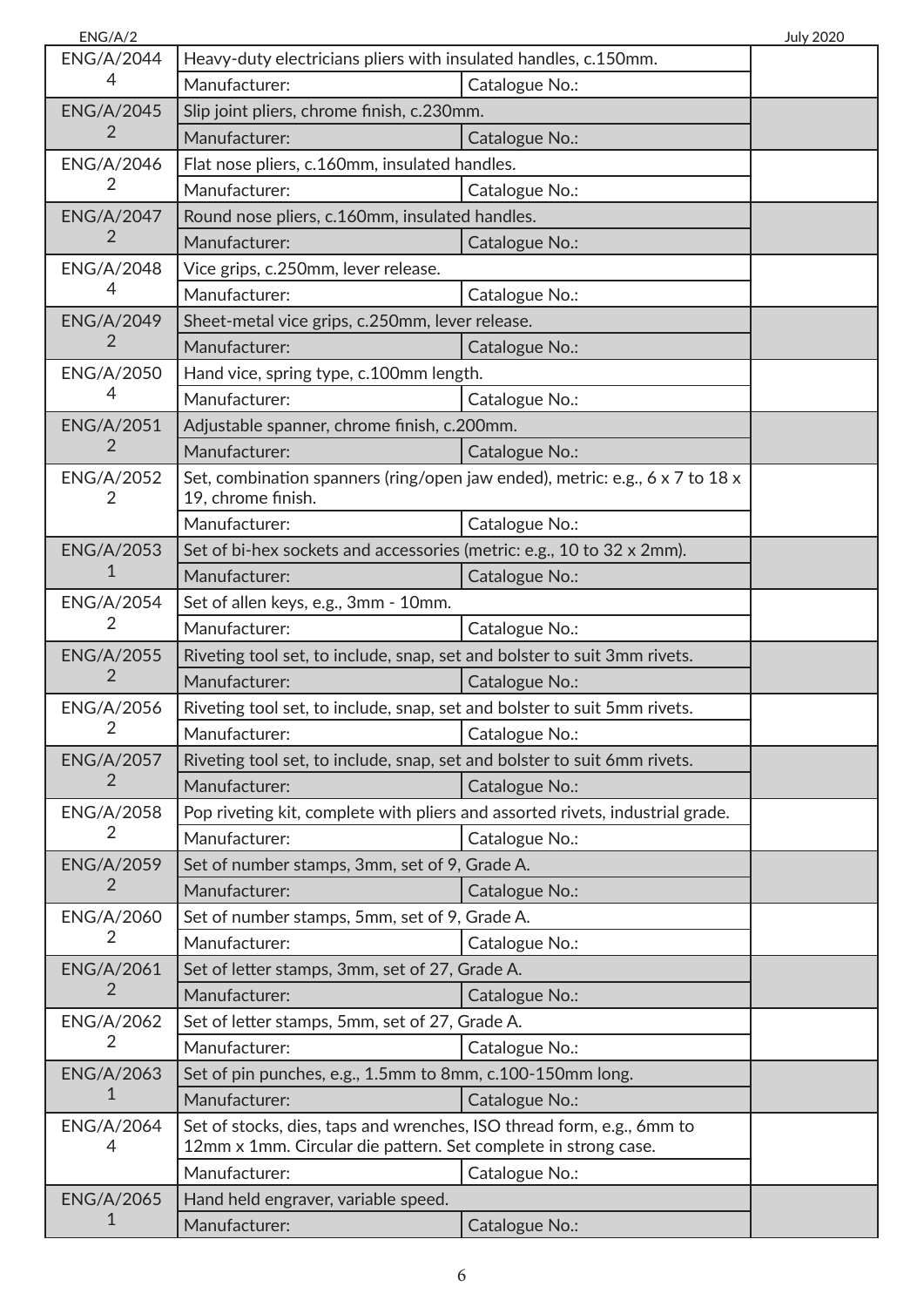| ENG/A/2           |                                                                                                                                                |                | <b>July 2020</b> |
|-------------------|------------------------------------------------------------------------------------------------------------------------------------------------|----------------|------------------|
| <b>ENG/A/2066</b> | Set of three taps (taper, second and plug) for screw cutting 5mm ISO.                                                                          |                |                  |
| 6 of each set     | Set of three taps (taper, second and plug) for screw cutting 6mm ISO.<br>Set of three taps (taper, second and plug) for screw cutting 8mm ISO. |                |                  |
|                   |                                                                                                                                                |                |                  |
|                   | Adjustable tap wrench to suit.                                                                                                                 |                |                  |
|                   | Manufacturer:                                                                                                                                  | Catalogue No.: |                  |
| <b>ENG/A/2067</b> | Circular dies for screw cutting 5mm ISO.                                                                                                       |                |                  |
| 6 of each set     | Circular dies for screw cutting 6mm ISO.                                                                                                       |                |                  |
|                   | Circular dies for screw cutting 8mm ISO.                                                                                                       |                |                  |
|                   | Stock to suit above dies.                                                                                                                      |                |                  |
|                   | Manufacturer:                                                                                                                                  | Catalogue No.: |                  |
| <b>ENG/A/2068</b> | Set of drills, HSS, parallel shank, 1.0 to 13mm x 0.5mm. Set in case.                                                                          |                |                  |
| 6                 | Manufacturer:                                                                                                                                  | Catalogue No.: |                  |
| <b>ENG/A/2069</b> | Set of drills, HSS, M.T. shank, 14 to 25mm x 1mm.                                                                                              |                |                  |
| 1                 | Manufacturer:                                                                                                                                  | Catalogue No.: |                  |
| ENG/A/2070        | Set of counter sink drills, HSS, 6, 8, 10mm. Parallel shank 90°.                                                                               |                |                  |
| 3                 | Manufacturer:                                                                                                                                  | Catalogue No.: |                  |
| <b>ENG/A/2071</b> | Set of c.5 hole-saws, complete with arbor, sizes from c.20mm to c.60mm                                                                         |                |                  |
| 2                 | diameter.                                                                                                                                      |                |                  |
|                   | Manufacturer:                                                                                                                                  | Catalogue No.: |                  |
| ENG/A/2072        | Set of combination centre drills, HSS, No. 1, 2, 3, 4, 5, 6, and 7. 60° angle                                                                  |                |                  |
| 2                 | (Slocomb).<br>Manufacturer:                                                                                                                    |                |                  |
| <b>ENG/A/2073</b> |                                                                                                                                                | Catalogue No.: |                  |
| 1                 | Morse-taper sleeves, 3-2, 2-1.<br>Manufacturer:                                                                                                | Catalogue No.: |                  |
| ENG/A/2074        | Parallel machine reamers, parallel shank, e.g., 6 to 12 x 2mm steps.                                                                           |                |                  |
| 1                 | Manufacturer:                                                                                                                                  | Catalogue No.: |                  |
| <b>ENG/A/2075</b> | Crosscut chisel, c.150mm.                                                                                                                      |                |                  |
| 2                 | Manufacturer:                                                                                                                                  | Catalogue No.: |                  |
| <b>ENG/A/2076</b> | Round nose chisel, c.150mm.                                                                                                                    |                |                  |
| $\overline{2}$    | Manufacturer:                                                                                                                                  | Catalogue No.: |                  |
| <b>ENG/A/2077</b> | Diamond point chisel, c.150mm.                                                                                                                 |                |                  |
| $\overline{2}$    | Manufacturer:                                                                                                                                  | Catalogue No.: |                  |
| <b>ENG/A/2078</b> | Miniature side cutter pliers, spring leaf mechanism, c.150mm.                                                                                  |                |                  |
| 2                 | Manufacturer:                                                                                                                                  | Catalogue No.: |                  |
| <b>ENG/A/2079</b> | Miniature top cutter pliers, spring leaf mechanism, c.150mm.                                                                                   |                |                  |
| 2                 | Manufacturer:                                                                                                                                  | Catalogue No.: |                  |
| <b>ENG/A/2080</b> | Chisels (firmer):                                                                                                                              |                |                  |
| 4 of each size    | 6 <sub>mm</sub>                                                                                                                                |                |                  |
|                   | 10 <sub>mm</sub>                                                                                                                               |                |                  |
|                   | 18mm                                                                                                                                           |                |                  |
|                   | Manufacturer:                                                                                                                                  | Catalogue No.: |                  |
| <b>ENG/A/2081</b> | Chisels (bevel):                                                                                                                               |                |                  |
|                   |                                                                                                                                                |                |                  |
|                   | 18mm                                                                                                                                           |                |                  |
|                   | Manufacturer:                                                                                                                                  | Catalogue No.: |                  |
| 4 of each size    | 6 <sub>mm</sub><br>10 <sub>mm</sub>                                                                                                            |                |                  |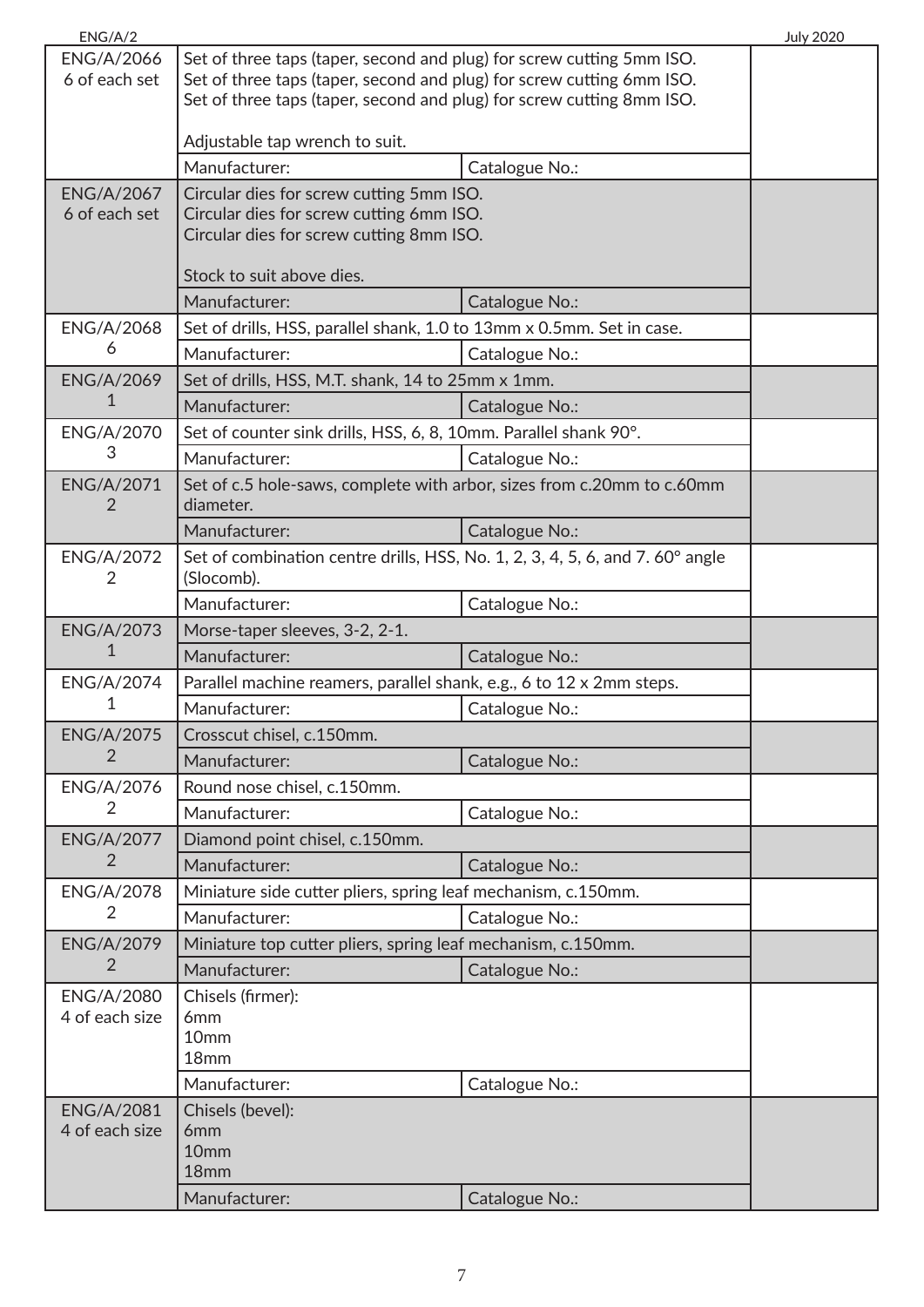| ENG/A/2                 |                                                                          |                                                                        | <b>July 2020</b> |
|-------------------------|--------------------------------------------------------------------------|------------------------------------------------------------------------|------------------|
| <b>ENG/A/2082</b>       | Bench plane, smooth, 50mm cutter, adjustable for depth of cut/alignment. |                                                                        |                  |
| 2                       | Manufacturer:                                                            | Catalogue No.:                                                         |                  |
| <b>ENG/A/2083</b>       |                                                                          | Cast iron bench blocks, rough machined on one face, c. 250mm x c.200mm |                  |
| 6                       | x c.50mm.                                                                |                                                                        |                  |
|                         | Manufacturer:                                                            | Catalogue No.:                                                         |                  |
| <b>ENG/A/2084</b>       | Quarter litre manual pump oiler                                          |                                                                        |                  |
| 1                       | Manufacturer:                                                            | Catalogue No.:                                                         |                  |
| <b>ENG/A/2085</b>       | Combination oilstone, c.200mm, coarse and fine faces.                    |                                                                        |                  |
| 1                       | Manufacturer:                                                            | Catalogue No.:                                                         |                  |
| ENG/A/2086              | Engineers steel try square, blade length 200-250mm.                      |                                                                        |                  |
| 1                       | Manufacturer:                                                            | Catalogue No.:                                                         |                  |
| <b>ENG/A/2087</b>       | Hand files - 200mm bastard.                                              |                                                                        |                  |
| 24                      | Manufacturer:                                                            | Catalogue No.:                                                         |                  |
| <b>ENG/A/2088</b>       | Hand files - 200mm smooth.                                               |                                                                        |                  |
| 24                      | Manufacturer:                                                            | Catalogue No.:                                                         |                  |
| <b>ENG/A/2089</b>       | Hand files - 150mm bastard.                                              |                                                                        |                  |
| 24                      | Manufacturer:                                                            | Catalogue No.:                                                         |                  |
| <b>ENG/A/2090</b>       | Hand files - 150mm smooth.                                               |                                                                        |                  |
| 24                      | Manufacturer:                                                            | Catalogue No.:                                                         |                  |
| <b>ENG/A/2091</b>       | Half-round files - 250mm smooth.                                         |                                                                        |                  |
| 24                      | Manufacturer:                                                            | Catalogue No.:                                                         |                  |
| <b>ENG/A/2092</b>       | Half round files - 250mm bastard.                                        |                                                                        |                  |
| 24                      | Manufacturer:                                                            | Catalogue No.:                                                         |                  |
| <b>ENG/A/2093</b>       | Half round files - 150mm smooth.                                         |                                                                        |                  |
| 24                      | Manufacturer:                                                            | Catalogue No.:                                                         |                  |
| <b>ENG/A/2094</b>       | Half round files - 150mm bastard                                         |                                                                        |                  |
| 24                      | Manufacturer:                                                            | Catalogue No.:                                                         |                  |
| <b>ENG/A/2095</b>       | Round files - 200mm smooth.                                              |                                                                        |                  |
| 24                      | Manufacturer:                                                            | Catalogue No.:                                                         |                  |
| ENG/A/2096              | Round files - 200mm bastard.                                             |                                                                        |                  |
| 24                      | Manufacturer:                                                            | Catalogue No.:                                                         |                  |
| <b>ENG/A/2097</b>       | Round files - 150mm smooth.                                              |                                                                        |                  |
| 24                      | Manufacturer:                                                            | Catalogue No.:                                                         |                  |
| <b>ENG/A/2098</b>       | Round files - 150mm bastard.                                             |                                                                        |                  |
| 24                      | Manufacturer:                                                            | Catalogue No.:                                                         |                  |
| <b>ENG/A/2099</b>       | Square files - 200mm smooth.                                             |                                                                        |                  |
| 24                      | Manufacturer:                                                            | Catalogue No.:                                                         |                  |
| ENG/A/2100              | Square files - 200mm bastard.                                            |                                                                        |                  |
| 24                      | Manufacturer:                                                            | Catalogue No.:                                                         |                  |
| <b>ENG/A/2101</b>       | Square files - 150mm smooth.                                             |                                                                        |                  |
| 24                      | Manufacturer:                                                            | Catalogue No.:                                                         |                  |
| <b>ENG/A/2102</b>       |                                                                          |                                                                        |                  |
| 24                      | Square files - 150mm bastard.                                            |                                                                        |                  |
|                         | Manufacturer:                                                            | Catalogue No.:                                                         |                  |
| <b>ENG/A/2103</b><br>24 | Three-square files - 200mm smooth.                                       |                                                                        |                  |
|                         | Manufacturer:                                                            | Catalogue No.:                                                         |                  |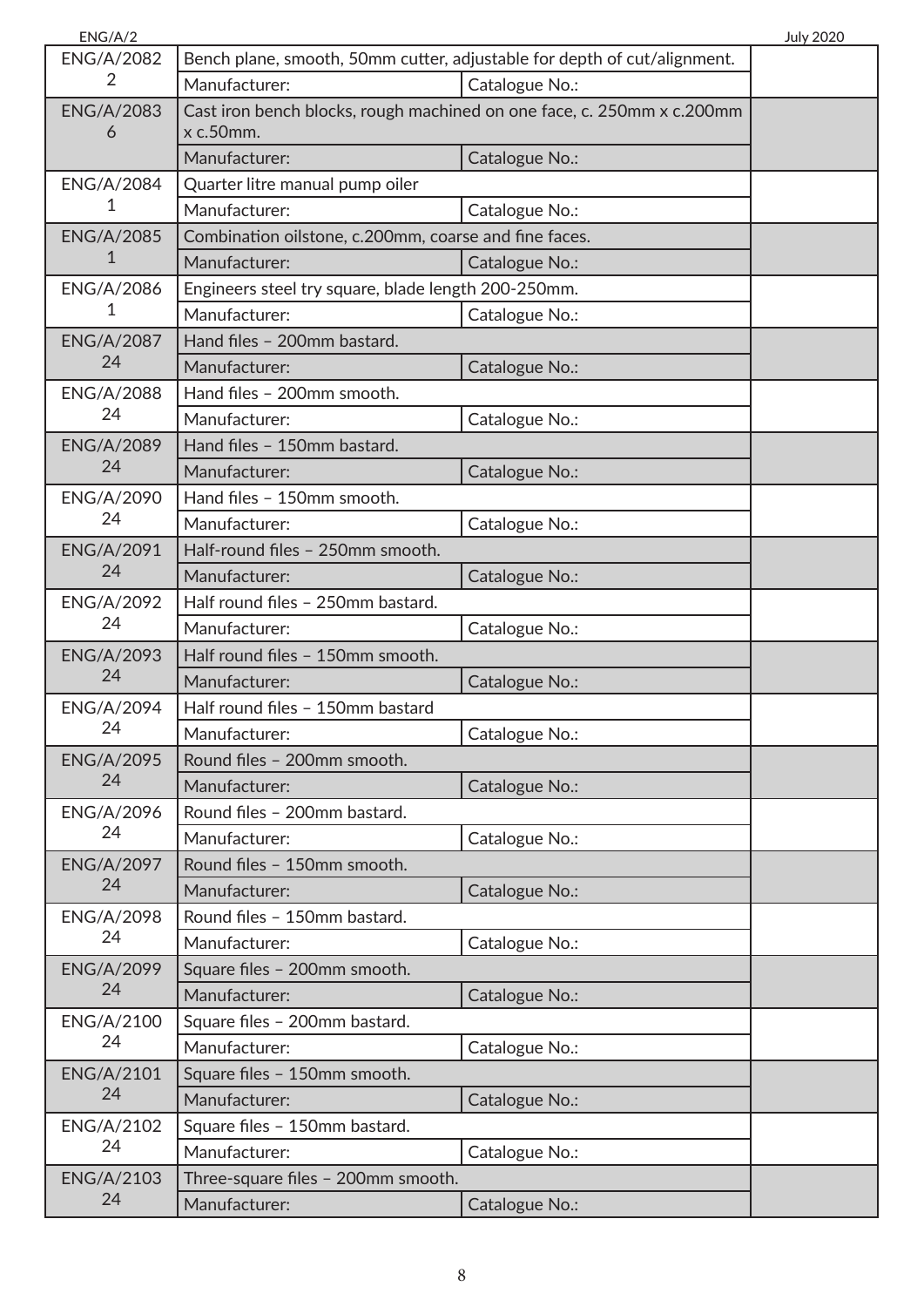| ENG/A/2                 |                                                |                | <b>July 2020</b> |
|-------------------------|------------------------------------------------|----------------|------------------|
| <b>ENG/A/2104</b><br>24 | Three-square files - 200mm bastard.            |                |                  |
|                         | Manufacturer:                                  | Catalogue No.: |                  |
| <b>ENG/A/2105</b>       | Warding files - 150mm smooth.                  |                |                  |
| 24                      | Manufacturer:                                  | Catalogue No.: |                  |
| ENG/A/2106              | Warding files - 150mm bastard.                 |                |                  |
| 24                      | Manufacturer:                                  | Catalogue No.: |                  |
| <b>ENG/A/2107</b>       | Piercing saw frames.                           |                |                  |
| 6                       | Manufacturer:                                  | Catalogue No.: |                  |
| <b>ENG/A/2108</b>       | Pack of blades for item ENG/A/2108.            |                |                  |
| 24                      | Manufacturer:                                  | Catalogue No.: |                  |
| <b>ENG/A/2109</b>       | File handle for 250mm file, plastic or wooden. |                |                  |
| 90                      | Manufacturer:                                  | Catalogue No.: |                  |
| ENG/A/2110              | File handle for 200mm file, plastic or wooden. |                |                  |
| 200                     | Manufacturer:                                  | Catalogue No.: |                  |
| <b>ENG/A/2111</b>       | File handle for 150mm file, plastic or wooden. |                |                  |
| 240                     | Manufacturer:                                  | Catalogue No.: |                  |
| <b>ENG/A/2112</b>       | Hacksaw blade, 300mm, 24 T.P.I.                |                |                  |
| 200                     | Manufacturer:                                  | Catalogue No.: |                  |
| <b>ENG/A/2113</b>       | Set of c.6/12 assorted needle files.           |                |                  |
| 4                       | Manufacturer:                                  | Catalogue No.: |                  |
| <b>ENG/A/2114</b>       | Hacksaw blade junior type.                     |                |                  |
| 200                     | Manufacturer:                                  | Catalogue No.: |                  |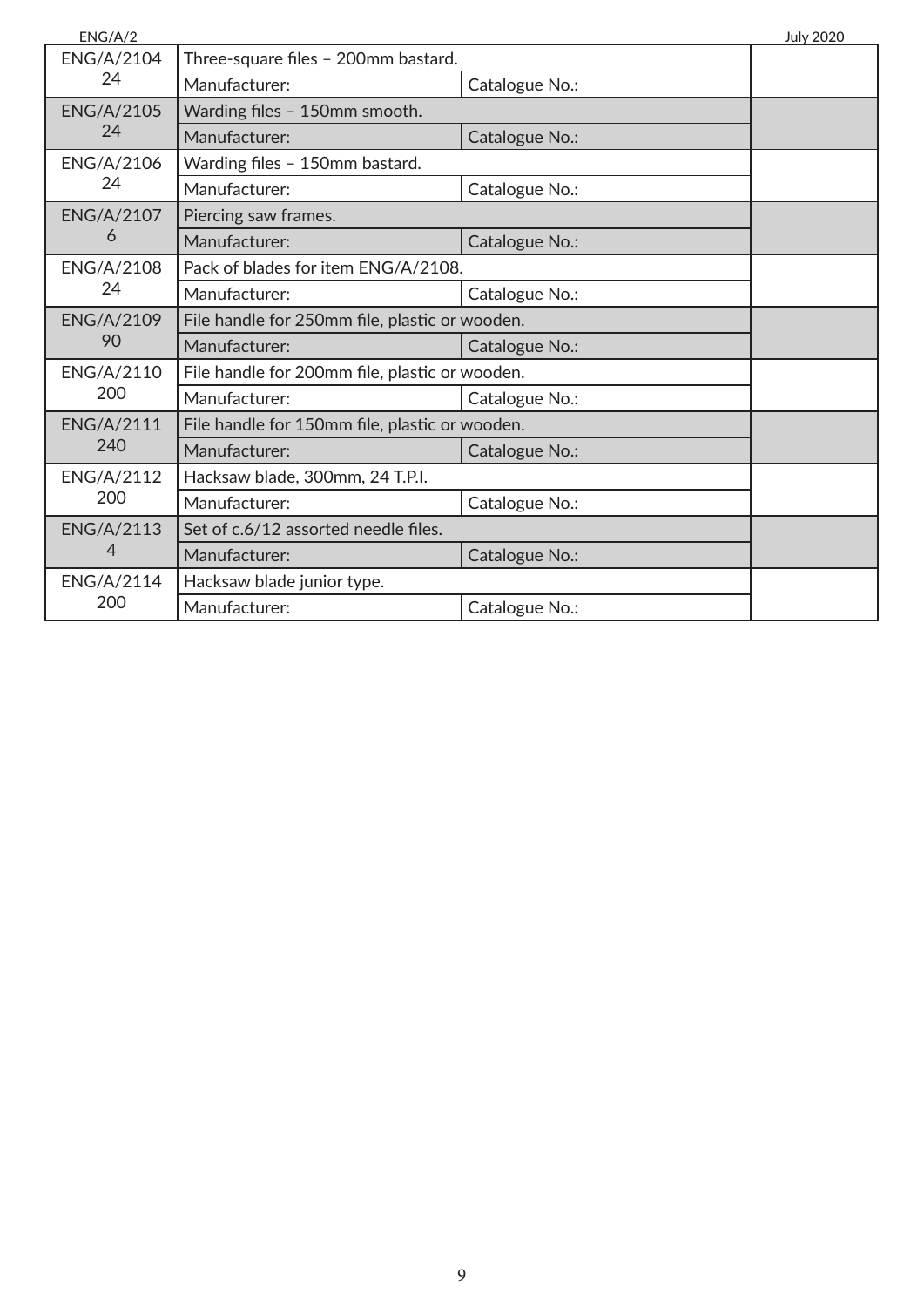| <b>Section 3: Power Tools</b> |                                                                                                                                  |                                      |      |
|-------------------------------|----------------------------------------------------------------------------------------------------------------------------------|--------------------------------------|------|
| Code                          |                                                                                                                                  | <b>Description and Specification</b> | Cost |
| Quantity                      | Note: Portable Tools to be supplied as cordless appliances, or 110 volts if<br>former option is not available.                   |                                      | ŧ.   |
| <b>ENG/A/301</b><br>2         | Rechargeable, minimum 18 V, Portable Cordless Drill with case, to include<br>charger and two batteries.                          |                                      |      |
|                               | Two year warranty.                                                                                                               |                                      |      |
|                               | Manufacturer:                                                                                                                    | Catalogue No.:                       |      |
| <b>ENG/A/302</b>              | Portable 12/24/110V 50 Hz c.600 W motor Orbital Sander with outlet<br>compatible with Dust Extractor.                            |                                      |      |
|                               | Two year warranty.                                                                                                               |                                      |      |
|                               | Manufacturer:                                                                                                                    | Catalogue No.:                       |      |
| <b>ENG/A/303</b>              | Portable 12/24/110 V 50 Hz variable speed double insulated electric hand<br>Drill with 13mm Chuck and Key.<br>Two year warranty. |                                      |      |
|                               |                                                                                                                                  |                                      |      |
|                               | Manufacturer:                                                                                                                    | Catalogue No.:                       |      |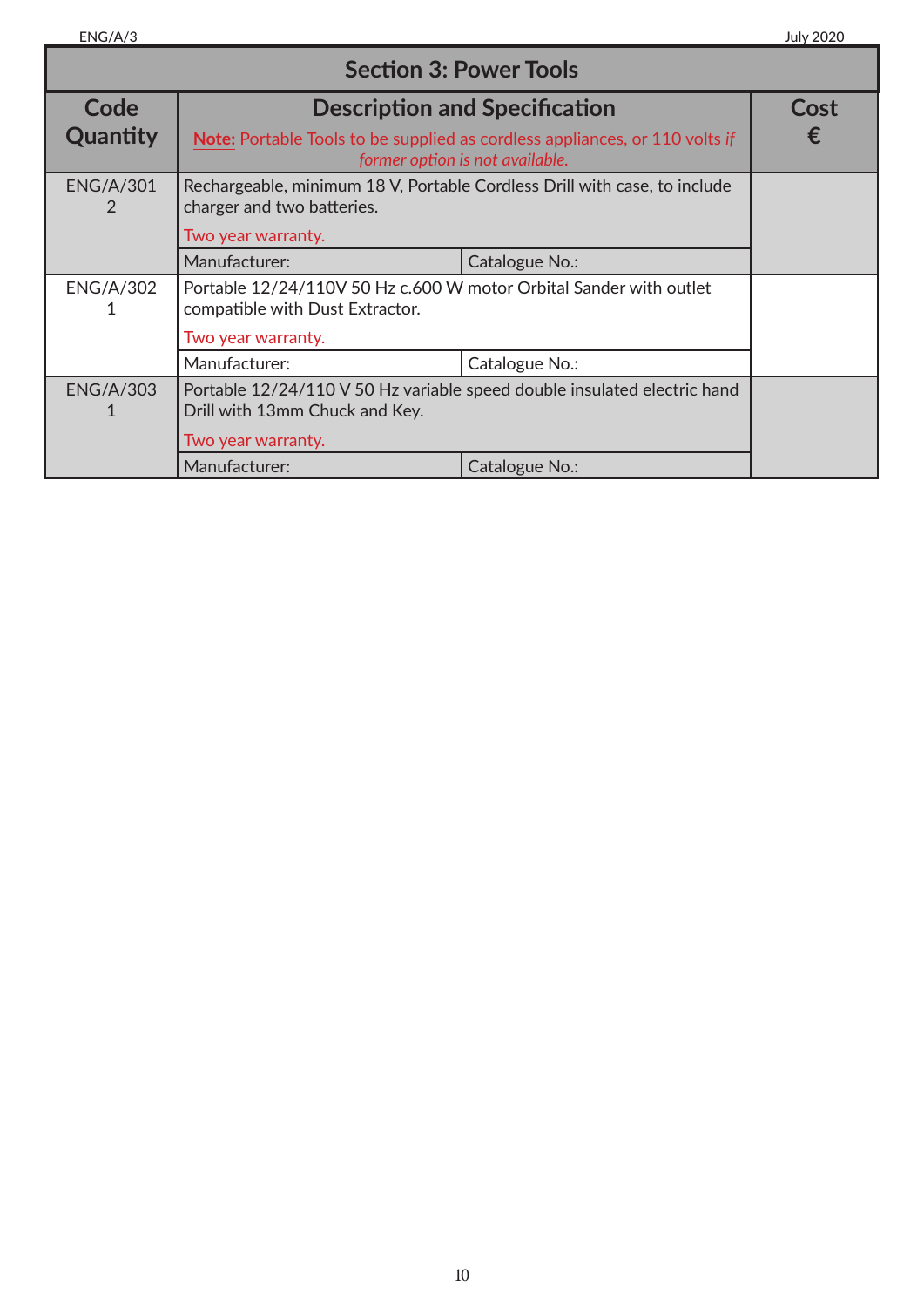| <b>Section 4: Electronics and Control Technology</b> |                                                                                                                                                                                                                                                                                                                                                                                                                                                                                                                                  |                |           |
|------------------------------------------------------|----------------------------------------------------------------------------------------------------------------------------------------------------------------------------------------------------------------------------------------------------------------------------------------------------------------------------------------------------------------------------------------------------------------------------------------------------------------------------------------------------------------------------------|----------------|-----------|
| Code<br>Quantity                                     | <b>Description and Specification</b>                                                                                                                                                                                                                                                                                                                                                                                                                                                                                             |                | Cost<br>€ |
| <b>ENG/A/401</b><br>1                                | Educational electronics teaching kit capable of allowing for the<br>demonstration of a range (c.20) simple electronic circuits/systems such as<br>fire alarm and motor controllers. Kit to be accompanied with associated<br>guides/texts, and suitable for use with a class group of 24 students.<br>Manufacturer:                                                                                                                                                                                                              | Catalogue No.: |           |
|                                                      |                                                                                                                                                                                                                                                                                                                                                                                                                                                                                                                                  |                |           |
| <b>ENG/A/402</b><br>6                                | Digital multi-meter, auto-ranging frequency measurement, capacitance<br>measurement and transistor test.<br>Voltage a.c and d.c - c.5 ranges each from 200 mV x 100 mV to 600 V x 1V<br>Current a.c and d.c - c.4 ranges each from 2 mA x 1 mA to $10 \times 10$ mA<br>Resistance - c.6 ranges from 200 R x 0.01 R to 20 M x 10 K<br>Capacitance - c.5 ranges from 2000 pF x 1 pf to 20 mF 10 nF<br>Frequency - c.5 ranges from 2 kHz x 1 Hz to 20 MHz x 100 kHz<br>Diode test<br>Continuity text<br>Transistor test NPN and PNP |                |           |
|                                                      | Two year warranty.                                                                                                                                                                                                                                                                                                                                                                                                                                                                                                               |                |           |
|                                                      | Manufacturer:                                                                                                                                                                                                                                                                                                                                                                                                                                                                                                                    | Catalogue No.: |           |
| <b>ENG/A/403</b><br>30                               | Handheld, programmable micro-computer Kit. Individually-programmable<br>LEDs, 2 programmable buttons, Physical connection pins, Light and<br>temperature sensors, Motion sensors (accelerometer and compass),<br>Wireless Communication, via Radio and Bluetooth, USB interface. It<br>should have the capability to be coded from any web browser in Blocks,<br>Javascript, Python or Scratch. Kit to include USB connector, battery cage<br>and protector case.                                                                |                |           |
|                                                      | Manufacturer:                                                                                                                                                                                                                                                                                                                                                                                                                                                                                                                    | Catalogue No.: |           |
| <b>ENG/A/404</b>                                     | All-in-one robotics board (for micro-computer specified in ENG/A/403).                                                                                                                                                                                                                                                                                                                                                                                                                                                           |                |           |
| 30                                                   | Manufacturer:                                                                                                                                                                                                                                                                                                                                                                                                                                                                                                                    | Catalogue No.: |           |
| <b>ENG/A/405</b><br>30                               | Straight single row PCB pin headers, 2.54mm, 36-way (for micro-computer<br>specified in ENG/A/403).                                                                                                                                                                                                                                                                                                                                                                                                                              |                |           |
|                                                      | Manufacturer:                                                                                                                                                                                                                                                                                                                                                                                                                                                                                                                    | Catalogue No.: |           |
| <b>ENG/A/406</b><br>30                               | Edge connector breakout board (for micro-computer specified in<br>ENG/A/403).                                                                                                                                                                                                                                                                                                                                                                                                                                                    |                |           |
|                                                      | Manufacturer:                                                                                                                                                                                                                                                                                                                                                                                                                                                                                                                    | Catalogue No.: |           |
| <b>ENG/A/407</b>                                     | Jumper Wires 20cm Male / Female.                                                                                                                                                                                                                                                                                                                                                                                                                                                                                                 |                |           |
| 90                                                   | Manufacturer:                                                                                                                                                                                                                                                                                                                                                                                                                                                                                                                    | Catalogue No.: |           |
| <b>ENG/A/408</b>                                     | Alligator Clip with Pigtail (4 Pack).                                                                                                                                                                                                                                                                                                                                                                                                                                                                                            |                |           |
| 90                                                   | Manufacturer:                                                                                                                                                                                                                                                                                                                                                                                                                                                                                                                    | Catalogue No.: |           |
| <b>ENG/A/409</b>                                     | Right Angle Geared Hobby Motor.                                                                                                                                                                                                                                                                                                                                                                                                                                                                                                  |                |           |
| 60                                                   | Manufacturer:                                                                                                                                                                                                                                                                                                                                                                                                                                                                                                                    | Catalogue No.: |           |
| <b>ENG/A/410</b>                                     | Linear Actuator kit.                                                                                                                                                                                                                                                                                                                                                                                                                                                                                                             |                |           |
| 60                                                   | Manufacturer:                                                                                                                                                                                                                                                                                                                                                                                                                                                                                                                    | Catalogue No.: |           |
| <b>ENG/A/411</b><br>1                                | Sensors for air and weather, colour and light, and sound (for micro-<br>computer specified in ENG/A/403).                                                                                                                                                                                                                                                                                                                                                                                                                        |                |           |
|                                                      | Manufacturer:                                                                                                                                                                                                                                                                                                                                                                                                                                                                                                                    | Catalogue No.: |           |
| <b>ENG/A/412</b>                                     | Mini 180 Degree Resin Gear Servo.                                                                                                                                                                                                                                                                                                                                                                                                                                                                                                |                |           |
| 60                                                   | Manufacturer:                                                                                                                                                                                                                                                                                                                                                                                                                                                                                                                    | Catalogue No.: |           |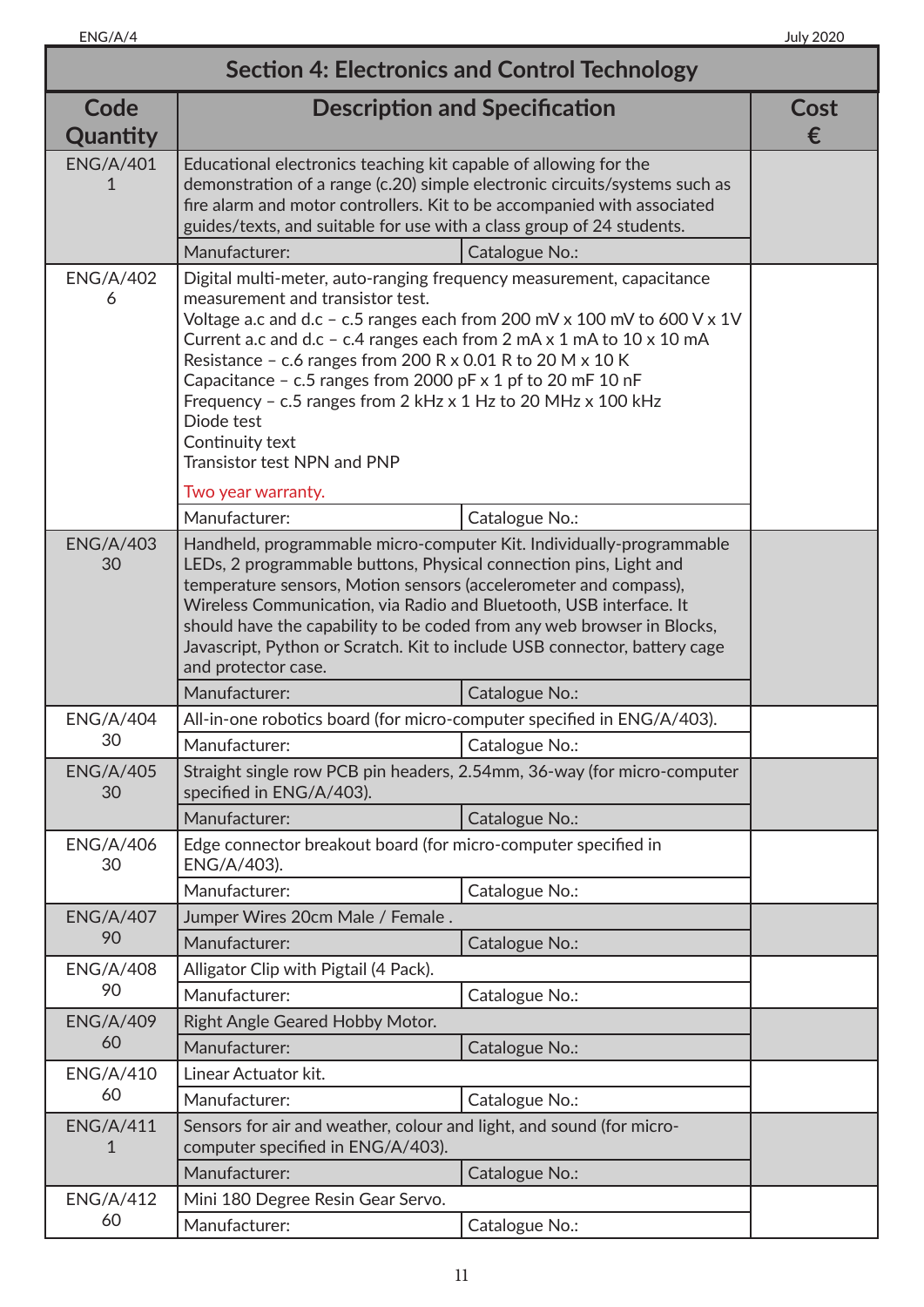| ENG/A/4                        |                                                                                                                                                                                                                                                                                                                                                                                                                                                                                                                                    |                                                                             | <b>July 2020</b> |
|--------------------------------|------------------------------------------------------------------------------------------------------------------------------------------------------------------------------------------------------------------------------------------------------------------------------------------------------------------------------------------------------------------------------------------------------------------------------------------------------------------------------------------------------------------------------------|-----------------------------------------------------------------------------|------------------|
| <b>ENG/A/413</b>               | Plastic Component Box - 15 Grid.                                                                                                                                                                                                                                                                                                                                                                                                                                                                                                   |                                                                             |                  |
| 90                             | Manufacturer:                                                                                                                                                                                                                                                                                                                                                                                                                                                                                                                      | Catalogue No.:                                                              |                  |
| <b>ENG/A/414</b>               | Move mini buggy kit (for micro-computer specified ENG/A/403).                                                                                                                                                                                                                                                                                                                                                                                                                                                                      |                                                                             |                  |
| 1                              | Manufacturer:                                                                                                                                                                                                                                                                                                                                                                                                                                                                                                                      | Catalogue No.:                                                              |                  |
| <b>ENG/A/415</b><br>10 of each | Pack/kit of accessories suitable for electronics work (i.e., push-fit directly<br>to miniature motor shafts):<br>Pack of c.10 plastic wheels, various diameter sizes (e.g., 30mm - 70mm)<br>Pack of c.10 plastic propellers, c.100mm diameter, 2 or 3 blades.<br>Pack of c.10 2mm steel shafting<br>Pack of c.10 3mm steel shafting<br>Pack of c.10 miniature pulleys, various diameter sizes (e.g., 8mm to 25mm)<br>Pack of c.10 plastic gears, various diameter sizes (e.g., 15mm to 40mm)<br>Pack of c.10 miniature worm gears. |                                                                             |                  |
|                                | Manufacturer:                                                                                                                                                                                                                                                                                                                                                                                                                                                                                                                      | Catalogue No.:                                                              |                  |
| <b>ENG/A/416</b><br>24         | Electric soldering iron, extra fine tip for electronics, complete with stand<br>and sponge, min30W, 220-240V.<br>Two year warranty.<br>Manufacturer:                                                                                                                                                                                                                                                                                                                                                                               | Catalogue No.:                                                              |                  |
| <b>ENG/A/417</b>               |                                                                                                                                                                                                                                                                                                                                                                                                                                                                                                                                    | Temperature controlled electric soldering iron/station, complete with stand |                  |
| 6                              | and cleaning sponge, c.50 W, 220-240V.<br>Two year warranty.<br>Manufacturer:                                                                                                                                                                                                                                                                                                                                                                                                                                                      | Catalogue No.:                                                              |                  |
| <b>ENG/A/418</b>               |                                                                                                                                                                                                                                                                                                                                                                                                                                                                                                                                    |                                                                             |                  |
| 24                             | Miniature electronics tool kit, to contain tools such as pliers, snips, wire<br>strippers and screwdrivers, in appropriate case.                                                                                                                                                                                                                                                                                                                                                                                                   |                                                                             |                  |
|                                | Manufacturer:                                                                                                                                                                                                                                                                                                                                                                                                                                                                                                                      | Catalogue No.:                                                              |                  |
| <b>ENG/A/419</b><br>4          | Helping-hands for soldering work.                                                                                                                                                                                                                                                                                                                                                                                                                                                                                                  |                                                                             |                  |
|                                | Manufacturer:                                                                                                                                                                                                                                                                                                                                                                                                                                                                                                                      | Catalogue No.:                                                              |                  |
| <b>ENG/A/420</b><br>8          | LT variable voltage power supply unit, overload protection.<br>Performance (approx.):<br>DC - 0-25 V (no load) and 24V (8 A load)<br>AC - 0-25 V (no load) and 24V (8 A load)<br>Two year warranty.                                                                                                                                                                                                                                                                                                                                |                                                                             |                  |
|                                | Manufacturer:                                                                                                                                                                                                                                                                                                                                                                                                                                                                                                                      | Catalogue No.:                                                              |                  |
| <b>ENG/A/421</b>               | De-soldering pump, portable type.                                                                                                                                                                                                                                                                                                                                                                                                                                                                                                  |                                                                             |                  |
| 2                              | Manufacturer:                                                                                                                                                                                                                                                                                                                                                                                                                                                                                                                      | Catalogue No.:                                                              |                  |
| <b>ENG/A/422</b><br>2 of each  | Single core wire, diameter, c.1.2mm x c.100 m length, to include:<br>Black reels, Red reels, Blue reels.                                                                                                                                                                                                                                                                                                                                                                                                                           |                                                                             |                  |
| colour                         | Manufacturer:                                                                                                                                                                                                                                                                                                                                                                                                                                                                                                                      | Catalogue No.:                                                              |                  |
| <b>ENG/A/423</b><br>2 of each  | Stranded wire, diameter, c.1.4mm x c.100 m length, to include:<br>Black reels, Red reels, Blue reels.                                                                                                                                                                                                                                                                                                                                                                                                                              |                                                                             |                  |
| colour                         | Manufacturer:                                                                                                                                                                                                                                                                                                                                                                                                                                                                                                                      | Catalogue No.:                                                              |                  |
| <b>ENG/A/424</b><br>30         | Extra flexible stranded wire, diameter, c.2.8mm x c.100 m length, to<br>include: Red, and Black.                                                                                                                                                                                                                                                                                                                                                                                                                                   |                                                                             |                  |
|                                | Manufacturer:                                                                                                                                                                                                                                                                                                                                                                                                                                                                                                                      | Catalogue No.:                                                              |                  |
| <b>ENG/A/425</b>               | Ribbon cable reel of wire, e.g., 20-way rainbow, c.25 m length.                                                                                                                                                                                                                                                                                                                                                                                                                                                                    |                                                                             |                  |
| 1                              | Manufacturer:                                                                                                                                                                                                                                                                                                                                                                                                                                                                                                                      | Catalogue No.:                                                              |                  |
| <b>ENG/A/426</b>               | Cable Mounting Sockets 20 way.                                                                                                                                                                                                                                                                                                                                                                                                                                                                                                     |                                                                             |                  |
| 24                             | Manufacturer:                                                                                                                                                                                                                                                                                                                                                                                                                                                                                                                      | Catalogue No.:                                                              |                  |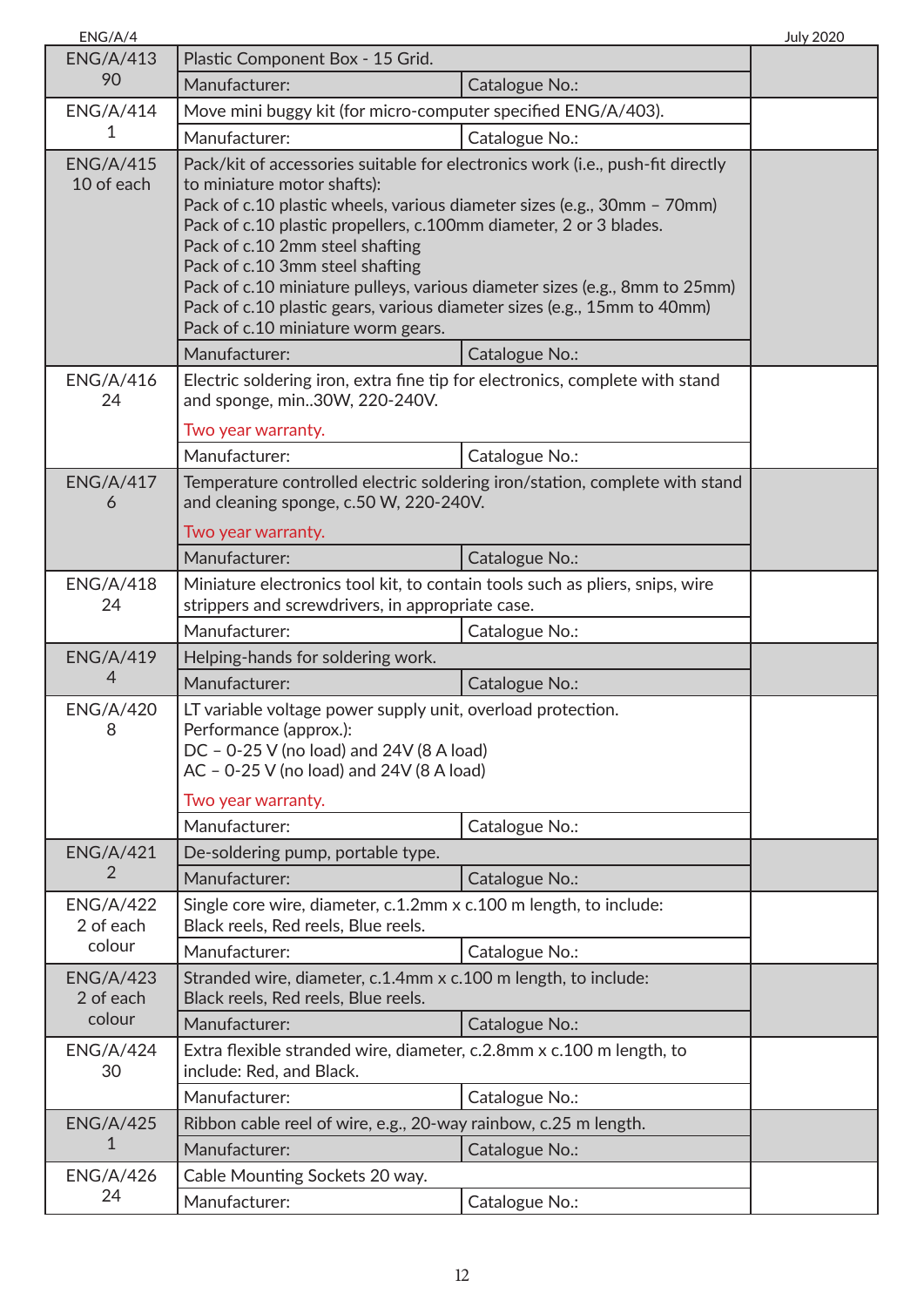| ENG/A/4          |                                                                             |                | <b>July 2020</b> |
|------------------|-----------------------------------------------------------------------------|----------------|------------------|
| <b>ENG/A/427</b> | Pack/kit of 4mm plugs and sockets, to include:                              |                |                  |
| 50               | 4mm Plug Red                                                                |                |                  |
| 50               | 4mm Socket Red                                                              |                |                  |
| 50               | 4mm Plug Black                                                              |                |                  |
| 50               | 4mm Socket Black                                                            |                |                  |
|                  | Manufacturer:                                                               | Catalogue No.: |                  |
| <b>ENG/A/428</b> | Pack/kit of battery holders and clips, to include:                          |                |                  |
| 30               | 2XAA                                                                        |                |                  |
| 30               | 4XAA                                                                        |                |                  |
| 30               | 2XC                                                                         |                |                  |
| 30               | 4XC                                                                         |                |                  |
| 30               | 2XD                                                                         |                |                  |
| 30               | 4XD                                                                         |                |                  |
| 300              | PP3 battery snaps                                                           |                |                  |
|                  | Manufacturer:                                                               | Catalogue No.: |                  |
| <b>ENG/A/429</b> | Pack/kit of micro-miniature electrolytic capacitors, to include,            |                |                  |
| 5                | Variety capacitor kit suitable for simple electronic circuit building.      |                |                  |
|                  |                                                                             |                |                  |
| 150              | 100uF 16v                                                                   |                |                  |
| 150              | 220uF 16v                                                                   |                |                  |
| 150              | 470uF 16v                                                                   |                |                  |
| 150              | 1000uF 16v                                                                  |                |                  |
| 150              | 2200uF                                                                      |                |                  |
|                  | Manufacturer:                                                               | Catalogue No.: |                  |
| <b>ENG/A/430</b> | Resistors, to include:                                                      |                |                  |
|                  | 270R                                                                        |                |                  |
| 150 of each      | 1K                                                                          |                |                  |
| type             | 2K2<br>4K7                                                                  |                |                  |
|                  | <b>10K</b>                                                                  |                |                  |
|                  | 22K                                                                         |                |                  |
|                  | 33K                                                                         |                |                  |
|                  | 100K                                                                        |                |                  |
|                  | <b>150K</b>                                                                 |                |                  |
|                  | 1M                                                                          |                |                  |
|                  | Manufacturer:                                                               | Catalogue No.: |                  |
| <b>ENG/A/431</b> | Potentiometers, to include:                                                 |                |                  |
|                  | 1K LIN                                                                      |                |                  |
| 30 of each type  | <b>2200K LIN</b>                                                            |                |                  |
|                  | 10K LIN                                                                     |                |                  |
|                  | 47K LIN                                                                     |                |                  |
|                  | 100K LIN                                                                    |                |                  |
|                  | 1M LIN                                                                      |                |                  |
|                  | 100K LIN dual control (stereo)                                              |                |                  |
|                  | Manufacturer:                                                               | Catalogue No.: |                  |
| <b>ENG/A/432</b> | Arm robot kit (for micro-computer specified in ENG/A/403).                  |                |                  |
| 1                | Manufacturer:                                                               | Catalogue No.: |                  |
| <b>ENG/A/433</b> | Preset potentiometers (suitable for simple electronic circuit building), to |                |                  |
|                  | include:                                                                    |                |                  |
| 100 of each      | <b>10K</b>                                                                  |                |                  |
| type             | 22K                                                                         |                |                  |
|                  | 100K                                                                        |                |                  |
|                  | Manufacturer:                                                               | Catalogue No.: |                  |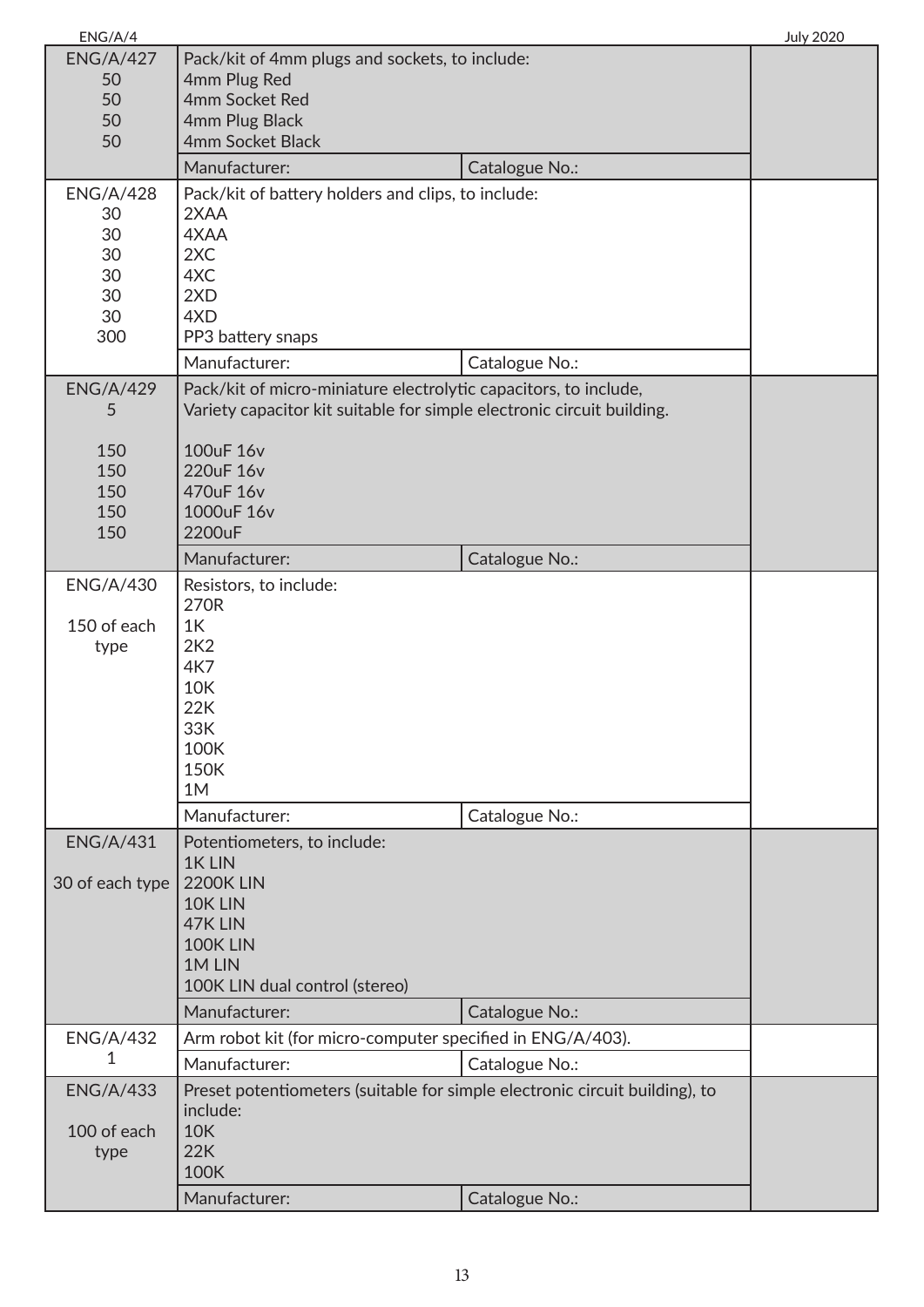| ENG/A/4                |                                                                          |                                                                           | <b>July 2020</b> |
|------------------------|--------------------------------------------------------------------------|---------------------------------------------------------------------------|------------------|
| <b>ENG/A/434</b>       | Miniature motors, to include:                                            |                                                                           |                  |
|                        | High torque miniature motor, 3-6 V                                       |                                                                           |                  |
| 80 of each type        | High power, 12 V motor<br>Solar motor                                    |                                                                           |                  |
|                        | Manufacturer:                                                            | Catalogue No.:                                                            |                  |
| <b>ENG/A/435</b>       | Motor mount (e.g., self-adhesive) to suit miniature motors detailed in   |                                                                           |                  |
| 200                    | ENG/A/434.                                                               |                                                                           |                  |
|                        | Manufacturer:                                                            | Catalogue No.:                                                            |                  |
| <b>ENG/A/436</b>       |                                                                          | Miniature multi-ratio gearbox and motor (clearbox motor), assembled OR in |                  |
| 10                     | kit form, motor to operate on c.1.5-4.5 V power supply.                  |                                                                           |                  |
|                        | Manufacturer:                                                            | Catalogue No.:                                                            |                  |
| <b>ENG/A/437</b><br>10 | to operate on c.1.5-4.5 V power supply.                                  | Miniature worm drive gearbox with motor, assembled or in kit form, motor  |                  |
|                        | Manufacturer:                                                            | Catalogue No.:                                                            |                  |
| <b>ENG/A/438</b>       | MES lamp (bulb), 6 V/60 mA, commercial grade.                            |                                                                           |                  |
| 1000                   | Manufacturer:                                                            | Catalogue No.:                                                            |                  |
| <b>ENG/A/439</b>       | MES lamp (bulb) holder, solder tags at base.                             |                                                                           |                  |
| 1000                   | Manufacturer:                                                            | Catalogue No.:                                                            |                  |
| <b>ENG/A/440</b>       | MES lamp (bulb) holder, spring loaded contact, fixing centres: c.23mm.   |                                                                           |                  |
| 1000                   | Manufacturer:                                                            | Catalogue No.:                                                            |                  |
| <b>ENG/A/441</b>       | Pack/kit of assorted colours MES lamp holders, to include:               |                                                                           |                  |
| 100 of each            | Red                                                                      |                                                                           |                  |
| colour                 | Green<br>Orange                                                          |                                                                           |                  |
|                        | Manufacturer:                                                            | Catalogue No.:                                                            |                  |
| <b>ENG/A/442</b>       | 5mm LED's and clips, to include:                                         |                                                                           |                  |
|                        |                                                                          |                                                                           |                  |
|                        | Red                                                                      |                                                                           |                  |
| 200 of each            | Yellow                                                                   |                                                                           |                  |
| item                   | Green                                                                    |                                                                           |                  |
|                        | Flashing<br>5mm bezel panel clips (one piece).                           |                                                                           |                  |
|                        | Silicone rectifier diode IN4001 1A, 50V max.                             |                                                                           |                  |
|                        | Silicone rectifier diode IN5401 3A, 100V max                             |                                                                           |                  |
|                        | Seven segment LED display, common cathode, c.13mm                        |                                                                           |                  |
|                        | Manufacturer:                                                            | Catalogue No.:                                                            |                  |
| <b>ENG/A/443</b><br>60 | Light dependent resistor (ORP 12 specification)                          |                                                                           |                  |
|                        | Manufacturer:                                                            | Catalogue No.:                                                            |                  |
| <b>ENG/A/444</b>       | Pack/kit of assorted sizes of strip-board, to include:<br>$25$ mm x 64mm |                                                                           |                  |
| 100                    | 119mm x 455mm                                                            |                                                                           |                  |
| 10                     | Manufacturer:                                                            | Catalogue No.:                                                            |                  |
| <b>ENG/A/445</b>       | Pack/kit of breadboard, to include:                                      |                                                                           |                  |
| 50                     | 400 Tie points.                                                          |                                                                           |                  |
|                        | Manufacturer:                                                            | Catalogue No.:                                                            |                  |
| <b>ENG/A/446</b>       | Pack/kit of miniature relays, to include:                                |                                                                           |                  |
|                        | <b>DPDT 5A</b>                                                           |                                                                           |                  |
| 30 of each type        | SPDT 5A<br>SPDT 10A                                                      |                                                                           |                  |
|                        | <b>DPDT 8A</b>                                                           |                                                                           |                  |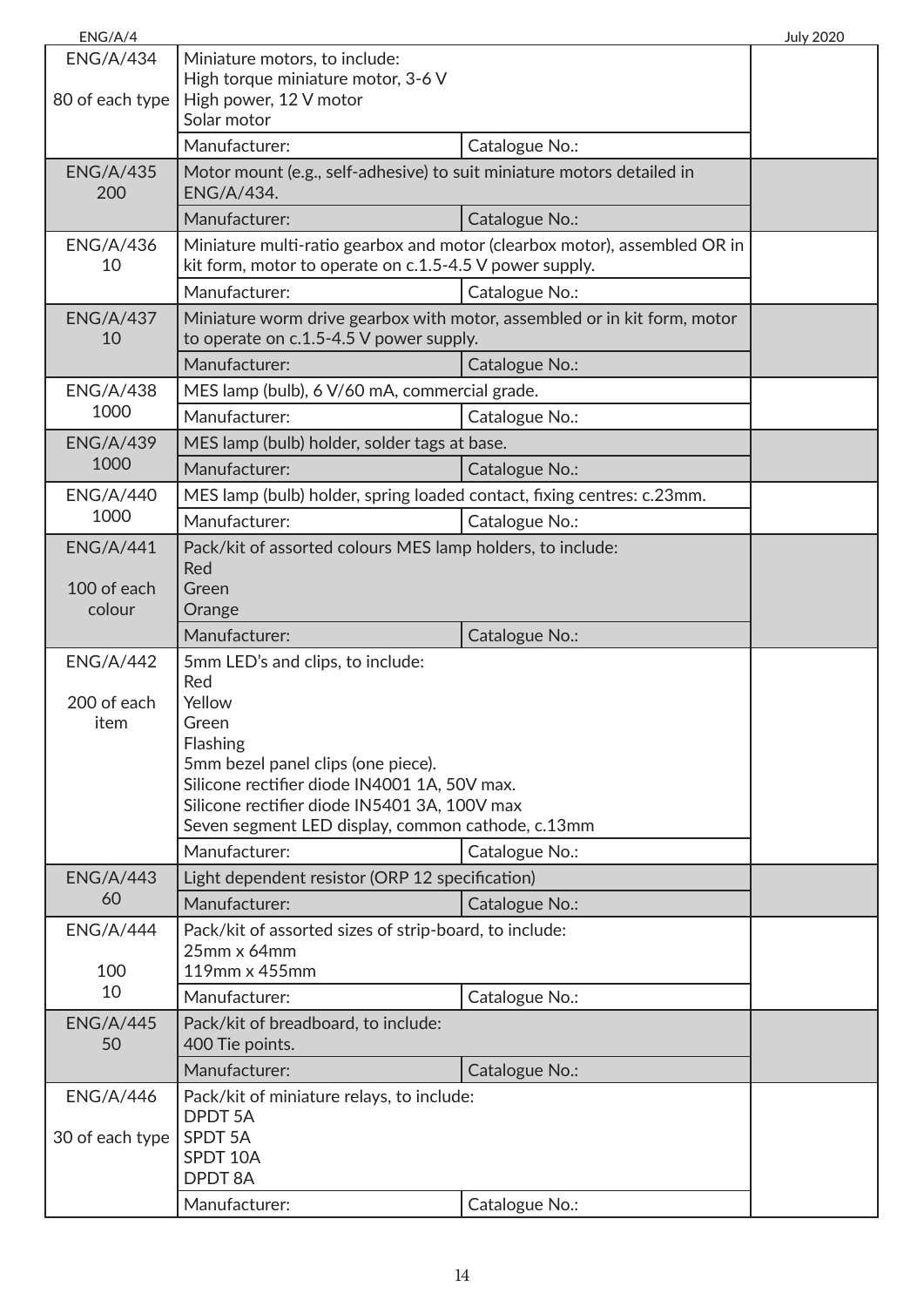| ENG/A/4                                              |                                                                                                                                                                                                                                                                                                                                                          |                                                                                               | <b>July 2020</b> |
|------------------------------------------------------|----------------------------------------------------------------------------------------------------------------------------------------------------------------------------------------------------------------------------------------------------------------------------------------------------------------------------------------------------------|-----------------------------------------------------------------------------------------------|------------------|
| <b>ENG/A/447</b><br>50<br>50                         | Pack/kit of NTC thermistors, to include:<br>5 k ohm<br>2700 ohm                                                                                                                                                                                                                                                                                          |                                                                                               |                  |
|                                                      | Manufacturer:                                                                                                                                                                                                                                                                                                                                            | Catalogue No.:                                                                                |                  |
| <b>ENG/A/448</b><br>100 of each<br>type              | Pack/kit of general purpose transistors, to include:<br>ZTX321 NPN specification<br><b>BC108 NPN specification</b><br>BFY51 NPN specification<br>BC109 NPN specification<br>TIP121 Darlington NPN specification<br>Manufacturer:                                                                                                                         |                                                                                               |                  |
|                                                      |                                                                                                                                                                                                                                                                                                                                                          | Catalogue No.:                                                                                |                  |
| <b>ENG/A/449</b><br>50<br>25<br>25<br>15<br>15<br>15 | Pack/kit of linear integrated circuits (ICs), to include:<br>555 Timer<br>741 Op Amp<br>3140 Op Amp<br>556<br>7400<br>7490                                                                                                                                                                                                                               |                                                                                               |                  |
|                                                      | Manufacturer:                                                                                                                                                                                                                                                                                                                                            | Catalogue No.:                                                                                |                  |
| <b>ENG/A/450</b><br>25<br>25<br>100<br>25            | Pack/kit of miniature speakers, for example:<br>8 ohm<br>64 ohm<br>Buzzer, 6 V (leads)<br>Miniature piezo buzzer                                                                                                                                                                                                                                         |                                                                                               |                  |
|                                                      | Manufacturer:                                                                                                                                                                                                                                                                                                                                            | Catalogue No.:                                                                                |                  |
| <b>ENG/A/451</b><br>75 of each type                  | Pack/kit of miniature switches, to include:<br>Miniature toggle SPST<br>Miniature toggle SPDT<br>Miniature rocker<br><b>Standard slide DPDTCO</b><br>Push to make<br>Push to break<br>Push latching<br>Tilt switch (mercury)<br>Reed switch with magnets<br>Microswitch button<br>Microswitch lever<br>Microminiature microswitch lever<br>Manufacturer: | Catalogue No.:                                                                                |                  |
| <b>ENG/A/452</b>                                     | Pack/kit of miniature thyristors, to include:                                                                                                                                                                                                                                                                                                            |                                                                                               |                  |
| 50                                                   | TIC106D specification<br>Manufacturer:                                                                                                                                                                                                                                                                                                                   | Catalogue No.:                                                                                |                  |
| <b>ENG/A/453</b>                                     | Control knobs, to fit c.6mm shaft.                                                                                                                                                                                                                                                                                                                       |                                                                                               |                  |
| 100                                                  | Manufacturer:                                                                                                                                                                                                                                                                                                                                            | Catalogue No.:                                                                                |                  |
| <b>ENG/A/454</b><br>10                               | Low-fume / colophony free solder, 500 g / 22 swg (0.71mm).                                                                                                                                                                                                                                                                                               |                                                                                               |                  |
|                                                      | Manufacturer:                                                                                                                                                                                                                                                                                                                                            | Catalogue No.:                                                                                |                  |
| <b>ENG/A/455</b><br>6                                | drawer unit size.<br>Manufacturer:                                                                                                                                                                                                                                                                                                                       | Multiple drawer storage cabinets, plastic drawer type, wall mountable, c.60<br>Catalogue No.: |                  |
| <b>ENG/A/456</b>                                     | Multi-compartment boxes (e.g., plastic type), suitable for storing of                                                                                                                                                                                                                                                                                    |                                                                                               |                  |
| 24                                                   | electronics circuits / components.                                                                                                                                                                                                                                                                                                                       |                                                                                               |                  |
|                                                      | Manufacturer:                                                                                                                                                                                                                                                                                                                                            | Catalogue No.:                                                                                |                  |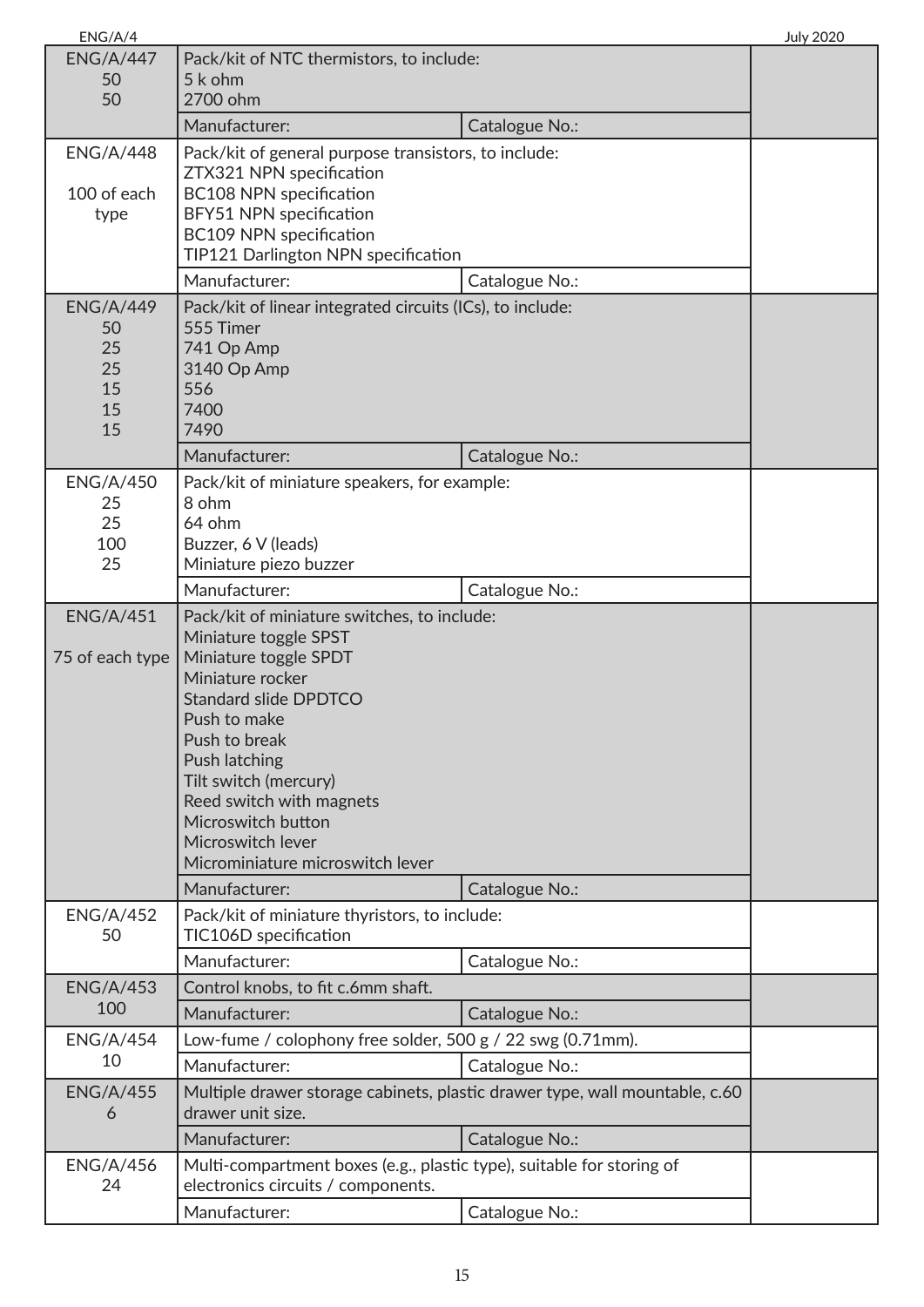| ENG/A/4                            |                                                                                                                                                                                                                                                                                                                                                                |                | <b>July 2020</b> |
|------------------------------------|----------------------------------------------------------------------------------------------------------------------------------------------------------------------------------------------------------------------------------------------------------------------------------------------------------------------------------------------------------------|----------------|------------------|
| <b>ENG/A/457</b><br>$\overline{2}$ | PCB Drill and stand set complete with power supply output of drill 12 V to<br>18 V. Chuck capacity 0.6mm to 3.2mm. Input of power supply unit 220 V<br>to 240 V.                                                                                                                                                                                               |                |                  |
|                                    | Two year warranty.                                                                                                                                                                                                                                                                                                                                             |                |                  |
|                                    | Manufacturer:                                                                                                                                                                                                                                                                                                                                                  | Catalogue No.: |                  |
| <b>ENG/A/458</b>                   | Set of Control technology teaching kits. Kits to simulate control of<br>manufacturing processes (e.g. conveyor, sorter, pick and place) and/or<br>examples of control technology used in society (e.g. Car park barrier, lifts,<br>sliding doors). Kit to be accompanied with associated guides/texts, and<br>suitable for use with a class group of students. |                |                  |
|                                    | Manufacturer:                                                                                                                                                                                                                                                                                                                                                  | Catalogue No.: |                  |
| <b>ENG/A/459</b>                   | Robotic control technology teaching kit. Kit to simulate a range of robotic<br>control applications. Kit to be accompanied with associated guides/texts<br>and suitable for use with a class group of students.                                                                                                                                                |                |                  |
|                                    | Manufacturer:                                                                                                                                                                                                                                                                                                                                                  | Catalogue No.: |                  |
| <b>ENG/A/460</b>                   | Electro-pneumatic teaching kit and suitable air compressor. Capable of<br>allowing for the demonstration of a range of circuits/systems. Kit to be<br>accompanied with associated guides/texts and suitable for use with a class<br>group of students.                                                                                                         |                |                  |
|                                    | Manufacturer:                                                                                                                                                                                                                                                                                                                                                  | Catalogue No.: |                  |
| <b>ENG/A/461</b>                   | Pneumatic system construction and simulation software to include library<br>of standard pneumatic symbols; educational site licence for min. 25 users.                                                                                                                                                                                                         |                |                  |
|                                    | Manufacturer:                                                                                                                                                                                                                                                                                                                                                  | Catalogue No.: |                  |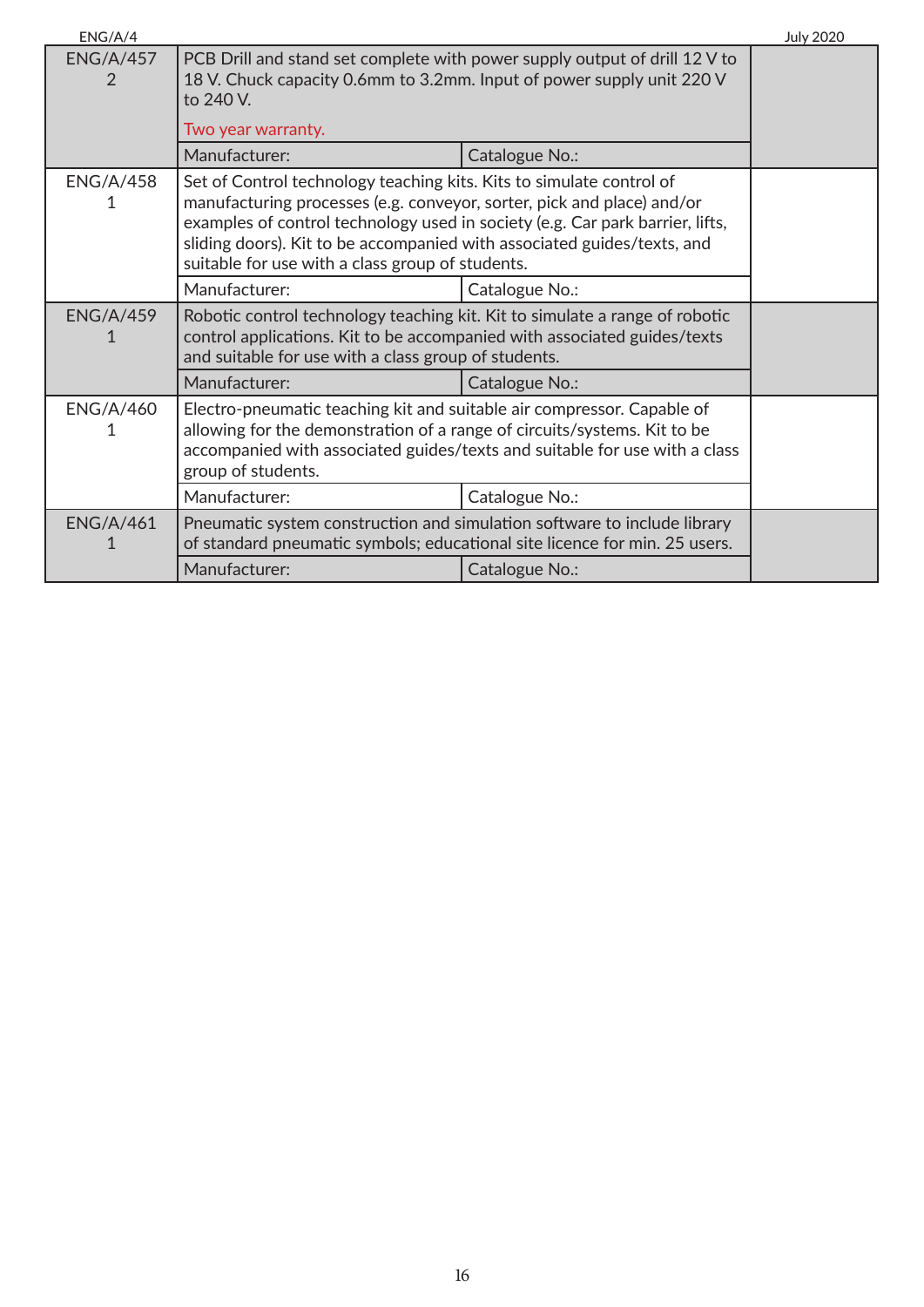| <b>Section 5: Structure and Mechanisms</b> |                                                                                                                                                                                                                                                                                |                                                                           |           |
|--------------------------------------------|--------------------------------------------------------------------------------------------------------------------------------------------------------------------------------------------------------------------------------------------------------------------------------|---------------------------------------------------------------------------|-----------|
| Code<br>Quantity                           |                                                                                                                                                                                                                                                                                | <b>Description and Specification</b>                                      | Cost<br>€ |
| <b>ENG/A/501</b><br>1                      | Low cost construction set/kit, capable of allowing for the construction of<br>automobiles, etc. A number to include appropriate power supply units.                                                                                                                            | models of various structures and mechanisms, e.g., bridges, towers, model |           |
|                                            | Manufacturer:                                                                                                                                                                                                                                                                  | Catalogue No.:                                                            |           |
| <b>ENG/A/502</b><br>3 of each pack/<br>set | Pack/set of plastic gear wheels suitable for model building, preferably of<br>the brass hub-type, to include:<br>Pack c.10 12 teeth<br>Pack c.10 18 teeth<br>Pack c.10 30 teeth                                                                                                |                                                                           |           |
|                                            | Pack c.10 58 teeth<br>Pack c.10 bevel gear                                                                                                                                                                                                                                     |                                                                           |           |
|                                            | Pack c.10 worm gear                                                                                                                                                                                                                                                            |                                                                           |           |
|                                            | Manufacturer:                                                                                                                                                                                                                                                                  | Catalogue No.:                                                            |           |
| <b>ENG/A/503</b><br>3 of each pack/<br>set | Pack/set of pulley's suitable for model building, preferably of the brass-hub<br>type, to include:<br>Pack of c.10 pulley's c.20mm diameter<br>Pack of c.10 pulley's c.40mm diameter<br>Pack of c.10 pulley's c.60mm diameter                                                  |                                                                           |           |
|                                            | Manufacturer:                                                                                                                                                                                                                                                                  | Catalogue No.:                                                            |           |
| <b>ENG/A/504</b><br>10 of each pack        | Pack of shafting/shaft converters to suit TECH/A/501 and TECH/A/502,<br>to include:<br>Pack of shaft converters (e.g., 6mm to 4mm and/or 4mm to 2mm)<br>Pack of shafts (e.g., 6mm and/or 4mm shafts).                                                                          |                                                                           |           |
|                                            | Manufacturer:                                                                                                                                                                                                                                                                  | Catalogue No.:                                                            |           |
| <b>ENG/A/505</b><br>15 of each<br>pack/set | Pack/set of plastic/wooden wheels suitable for model building/<br>construction work, to include:<br>Pack plastic c.10 wheels c.60mm diameter<br>Pack plastic c.10 wheels c.50mm diameter<br>Pack wooden c.10 wheels c.25mm diameter<br>Pack wooden c.10 wheels c.50mm diameter |                                                                           |           |
|                                            | Manufacturer:                                                                                                                                                                                                                                                                  | Catalogue No.:                                                            |           |
| <b>ENG/A/506</b><br>1 box of each          | M3 screws and nuts:<br>Box M3 screws 6mm, pack of 100<br>Box M3 screws 12mm, pack of 100<br>Box M3 screws 25mm, pack of 100<br>Box M3 nuts, pack of 100<br>Box M3 washers, pack of 500                                                                                         |                                                                           |           |
|                                            | Manufacturer:                                                                                                                                                                                                                                                                  | Catalogue No.:                                                            |           |
| <b>ENG/A/507</b><br>1 box of each          | M4 screws and nuts:<br>Box M4 screws 6mm, pack of 100<br>Box M4 screws 12mm, pack of 100<br>Box M4 screws 25mm, pack of 100<br>Box M4 nuts, pack of 100<br>Box M4 washers, pack of 500<br>Manufacturer:                                                                        | Catalogue No.:                                                            |           |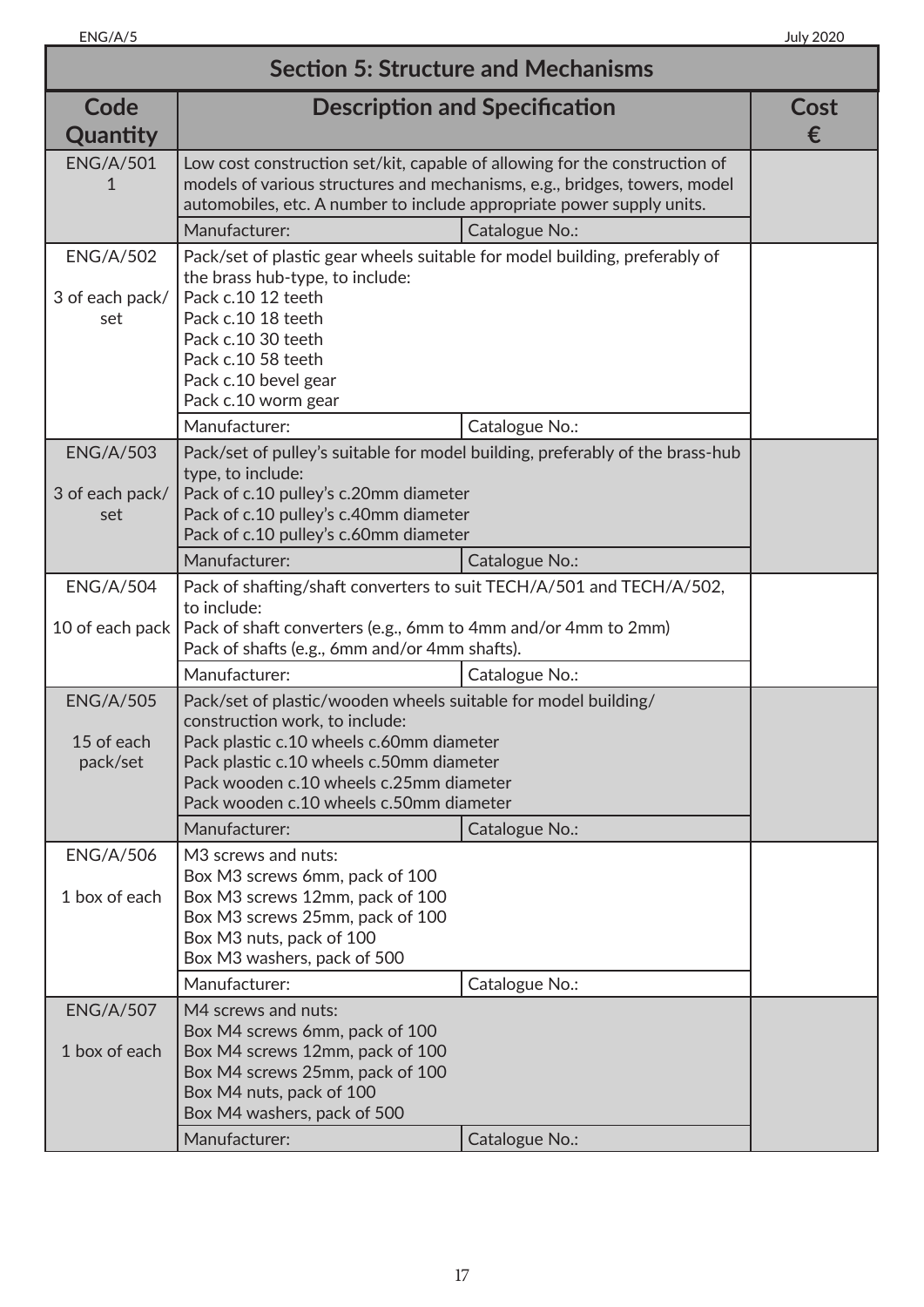| <b>Section 6: Safety Equipment</b> |                                                                                                                                               |                                                                                                                                                    |           |
|------------------------------------|-----------------------------------------------------------------------------------------------------------------------------------------------|----------------------------------------------------------------------------------------------------------------------------------------------------|-----------|
| Code<br>Quantity                   |                                                                                                                                               | <b>Description and Specification</b>                                                                                                               | Cost<br>€ |
| <b>ENG/A/601</b><br>1              | equipped with minimum 24 person first aid kit.                                                                                                | Wall-Mounted First Aid Cabinet c.370mm X c.24mm with hinged door and                                                                               |           |
|                                    | Manufacturer:                                                                                                                                 | Catalogue No.:                                                                                                                                     |           |
| <b>ENG/A/602</b>                   | Set of minimum 6 / Laminated wall-mounted assorted Safety Signs.                                                                              |                                                                                                                                                    |           |
| 1                                  | Manufacturer:                                                                                                                                 | Catalogue No.:                                                                                                                                     |           |
| <b>ENG/A/603</b><br>30             | Non-mist Safety Goggles, full ventilation, suitable for use over spectacles,<br>kite marked to BS 2092.                                       |                                                                                                                                                    |           |
|                                    | Manufacturer:                                                                                                                                 | Catalogue No.:                                                                                                                                     |           |
| <b>ENG/A/604</b><br>2              | 20dB required.                                                                                                                                | Headband and ear cup type ear defenders. To be supplied with two sets of<br>renewable sealing rings and to conform to EN352/BS5108. Attenuation to |           |
|                                    | Manufacturer:                                                                                                                                 | Catalogue No.:                                                                                                                                     |           |
| <b>ENG/A/605</b><br>12             | Clearways face shields with adjustable headbands. Full facial and eye<br>protection while operating machine tools etc. Kite marked to BS2092. |                                                                                                                                                    |           |
|                                    | Manufacturer:                                                                                                                                 | Catalogue No.:                                                                                                                                     |           |
| <b>ENG/A/606</b>                   | Student aprons suitable for workshop use.                                                                                                     |                                                                                                                                                    |           |
| 30                                 | Manufacturer:                                                                                                                                 | Catalogue No.:                                                                                                                                     |           |
| <b>ENG/A/607</b>                   | Soap/hand cream dispenser.                                                                                                                    |                                                                                                                                                    |           |
| 1                                  | Manufacturer:                                                                                                                                 | Catalogue No.:                                                                                                                                     |           |
| <b>ENG/A/608</b>                   | Roll of Hazzard Warning Floor Tape, 50x3300mm, Yellow-Black.                                                                                  |                                                                                                                                                    |           |
| 2                                  | Manufacturer:                                                                                                                                 | Catalogue No.:                                                                                                                                     |           |
| <b>ENG/A/609</b><br>12             | Lightweight safety spectacles with fully adjustable side frames and clear<br>side shields, fitted with replaceable lens to BS 2092.           |                                                                                                                                                    |           |
|                                    | Manufacturer:                                                                                                                                 | Catalogue No.:                                                                                                                                     |           |
| <b>ENG/A/610</b><br>6              | Pair Gloves for materials handlings, abrasion and cut resistant; oil, grease<br>and dirt repellent.                                           |                                                                                                                                                    |           |
|                                    | Manufacturer:                                                                                                                                 | Catalogue No.:                                                                                                                                     |           |
| <b>ENG/A/611</b><br>6              | Hz.                                                                                                                                           | Fume displacement unit, replaceable filter type, bench mounted, 230 V, 50                                                                          |           |
|                                    | Manufacturer:                                                                                                                                 | Catalogue No.:                                                                                                                                     |           |
| <b>ENG/A/612</b>                   | Plastic bin, minimum 80 litres.                                                                                                               |                                                                                                                                                    |           |
| 6                                  | Manufacturer:                                                                                                                                 | Catalogue No.:                                                                                                                                     |           |
| <b>ENG/A/613</b>                   | Roll of hand paper, 200mm wide, on roller stand.                                                                                              |                                                                                                                                                    |           |
| 1                                  | Manufacturer:                                                                                                                                 | Catalogue No.:                                                                                                                                     |           |
| <b>ENG/A/614</b>                   | Gas welding goggles, kite marked to BS 2092 and BS 1542.                                                                                      |                                                                                                                                                    |           |
| 6                                  | Manufacturer:                                                                                                                                 | Catalogue No.:                                                                                                                                     |           |
| <b>ENG/A/615</b><br>6              | Heavy duty chrome leather apron, complete with apron ties, suitable for<br>hot metal working, e.g., welding, forging, casting, etc.           |                                                                                                                                                    |           |
|                                    | Manufacturer:                                                                                                                                 | Catalogue No.:                                                                                                                                     |           |
| <b>ENG/A/616</b>                   | Arc-welding auto-darkening helmet.                                                                                                            |                                                                                                                                                    |           |
| 6                                  | Manufacturer:                                                                                                                                 | Catalogue No.:                                                                                                                                     |           |
| <b>ENG/A/617</b>                   | Pair heating resistant leggings for use during the metal casting process.                                                                     |                                                                                                                                                    |           |
| $\overline{2}$                     | Manufacturer:                                                                                                                                 | Catalogue No.:                                                                                                                                     |           |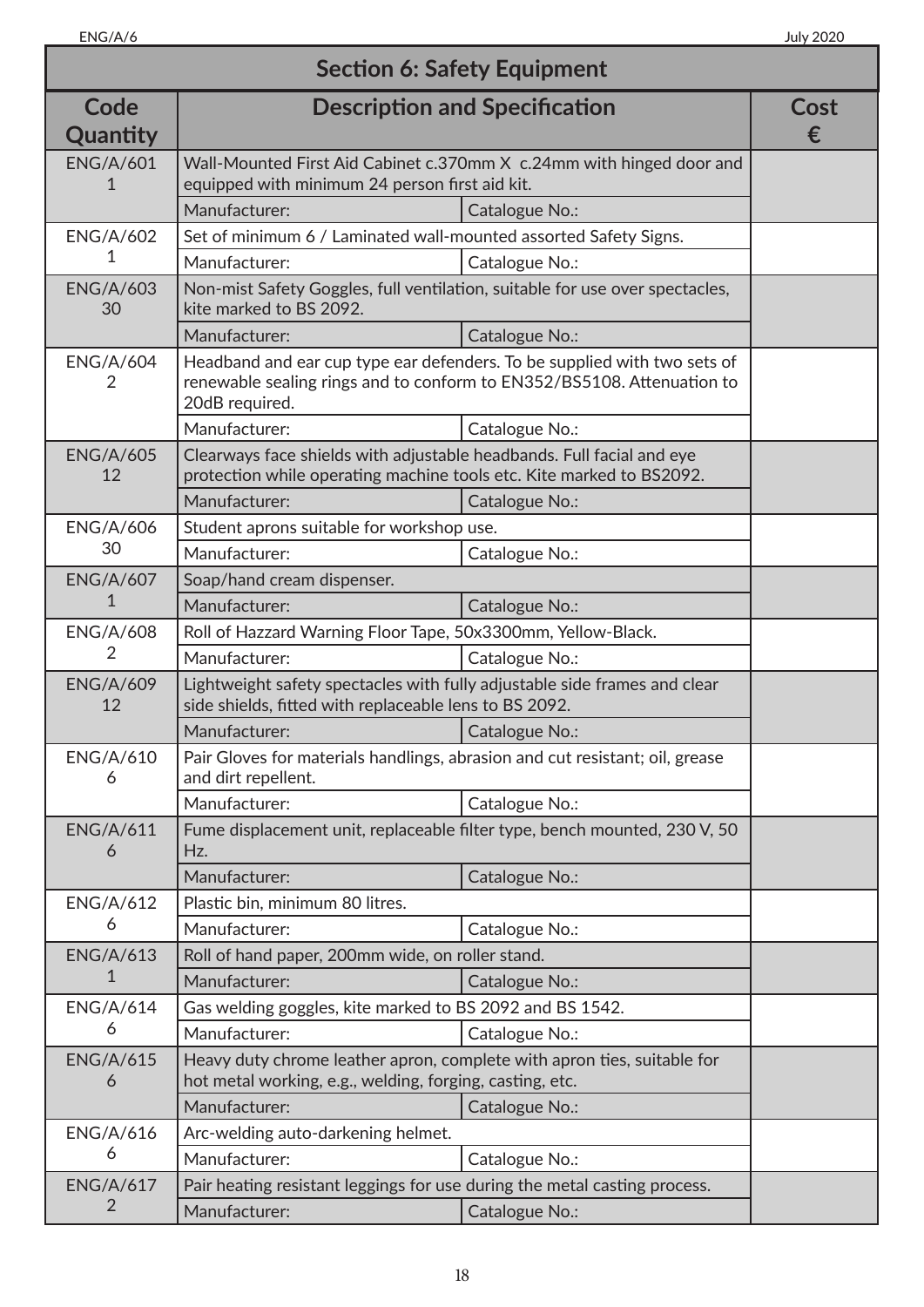| ENG/A/6               |                                                                                                                                                                                                                                                                                     |                | <b>July 2020</b> |
|-----------------------|-------------------------------------------------------------------------------------------------------------------------------------------------------------------------------------------------------------------------------------------------------------------------------------|----------------|------------------|
| <b>ENG/A/618</b>      | Soft soap/hand barrier cream dispenser, rechargeable type, suitable for<br>wall mounting.                                                                                                                                                                                           |                |                  |
|                       | Manufacturer:                                                                                                                                                                                                                                                                       | Catalogue No.: |                  |
| <b>ENG/A/619</b><br>4 | Portable Welding Screens freestanding, self-supporting panels constructed<br>from tubular steel and green flameproof material conforming to BS<br>3119.20. Dimensions: Frame c.1.8m x c.1.2m; Screen: c.1.5m x c.1.2m.                                                              |                |                  |
|                       | Manufacturer:                                                                                                                                                                                                                                                                       | Catalogue No.: |                  |
| <b>ENG/A/620</b>      | Single Phase, double wound, transformer with earth metallic screen<br>between windings. Mounted in robust carrying case. Input 230 V, 50 Hz.<br>Output 110 V in 2 x 16 A sockets to CEE 17. Rating: 2 kVA. Unit to comply<br>with Factories Act. (Electricity Regulations) of 1972. |                |                  |
|                       | Two year warranty.                                                                                                                                                                                                                                                                  |                |                  |
|                       | Manufacturer:                                                                                                                                                                                                                                                                       | Catalogue No.: |                  |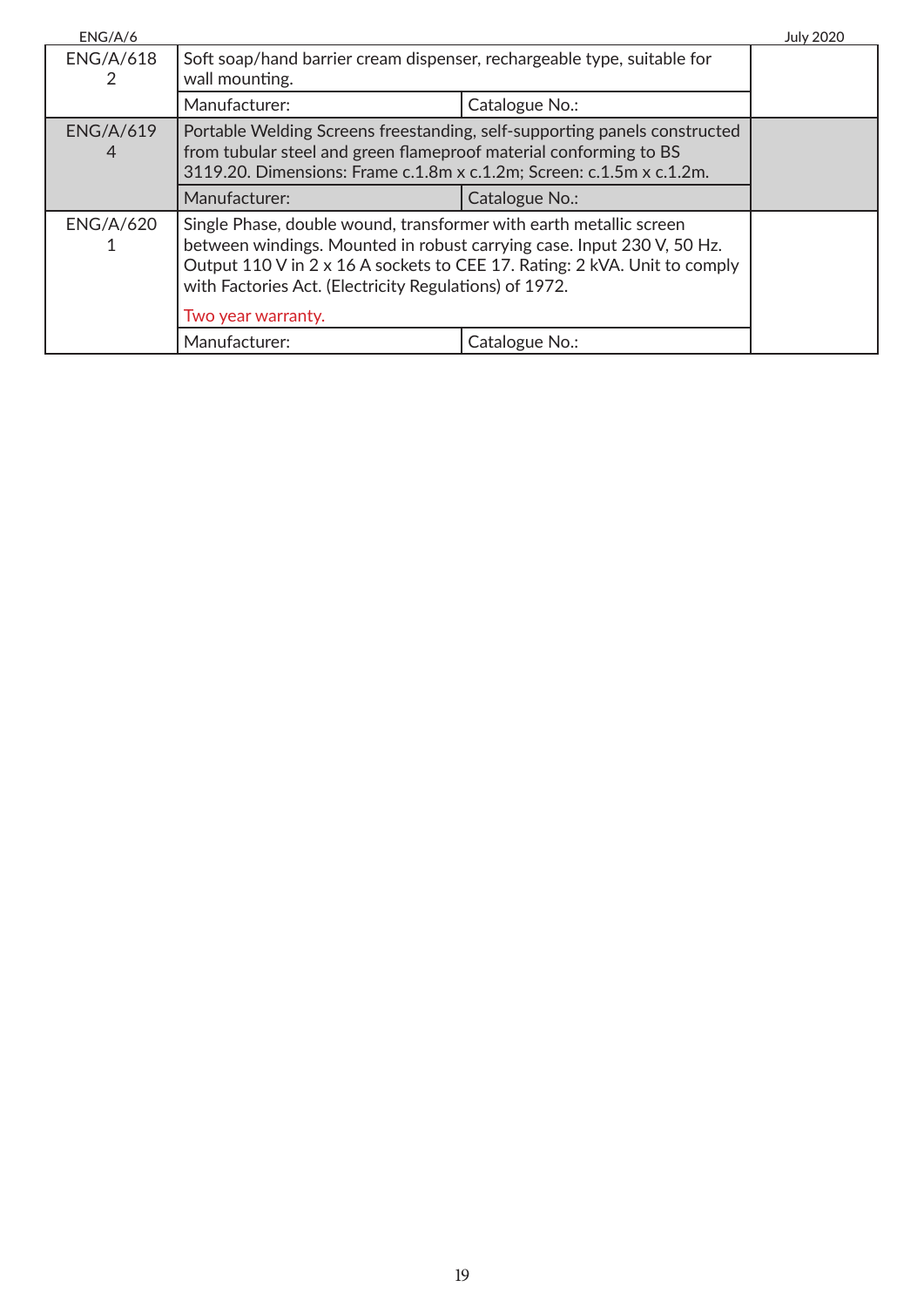| <b>Section 7: Metal Heating Equipment and Accessories</b> |                                                                                                                                                                                                                                                                                                                                |                                                                              |           |
|-----------------------------------------------------------|--------------------------------------------------------------------------------------------------------------------------------------------------------------------------------------------------------------------------------------------------------------------------------------------------------------------------------|------------------------------------------------------------------------------|-----------|
| Code<br>Quantity                                          |                                                                                                                                                                                                                                                                                                                                | <b>Description and Specification</b>                                         | Cost<br>€ |
| <b>ENG/A/701</b>                                          | Smiths close mouth tongs, flat bit, and lightweight.                                                                                                                                                                                                                                                                           |                                                                              |           |
| 1                                                         | Manufacturer:                                                                                                                                                                                                                                                                                                                  | Catalogue No.:                                                               |           |
| <b>ENG/A/702</b>                                          | Smith bolt type tongs, c.10mm, lightweight.                                                                                                                                                                                                                                                                                    |                                                                              |           |
| 2                                                         | Manufacturer:                                                                                                                                                                                                                                                                                                                  | Catalogue No.:                                                               |           |
| <b>ENG/A/703</b>                                          | Smiths square mouth tongs, c.10 m lightweight.                                                                                                                                                                                                                                                                                 |                                                                              |           |
| 2                                                         | Manufacturer:                                                                                                                                                                                                                                                                                                                  | Catalogue No.:                                                               |           |
| <b>ENG/A/704</b><br>1                                     | complete with pizod spark ignitor, burner, burner tray and temperature<br>controller.                                                                                                                                                                                                                                          | Soldering iron heating stove, chamber type, suitable for two irons. Supplied |           |
|                                                           | Manufacturer:                                                                                                                                                                                                                                                                                                                  | Catalogue No.:                                                               |           |
| <b>ENG/A/705</b><br>2                                     | Soldering iron, straight with handle,<br>c.220 g.                                                                                                                                                                                                                                                                              |                                                                              |           |
|                                                           | Manufacturer:                                                                                                                                                                                                                                                                                                                  | Catalogue No.:                                                               |           |
| <b>ENG/A/706</b><br>2                                     | Soldering iron, straight with handle,<br>c.500 g.                                                                                                                                                                                                                                                                              |                                                                              |           |
|                                                           | Manufacturer:                                                                                                                                                                                                                                                                                                                  | Catalogue No.:                                                               |           |
| <b>ENG/A/707</b><br>2                                     | Soldering iron, hatchet with handle,<br>c.500 g.                                                                                                                                                                                                                                                                               |                                                                              |           |
|                                                           | Manufacturer:                                                                                                                                                                                                                                                                                                                  | Catalogue No.:                                                               |           |
| <b>ENG/A/708</b><br>1                                     | Gas fired kiln, max. temperature c.1000 °C. Overall dimensions c.420mm<br>x c.300mm x c.245mm. Complete with pizod spark igniter, flame failure<br>device, heat control valve, safety door. Temperature indicator, removable<br>burner tray and refractory tile. (Type of gas supply available to be stated<br>when ordering). |                                                                              |           |
|                                                           | Three year on-site warranty to include parts and labour.                                                                                                                                                                                                                                                                       |                                                                              |           |
|                                                           | Manufacturer:                                                                                                                                                                                                                                                                                                                  | Catalogue No.:                                                               |           |
| <b>ENG/A/709</b>                                          | Tongs, scissor action, brass type, size: c.200mm.                                                                                                                                                                                                                                                                              |                                                                              |           |
| 1                                                         | Manufacturer:                                                                                                                                                                                                                                                                                                                  | Catalogue No.:                                                               |           |
| <b>ENG/A/710</b><br>1                                     | Multi-use portable gas torch with gas container, fine flame adjustment,<br>screw-on burner, safety checked and test burned.                                                                                                                                                                                                    |                                                                              |           |
|                                                           | Three year on-site warranty to include parts and labour.                                                                                                                                                                                                                                                                       |                                                                              |           |
|                                                           | Manufacturer:                                                                                                                                                                                                                                                                                                                  | Catalogue No.:                                                               |           |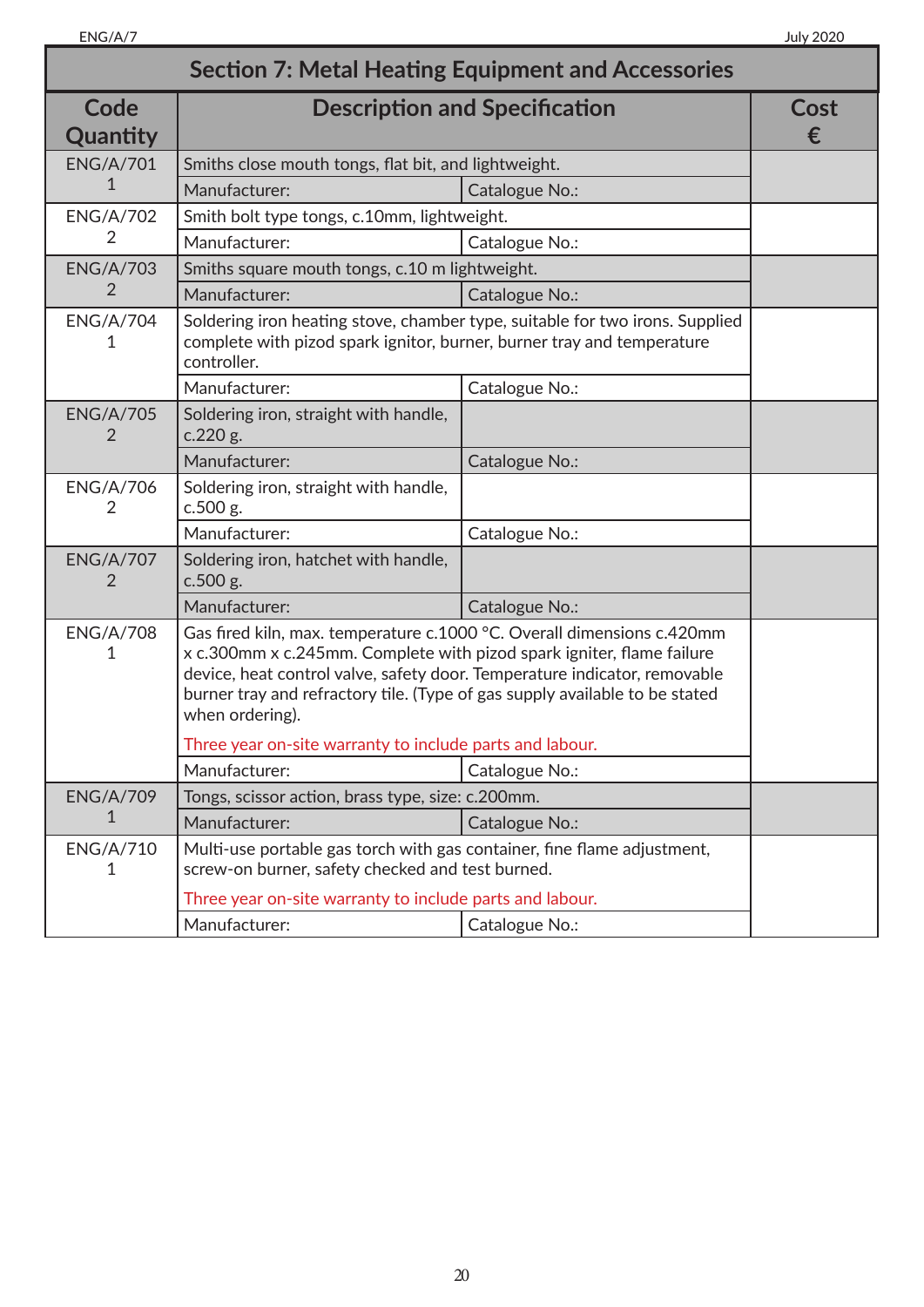|                       |                                                             | <b>Section 8: Sheet Metal and Polymer Equipment</b>                  |           |
|-----------------------|-------------------------------------------------------------|----------------------------------------------------------------------|-----------|
| Code<br>Quantity      | <b>Description and Specification</b>                        |                                                                      | Cost<br>€ |
| <b>ENG/A/801</b>      | Tinmans folding bars, c.250mm                               |                                                                      |           |
| 2                     | Manufacturer:                                               | Catalogue No.:                                                       |           |
| <b>ENG/A/802</b>      | Tinmans snips: straight, c.200mm.                           |                                                                      |           |
| 3                     | Manufacturer:                                               | Catalogue No.:                                                       |           |
| <b>ENG/A/803</b>      | Tinmans snips, straight, c.150mm.                           |                                                                      |           |
| 2                     | Manufacturer:                                               | Catalogue No.:                                                       |           |
| <b>ENG/A/804</b>      | Tinmans snips, curved, c.200mm.                             |                                                                      |           |
| 3                     | Manufacturer:                                               | Catalogue No.:                                                       |           |
| <b>ENG/A/805</b><br>1 | min. 450mm. Electrics - 230 V, 50 Hz.                       | Vacuum forming machine, bench top model, cut sheet size min. 250mm x |           |
|                       | Manufacturer:                                               | Catalogue No.:                                                       |           |
| <b>ENG/A/806</b>      | Plastic faced hammer, c.25mm diameter head.                 |                                                                      |           |
| 2                     | Manufacturer:                                               | Catalogue No.:                                                       |           |
| <b>ENG/A/807</b>      | Copper and hide-faced hammer, c.40mm head.                  |                                                                      |           |
| $\overline{2}$        | Manufacturer:                                               | Catalogue No.:                                                       |           |
| <b>ENG/A/808</b>      | Rawhide mallet, c.40mm diameter head.                       |                                                                      |           |
| 4                     | Manufacturer:                                               | Catalogue No.:                                                       |           |
| <b>ENG/A/809</b>      | Boxwood mallet, c.40mm diameter head.                       |                                                                      |           |
| 2                     | Manufacturer:                                               | Catalogue No.:                                                       |           |
| <b>ENG/A/810</b>      | Boxwood mallet, c.50mm diameter head.                       |                                                                      |           |
| 2                     | Manufacturer:                                               | Catalogue No.:                                                       |           |
| <b>ENG/A/811</b>      | Boxwood bossing mallet, c.50mm diameter head.               |                                                                      |           |
| $\overline{2}$        | Manufacturer:                                               | Catalogue No.:                                                       |           |
| <b>ENG/A/812</b>      | Boxwood bossing mallet, c.60mm diameter head.               |                                                                      |           |
| 2                     | Manufacturer:                                               | Catalogue No.:                                                       |           |
| <b>ENG/A/813</b>      | Set of tinmans groovers, e.g., 5mm, 6mm, 7mm.               |                                                                      |           |
| 1                     | Manufacturer:                                               | Catalogue No.:                                                       |           |
| <b>ENG/A/814</b>      | Steel wire brush, e.g., 4-row type, fitted with plain back. |                                                                      |           |
| 6                     | Manufacturer:                                               | Catalogue No.:                                                       |           |
| <b>ENG/A/815</b>      | Plannishing hammer, c.125 g.                                |                                                                      |           |
| $\overline{2}$        | Manufacturer:                                               | Catalogue No.:                                                       |           |
| <b>ENG/A/816</b>      | Raising hammer, c.200 g.                                    |                                                                      |           |
| 2                     | Manufacturer:                                               | Catalogue No.:                                                       |           |
| <b>ENG/A/817</b>      | Collet hammer, c.200 g.                                     |                                                                      |           |
| 2                     | Manufacturer:                                               | Catalogue No.:                                                       |           |
| <b>ENG/A/818</b>      | Blocking hammer, c.200 g.                                   |                                                                      |           |
| $\overline{2}$        | Manufacturer:                                               | Catalogue No.:                                                       |           |
| <b>ENG/A/819</b>      | Doming hammer, c.150 g.                                     |                                                                      |           |
| $\overline{2}$        | Manufacturer:                                               | Catalogue No.:                                                       |           |
| <b>ENG/A/820</b>      | Repousse hammer, c.150 g.                                   |                                                                      |           |
| 2                     | Manufacturer:                                               | Catalogue No.:                                                       |           |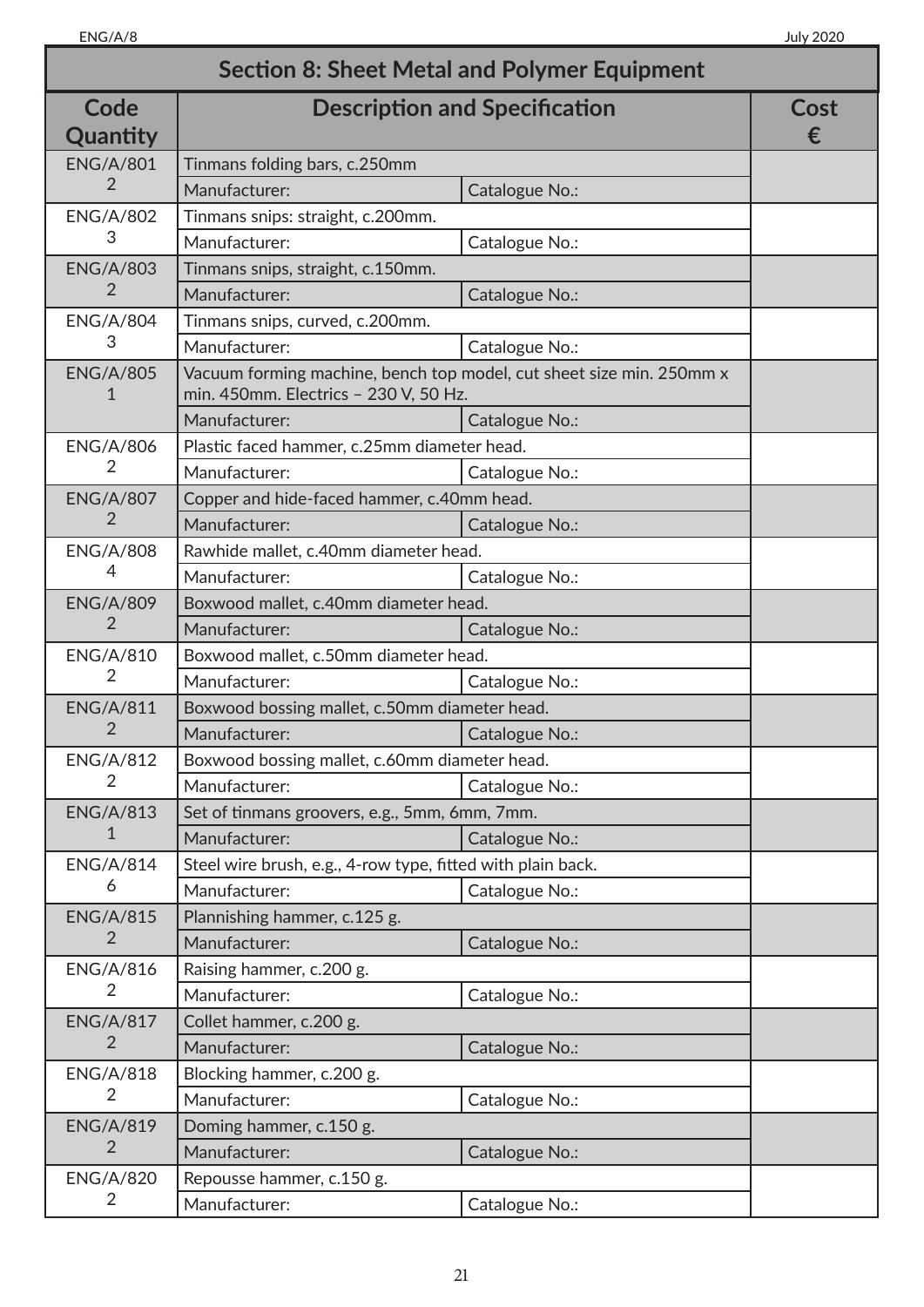| ENG/A/8               |                                                                                                                                                                                                                                                         |                | <b>July 2020</b> |
|-----------------------|---------------------------------------------------------------------------------------------------------------------------------------------------------------------------------------------------------------------------------------------------------|----------------|------------------|
| <b>ENG/A/821</b>      | Set of repousse punches.                                                                                                                                                                                                                                |                |                  |
| 1                     | Manufacturer:                                                                                                                                                                                                                                           | Catalogue No.: |                  |
| <b>ENG/A/822</b>      | Set of dotting punches.                                                                                                                                                                                                                                 |                |                  |
| 1                     | Manufacturer:                                                                                                                                                                                                                                           | Catalogue No.: |                  |
| <b>ENG/A/823</b>      | Set of engravers, different shapes in set.                                                                                                                                                                                                              |                |                  |
| 1                     | Manufacturer:                                                                                                                                                                                                                                           | Catalogue No.: |                  |
| <b>ENG/A/824</b>      | Doming block, c.75mm cube.                                                                                                                                                                                                                              |                |                  |
| 1                     | Manufacturer:                                                                                                                                                                                                                                           | Catalogue No.: |                  |
| <b>ENG/A/825</b>      | Leather sandbag, c.200mm dia.                                                                                                                                                                                                                           |                |                  |
| 2                     | Manufacturer:                                                                                                                                                                                                                                           | Catalogue No.: |                  |
| <b>ENG/A/826</b>      | Leather sandbag, c.250mm dia.                                                                                                                                                                                                                           |                |                  |
| 1                     | Manufacturer:                                                                                                                                                                                                                                           | Catalogue No.: |                  |
| <b>ENG/A/827</b><br>1 | Magnetic folding machine, Capacity: 1250 x 1,6mm at 400 N/mm <sup>2</sup> , 230<br>volt.<br>To be supplied with: Wide clamping bar, narrow clamping bar, slotted<br>clamping bar for shallow boxes, segmented clamping bar (finders), sheet<br>support. |                |                  |
|                       | Three year on-site warranty to include parts and labour.                                                                                                                                                                                                |                |                  |
|                       | Manufacturer:                                                                                                                                                                                                                                           | Catalogue No.: |                  |
| <b>ENG/A/828</b><br>1 | Guillotine - treadle type. Capacity in steel up to c.1.5mm, c.1000mm blade<br>length.                                                                                                                                                                   |                |                  |
|                       | Manufacturer:                                                                                                                                                                                                                                           | Catalogue No.: |                  |
| <b>ENG/A/829</b><br>1 | Plastic dip coating unit. Minimum capacity 50 litres. Supplied complete<br>with air blower and air pressure regulator together with 20 kg packs of two<br>different colours of Polyethylene powder. Electrics: 1 pH, 230 V, 50 Hz.                      |                |                  |
|                       | Three year on-site warranty to include parts and labour.                                                                                                                                                                                                |                |                  |
|                       | Manufacturer:                                                                                                                                                                                                                                           | Catalogue No.: |                  |
| <b>ENG/A/830</b><br>4 | Thermoplastic sheet strip heater, suitable for bending of thermo-plastic<br>sheets up to c.6mm thick and up to c.500mm wide. 110 V, 50 Hz.                                                                                                              |                |                  |
|                       | Three year on-site warranty to include parts and labour.                                                                                                                                                                                                |                |                  |
|                       | Manufacturer:                                                                                                                                                                                                                                           | Catalogue No.: |                  |
| <b>ENG/A/831</b><br>1 | Hot wire sculptor/cutter Electrics: 110/230 V, 50 Hz, voltage through the<br>wire c.8 V.                                                                                                                                                                |                |                  |
|                       | Three year on site warranty to include parts and labour.                                                                                                                                                                                                |                |                  |
|                       | Manufacturer:                                                                                                                                                                                                                                           | Catalogue No.: |                  |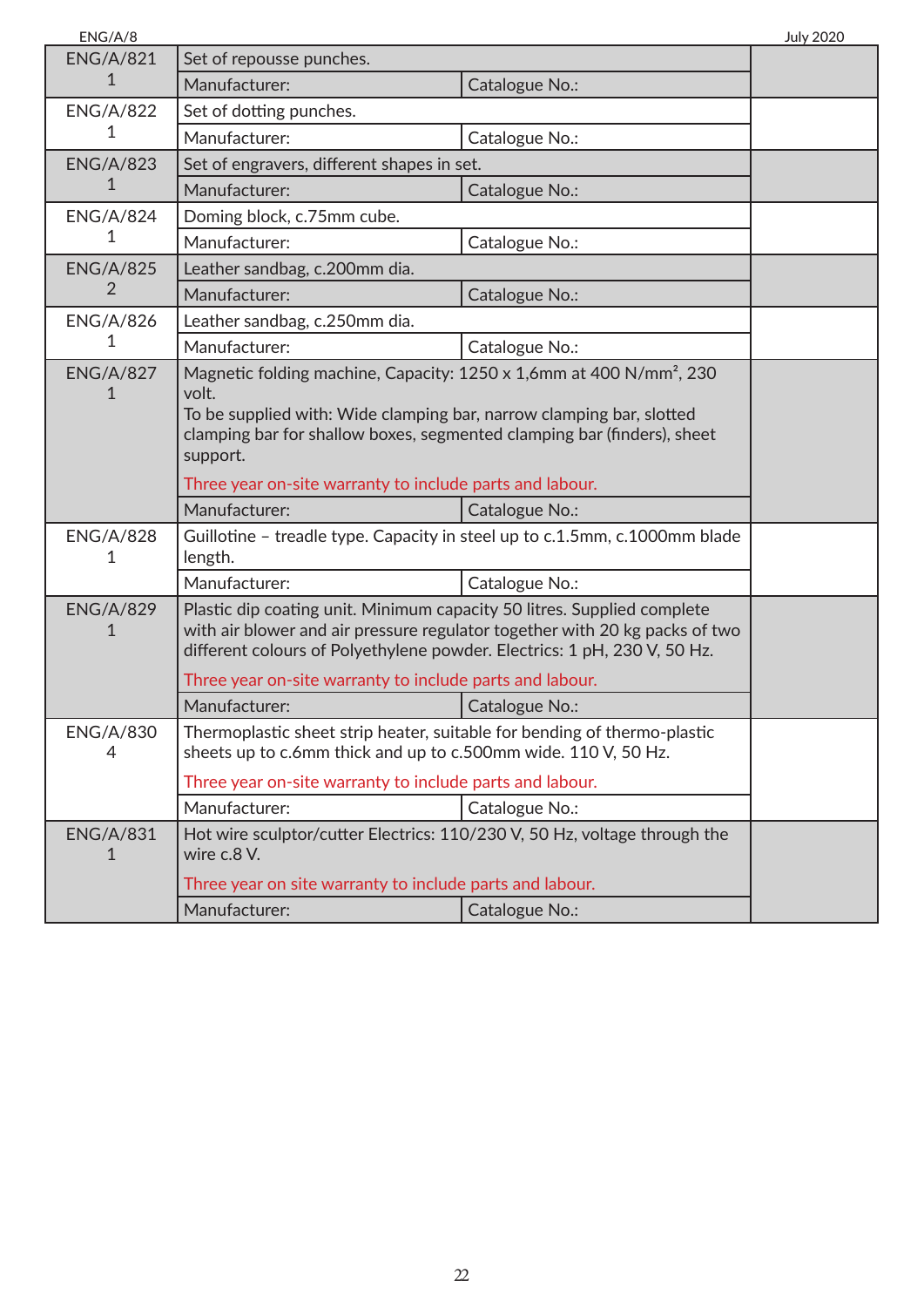| <b>Section 9: Welding Equipment and Accessories</b> |                                                                                                                                                                    |                                                                              |           |
|-----------------------------------------------------|--------------------------------------------------------------------------------------------------------------------------------------------------------------------|------------------------------------------------------------------------------|-----------|
| Code<br>Quantity                                    | <b>Description and Specification</b>                                                                                                                               |                                                                              | Cost<br>€ |
| <b>ENG/A/901</b>                                    | Welding set with six nozzles, c.1 to 7.                                                                                                                            |                                                                              |           |
| 1                                                   | Manufacturer:                                                                                                                                                      | Catalogue No.:                                                               |           |
| <b>ENG/A/902</b><br>1                               | complete with standard fittings.                                                                                                                                   | Length of oxygen and acetylene hose, c.5 metres long x 8mm (or std) bore     |           |
|                                                     | Manufacturer:                                                                                                                                                      | Catalogue No.:                                                               |           |
| <b>ENG/A/903</b>                                    | Set of flashback arrestors (one for acetylene, one for oxygen).                                                                                                    |                                                                              |           |
| 1                                                   | Three year on-site warranty to include parts and labour.                                                                                                           |                                                                              |           |
|                                                     | Manufacturer:                                                                                                                                                      | Catalogue No.:                                                               |           |
| <b>ENG/A/904</b>                                    | Acetylene two stage regulator.                                                                                                                                     |                                                                              |           |
| 1                                                   | Three year on-site warranty to include parts and labour.                                                                                                           |                                                                              |           |
|                                                     | Manufacturer:                                                                                                                                                      | Catalogue No.:                                                               |           |
| <b>ENG/A/905</b>                                    | Oxygen two stage regulator.                                                                                                                                        |                                                                              |           |
| 1                                                   | Three year on site warranty to include parts and labour.                                                                                                           |                                                                              |           |
|                                                     | Manufacturer:                                                                                                                                                      | Catalogue No.:                                                               |           |
| <b>ENG/A/906</b>                                    | Spindle key.                                                                                                                                                       |                                                                              |           |
| 1                                                   | Manufacturer:                                                                                                                                                      | Catalogue No.:                                                               |           |
| <b>ENG/A/907</b>                                    | Rubber wheeled welding trolley suitable for two cylinders.                                                                                                         |                                                                              |           |
| 1                                                   | Manufacturer:                                                                                                                                                      | Catalogue No.:                                                               |           |
| <b>ENG/A/908</b>                                    | Set of tip cleaners.                                                                                                                                               |                                                                              |           |
| 1                                                   | Manufacturer:                                                                                                                                                      | Catalogue No.:                                                               |           |
| <b>ENG/A/909</b><br>1                               | MIG welding set, wire size c.0.6-1.2mm, OCV, c.46V, current range c.30-<br>250A.<br>Three year on-site warranty to include parts and labour.<br>Manufacturer:      | Catalogue No.:                                                               |           |
| <b>ENG/A/910</b><br>1                               | Electric arc welding set, fan cooled transformer output, c.220 A, 3 pH/1<br>pH, 5 kVA.<br>Three year on-site warranty to include parts and labour.                 |                                                                              |           |
|                                                     | Manufacturer:                                                                                                                                                      | Catalogue No.:                                                               |           |
| <b>ENG/A/911</b><br>1                               | Welding kit to suit ENG/A/410 to include, electrode holder, earth clamp,<br>chipping hammer, primary and earth cables and hand shield.                             |                                                                              |           |
|                                                     | Manufacturer:                                                                                                                                                      | Catalogue No.:                                                               |           |
| <b>ENG/A/912</b>                                    | Spark Lighter.                                                                                                                                                     |                                                                              |           |
| 1                                                   | Manufacturer:                                                                                                                                                      | Catalogue No.:                                                               |           |
| <b>ENG/A/913</b>                                    | G cramp, c.100mm.                                                                                                                                                  |                                                                              |           |
| 4                                                   | Manufacturer:                                                                                                                                                      | Catalogue No.:                                                               |           |
| <b>ENG/A/914</b>                                    | G cramp, c.200mm.                                                                                                                                                  |                                                                              |           |
| $\overline{2}$                                      | Manufacturer:                                                                                                                                                      | Catalogue No.:                                                               |           |
| <b>ENG/A/915</b><br>1                               | Spot welding gun, portable and suitable for bench mounting. Capacity on<br>c.500mm. Built in timer, 230V, 1 pH, 50 Hz, approx. weight 10 kg.<br>Two year warranty. | mild sheet $0.5$ +0.5mm min., $2 + 2$ mm max. thickness, max. length of arms |           |
|                                                     | Manufacturer:                                                                                                                                                      | Catalogue No.:                                                               |           |
|                                                     |                                                                                                                                                                    |                                                                              |           |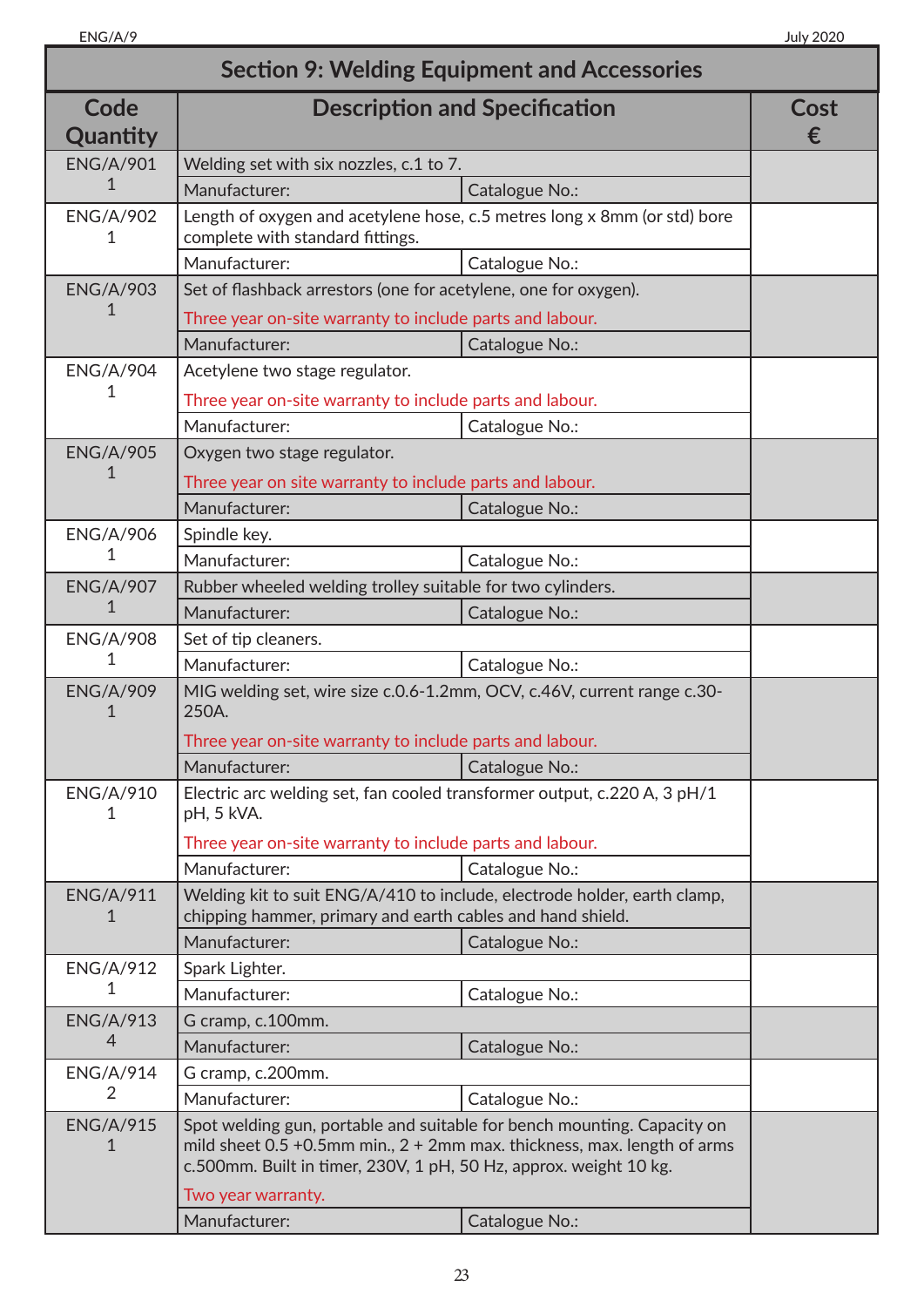| ENG/A/9          |                                |                  | July 2020 |
|------------------|--------------------------------|------------------|-----------|
| <b>ENG/A/916</b> | 150mm magnetic welding holder. |                  |           |
|                  | Manufacturer:                  | I Catalogue No.: |           |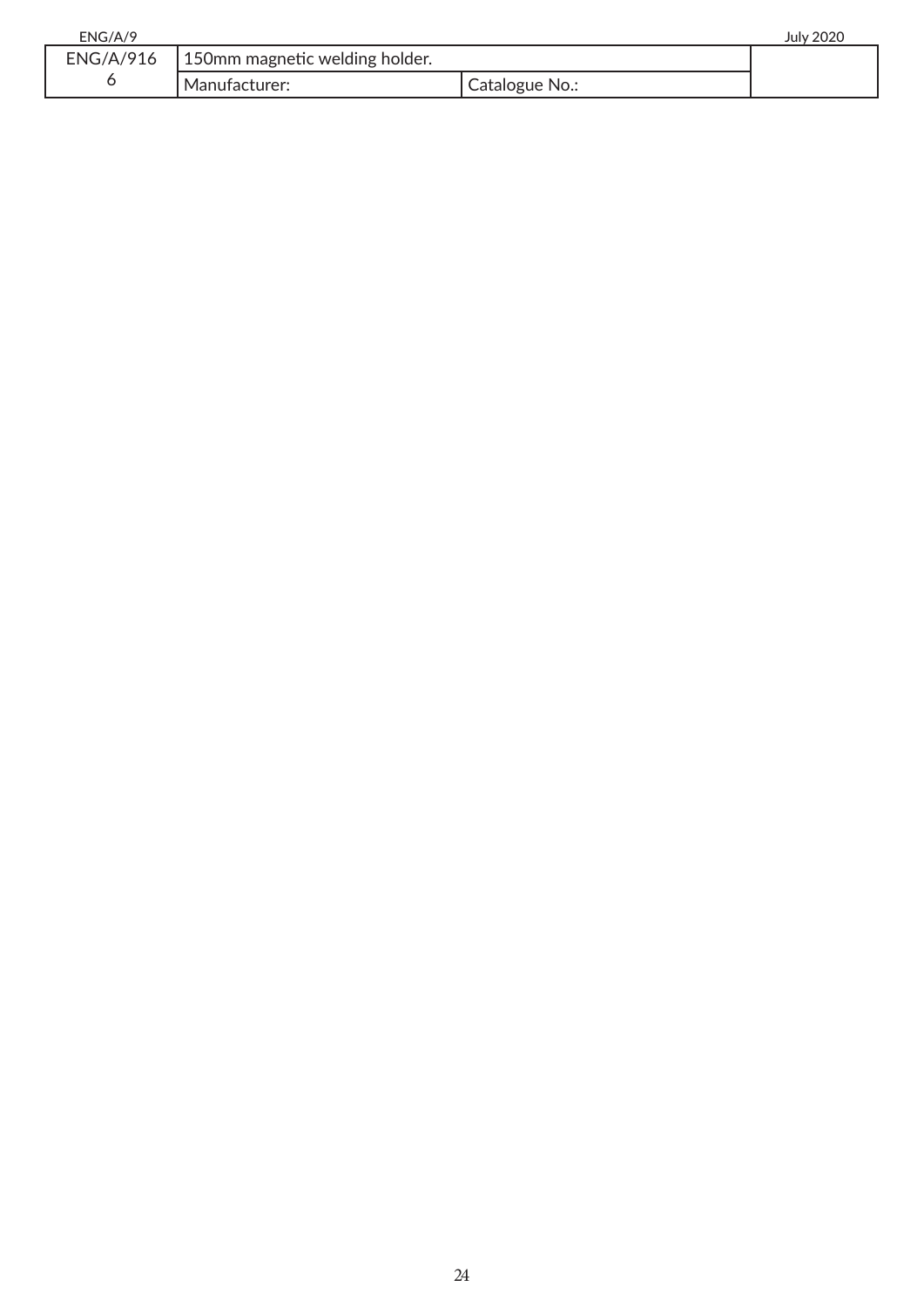| <b>Section 10: Pneumatics Equipment Control</b> |                                                                                                     |                                      |           |
|-------------------------------------------------|-----------------------------------------------------------------------------------------------------|--------------------------------------|-----------|
| Code<br>Quantity                                |                                                                                                     | <b>Description and Specification</b> | Cost<br>€ |
| <b>ENG/A/1001</b>                               | Pneumatic modular board to allow for mounting of the following<br>components ENG/A/1002-1010 below. |                                      |           |
|                                                 | Manufacturer:                                                                                       | Catalogue No.:                       |           |
| ENG/A/1002                                      | Single-acting cylinder, c.20mm bore, c.50mm stroke.                                                 |                                      |           |
| 12                                              | Manufacturer:                                                                                       | Catalogue No.:                       |           |
| <b>ENG/A/1003</b>                               | Double-acting cylinder, c.20mm bore, c.50mm stroke.                                                 |                                      |           |
| 2                                               | Manufacturer:                                                                                       | Catalogue No.:                       |           |
| ENG/A/1004                                      | Five port valve.                                                                                    |                                      |           |
| 12                                              | Manufacturer:                                                                                       | Catalogue No.:                       |           |
| <b>ENG/A/1005</b>                               | Flow control valves (restrictors).                                                                  |                                      |           |
| 12                                              | Manufacturer:                                                                                       | Catalogue No.:                       |           |
| ENG/A/1006                                      | 3/2 pushbutton valves.                                                                              |                                      |           |
| 12                                              | Manufacturer:                                                                                       | Catalogue No.:                       |           |
| <b>ENG/A/1007</b>                               | Visual indicators.                                                                                  |                                      |           |
| 6                                               | Manufacturer:                                                                                       | Catalogue No.:                       |           |
| ENG/A/1008                                      | Limit switch (roller lever activated).                                                              |                                      |           |
| 6                                               | Manufacturer:                                                                                       | Catalogue No.:                       |           |
| <b>ENG/A/1009</b>                               | Reservoir (45 cm3 capacity).                                                                        |                                      |           |
| 2                                               | Manufacturer:                                                                                       | Catalogue No.:                       |           |
| ENG/A/1010                                      | Manifold, c.8mm x c.4mm outlet.                                                                     |                                      |           |
| $\overline{2}$                                  | Manufacturer:                                                                                       | Catalogue No.:                       |           |
| ENG/A/1011                                      | Air compressor, c.8 bar, c.5 litres/m, c.24 litre receiver.                                         |                                      |           |
| 1                                               | Two year warranty.                                                                                  |                                      |           |
|                                                 | Manufacturer:                                                                                       | Catalogue No.:                       |           |
| ENG/A/1012                                      | Nylon tube, c.4mm diameter, red, 10 metres.                                                         |                                      |           |
| 1                                               | Manufacturer:                                                                                       | Catalogue No.:                       |           |
| ENG/A/1013                                      | Nylon tube, c.4mm diameter, blue, 10 metres.                                                        |                                      |           |
| $\mathbf{1}$                                    | Manufacturer:                                                                                       | Catalogue No.:                       |           |
| ENG/A/1014                                      | Nylon tube, c.4mm diameter, clear, 10 metres.                                                       |                                      |           |
| 1                                               | Manufacturer:                                                                                       | Catalogue No.:                       |           |
| <b>ENG/A/1015</b>                               | Safety cutter, to suit cutting of nylon tube at ENG/A/1012-1014 above.                              |                                      |           |
| 2                                               | Manufacturer:                                                                                       | Catalogue No.:                       |           |
| ENG/A/1016                                      | Equal T-connectors.                                                                                 |                                      |           |
| 12                                              | Manufacturer:                                                                                       | Catalogue No.:                       |           |
| <b>ENG/A/1017</b>                               | Equal elbow connectors.                                                                             |                                      |           |
| 12                                              | Manufacturer:<br>Catalogue No.:                                                                     |                                      |           |
| ENG/A/1018                                      | Blanking plugs to suit ENG/A/1016-1017 above.                                                       |                                      |           |
| 24                                              | Manufacturer:                                                                                       | Catalogue No.:                       |           |
| <b>ENG/A/1019</b>                               | Basic pneumatics system construction & simulation software; license for<br>seven users.             |                                      |           |
|                                                 | Manufacturer:                                                                                       | Catalogue No.:                       |           |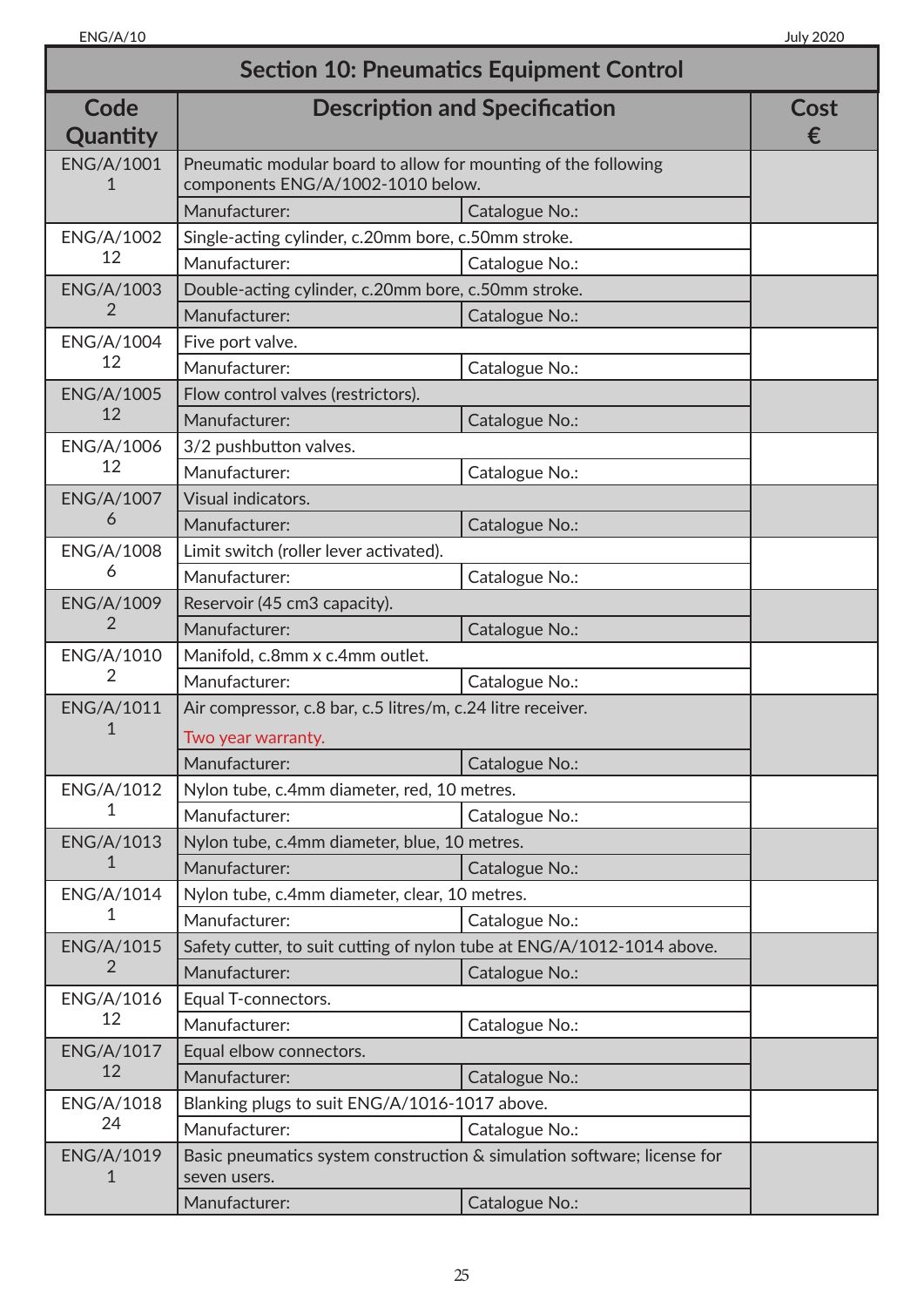| <b>Section 11: Paint Brushes, Sweeping Brushes and Dispensers</b> |                                                                                  |                                                                           |           |
|-------------------------------------------------------------------|----------------------------------------------------------------------------------|---------------------------------------------------------------------------|-----------|
| Code<br>Quantity                                                  | <b>Description and Specification</b>                                             |                                                                           | Cost<br>€ |
| <b>ENG/A/1101</b><br>12 of each size                              | <b>Paint Brushes:</b><br>12mm, 25mm, 38mm, 50mm                                  |                                                                           |           |
|                                                                   | Manufacturer:                                                                    | Catalogue No.:                                                            |           |
| ENG/A/1102                                                        | Paint Brush Pencil Lark/Crow.                                                    |                                                                           |           |
| 1                                                                 | Manufacturer:                                                                    | Catalogue No.:                                                            |           |
| ENG/A/1103                                                        |                                                                                  | 25mm Paint Brush Fitches consisting 1/round, 1/lining, 1/flat and 1/bent. |           |
| $\overline{2}$                                                    | Manufacturer:                                                                    | Catalogue No.:                                                            |           |
| ENG/A/1104                                                        | 225mm Paint Roller and Tray.                                                     |                                                                           |           |
| 2                                                                 | Manufacturer:                                                                    | Catalogue No.:                                                            |           |
| <b>ENG/A/1105</b>                                                 | Seam Roller.                                                                     |                                                                           |           |
| 1                                                                 | Manufacturer:                                                                    | Catalogue No.:                                                            |           |
| ENG/A/1106                                                        | 200mm x 43mm Wallpaper Brush.                                                    |                                                                           |           |
| 1                                                                 | Manufacturer:                                                                    | Catalogue No.:                                                            |           |
| <b>ENG/A/1107</b><br>24                                           | Banister type c.300mm X 50mm flat-backed Bench Brush. Resin set pure<br>bristle. |                                                                           |           |
|                                                                   | Manufacturer:                                                                    | Catalogue No.:                                                            |           |
| ENG/A/1108                                                        | 600mm Sweeping Brush with Handle.                                                |                                                                           |           |
| 4                                                                 | Manufacturer:                                                                    | Catalogue No.:                                                            |           |
| <b>ENG/A/1109</b>                                                 | Galvanised bucket, c.10 litre capacity.                                          |                                                                           |           |
| 1                                                                 | Manufacturer:                                                                    | Catalogue No.:                                                            |           |
| ENG/A/1110                                                        | Plastic funnel, c.100mm diameter.                                                |                                                                           |           |
| 1                                                                 | Manufacturer:                                                                    | Catalogue No.:                                                            |           |
| ENG/A/1111                                                        | 300mm X 200mm Square Mouth 700mm Handled Shovel.                                 |                                                                           |           |
| $\mathbf{1}$                                                      | Manufacturer:                                                                    | Catalogue No.:                                                            |           |
| ENG/A/1112                                                        | Heavy-duty Plastic Bucket c.10 litre capacity.                                   |                                                                           |           |
| $\overline{2}$                                                    | Manufacturer:                                                                    | Catalogue No.:                                                            |           |
| ENG/A/1113                                                        | Large Plastic Dust/Litter Bin with Lid capacity c.80 litres.                     |                                                                           |           |
| 6                                                                 | Manufacturer:                                                                    | Catalogue No.:                                                            |           |

**Note:** Equipment to be commissioned and training provided where appropriate. Where servicing is required during the warranty period then the cost should be included in the tender price.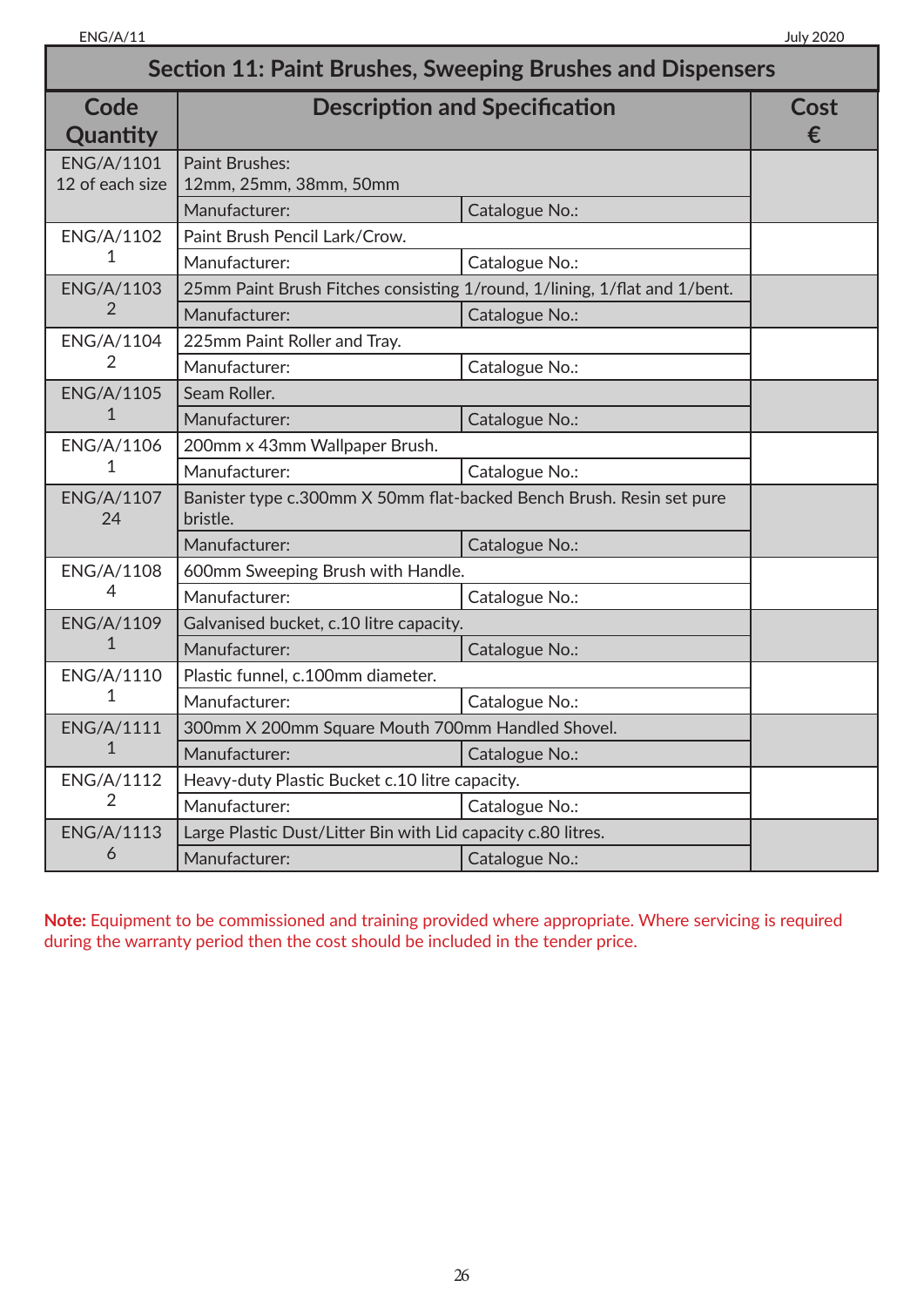| <b>Equipment for Engineering ENG/A</b> |                 |                                                |                                   |
|----------------------------------------|-----------------|------------------------------------------------|-----------------------------------|
| <b>Section</b>                         | Code            | <b>Description and Specifications:</b>         | <b>Total</b><br>Cost $\epsilon$ : |
| Section 1                              | ENG/A/101-123   | Drawing and Design                             |                                   |
| Section 2                              | ENG/A/2001-2114 | <b>General Workshop Equipment and Tools</b>    |                                   |
| Section 3                              | ENG/A/301-303   | Power Tools                                    |                                   |
| Section 4                              | ENG/A/401-461   | <b>Electronics and Control Technology</b>      |                                   |
| Section 5                              | ENG/A/501-507   | <b>Structures and Mechanisms</b>               |                                   |
| Section 6                              | ENG/A/601-620   | Safety Equipment                               |                                   |
| Section 7                              | ENG/A/701-710   | Metal Heating Equipment and Accessories        |                                   |
| Section 8                              | ENG/A/801-831   | Sheet Metal and Polymer Equipment              |                                   |
| Section 9                              | ENG/A/901-916   | <b>Welding Equipment and Accessories</b>       |                                   |
| Section 10                             | ENG/A/1001-1019 | <b>Pneumatics Equipment</b>                    |                                   |
| Section 11                             | ENG/A/1101-1113 | Paint brushes, Sweeping brushes and Dispensers |                                   |

| Total $(\epsilon)$                   |  |
|--------------------------------------|--|
| Add for VAT(E)                       |  |
| Total amount for List A $(\epsilon)$ |  |

### Standards, Specifications and Conditions

#### **All Equipment shall be Durable and Safe for School Use. Equipment wholly or partly funded from public funds is subject to Inspection by Officers from the Department of Education and Skills.**

It is essential that tenders for equipment for School Use shall:

- i) Comply fully with the specifications and be durable and safe for School Use.
- ii) Comply fully with the standards as detailed and shall comply fully with European (EN) standards, both established and developing.
- iii) Comply with European electrical standards and CE marking as appropriate.
- iv) Be accompanied by documentation of sufficient detail for full evaluation.
- v) Include the completed and signed certificate of compliance.

Award of a contract is conditional on the production of a current tax clearance certificate.

Failure to comply with the above may result in the tender being deemed null and void.

#### **Certificate of Compliance with Standards, Specifications & Conditions:**

I/We certify that the equipment tendered complies in all respects with the Standards, Specifications and other requirements/conditions specified in this tender document. I/We hold a current tax clearance certificate.

Company:

Signed: Date:

Position: **Example 2018**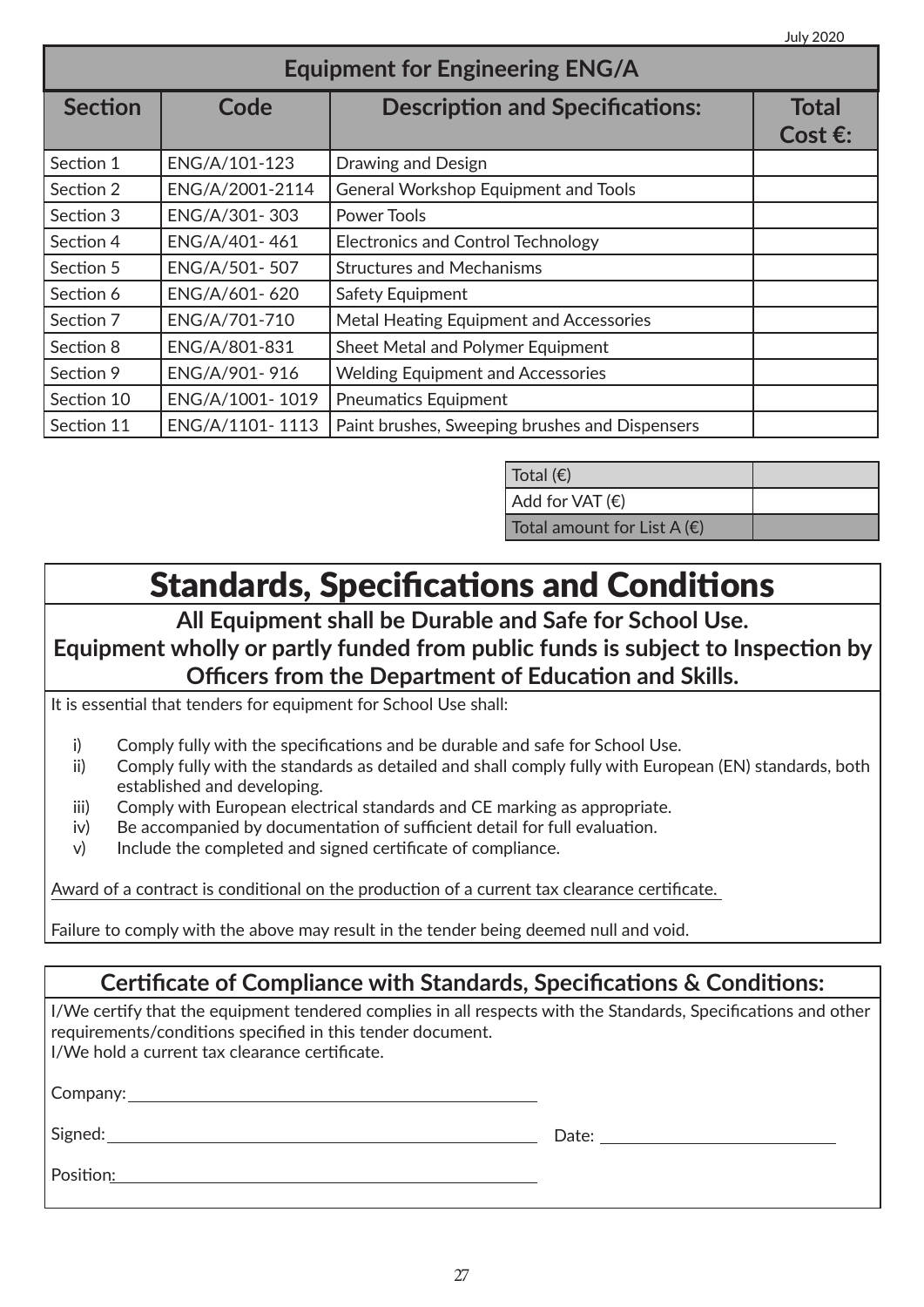## **Engineering** Equipment List B

### **Section 1: Machine Tools and Storage**

| Code<br>Quantity      | <b>Description and Specification</b>                                                                                                                                                                                                            |                                                                          | Cost<br>€ |
|-----------------------|-------------------------------------------------------------------------------------------------------------------------------------------------------------------------------------------------------------------------------------------------|--------------------------------------------------------------------------|-----------|
| <b>ENG/B/101</b><br>1 | Vertical Bandsaw, Floor-standing, tiltable, c.400mm x 400mm table, blade<br>length c.3000mm - max. Width 19mm. Cutting height 150mm - 300mm,<br>cutting width 300mm - 400mm. Blade guard, no-volt release switch, c. 1.5<br>kW, 3 phase, 50 Hz. |                                                                          |           |
|                       | Three year on-site warranty to include parts and labour.                                                                                                                                                                                        |                                                                          |           |
|                       | Manufacturer:                                                                                                                                                                                                                                   | Catalogue No.:                                                           |           |
| <b>ENG/B/102</b><br>2 | Scroll Saw, 450mm, with tilt table, variable speed motor, sawdust blower,<br>workpiece hold-down and blade guard attachment. Motor c.120-200 W,<br>230 V.                                                                                       |                                                                          |           |
|                       | Three year on-site warranty to include parts and labour.                                                                                                                                                                                        |                                                                          |           |
|                       | Manufacturer:                                                                                                                                                                                                                                   | Catalogue No.:                                                           |           |
| <b>ENG/B/103</b><br>2 | with appropriate hold down clamps.                                                                                                                                                                                                              | Drill-press vice (approx. 100mm and 150mm jaws, prismatic type) complete |           |
|                       | Manufacturer:                                                                                                                                                                                                                                   | Catalogue No.:                                                           |           |
| <b>ENG/B/104</b>      | Lever shearing machine, capacity 6mm strip, c.12mm round.                                                                                                                                                                                       |                                                                          |           |
| 1                     | Three year on site warranty to include parts and labour.                                                                                                                                                                                        |                                                                          |           |
|                       | Manufacturer:                                                                                                                                                                                                                                   | Catalogue No.:                                                           |           |
| <b>ENG/B/105</b><br>1 | $V1$ pH.                                                                                                                                                                                                                                        | Horizontal band saw (mobile), c.200mm cutting capacity 380 V 3 pH / 230  |           |
|                       | Three year on-site warranty to include parts and labour.                                                                                                                                                                                        |                                                                          |           |
|                       | Manufacturer:                                                                                                                                                                                                                                   | Catalogue No.:                                                           |           |
| <b>ENG/B/106</b><br>1 | Double-ended pedestal grinder, with eye shields, tool rests / water trough.<br>Wheel diameter c.250mm, coarse and medium grit type. 230 v, 50 Hz.,<br>single phase.                                                                             |                                                                          |           |
|                       | Three year on-site warranty to include parts and labour.                                                                                                                                                                                        |                                                                          |           |
|                       | Manufacturer:                                                                                                                                                                                                                                   | Catalogue No.:                                                           |           |
| <b>ENG/B/107</b><br>2 | Drilling machine, pedestal model, capacity in steel c.26mm. All geared<br>variable spindle speeds. Complete with fitted keyless drill chuck, key and<br>chuck guard. Electrics 3 pH, 380V, 50Hz. Supplied complete with starter/<br>isolator.   |                                                                          |           |
|                       | Three year on-site warranty to include parts and labour.                                                                                                                                                                                        |                                                                          |           |
|                       | Manufacturer:                                                                                                                                                                                                                                   | Catalogue No.:                                                           |           |
| <b>ENG/B/108</b>      | Grinding wheel dresser.                                                                                                                                                                                                                         |                                                                          |           |
| 1                     | Manufacturer:                                                                                                                                                                                                                                   | Catalogue No.:                                                           |           |
| <b>ENG/B/109</b>      | Drill grinding attachment, c.6 to 25mm.                                                                                                                                                                                                         |                                                                          |           |
| 1                     | Manufacturer:                                                                                                                                                                                                                                   | Catalogue No.:                                                           |           |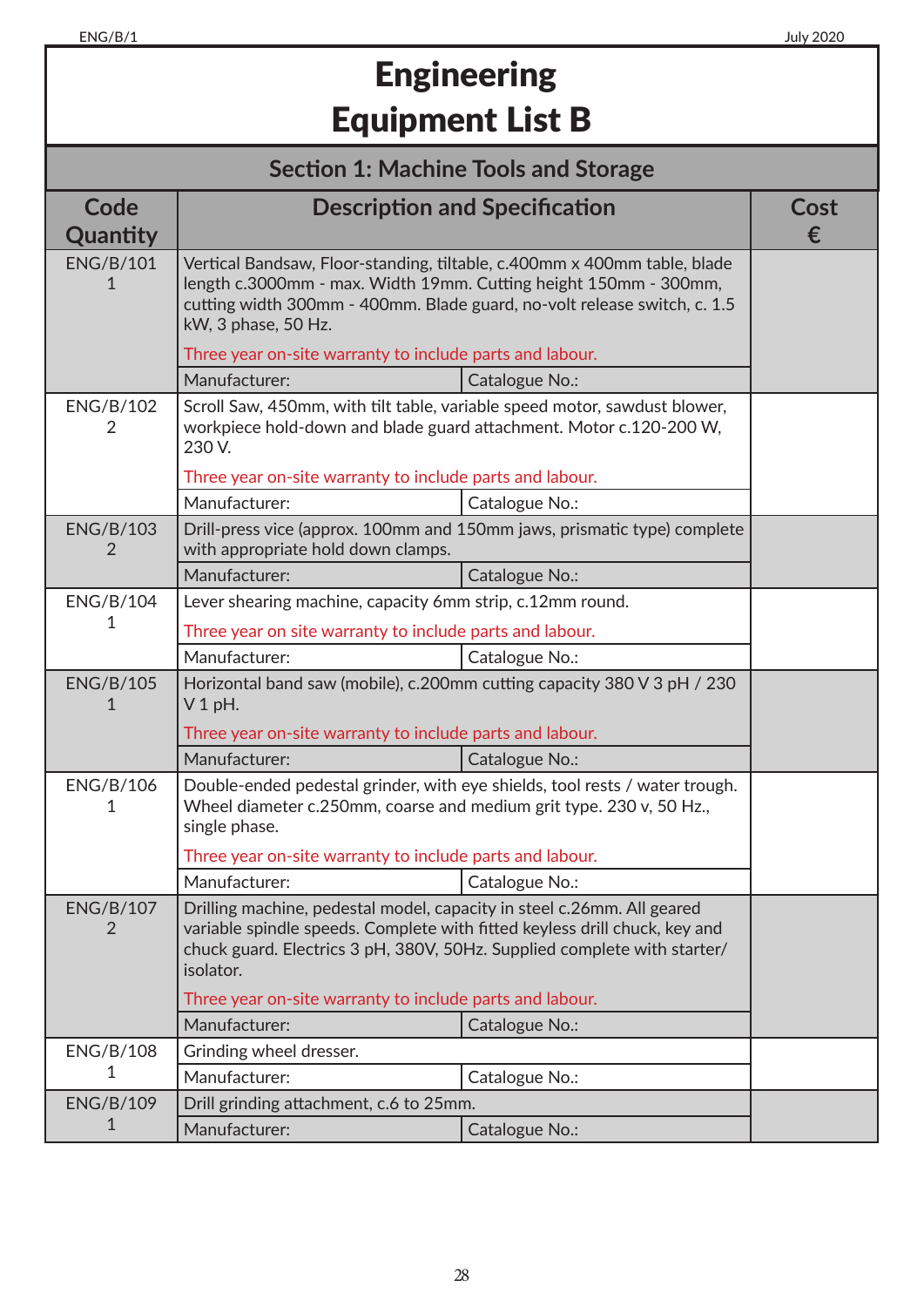| ENG/B/1               |                                                                                                                                                                                                                                                                                                                                                                                                                                                                                                                                                                                                                                                                                                                                                                                                                                                                                                                                                                                                                                                                                                                                                                                                                                                                                                                                                                                                                                                                                                                                                                                                                                                                                                                                                                                                                                                                                          |                | <b>July 2020</b> |
|-----------------------|------------------------------------------------------------------------------------------------------------------------------------------------------------------------------------------------------------------------------------------------------------------------------------------------------------------------------------------------------------------------------------------------------------------------------------------------------------------------------------------------------------------------------------------------------------------------------------------------------------------------------------------------------------------------------------------------------------------------------------------------------------------------------------------------------------------------------------------------------------------------------------------------------------------------------------------------------------------------------------------------------------------------------------------------------------------------------------------------------------------------------------------------------------------------------------------------------------------------------------------------------------------------------------------------------------------------------------------------------------------------------------------------------------------------------------------------------------------------------------------------------------------------------------------------------------------------------------------------------------------------------------------------------------------------------------------------------------------------------------------------------------------------------------------------------------------------------------------------------------------------------------------|----------------|------------------|
| <b>ENG/B/110</b><br>1 | Injection Moulding Machine: for demonstration of injection moulding<br>principles; bench top/portable model suitable for school use; set of 4<br>moulds for production of objects up to c.20 g; 2 kg of suitable polymer<br>granules. 230 V, 50 Hz.                                                                                                                                                                                                                                                                                                                                                                                                                                                                                                                                                                                                                                                                                                                                                                                                                                                                                                                                                                                                                                                                                                                                                                                                                                                                                                                                                                                                                                                                                                                                                                                                                                      |                |                  |
|                       | Three year on-site warranty to include parts and labour.                                                                                                                                                                                                                                                                                                                                                                                                                                                                                                                                                                                                                                                                                                                                                                                                                                                                                                                                                                                                                                                                                                                                                                                                                                                                                                                                                                                                                                                                                                                                                                                                                                                                                                                                                                                                                                 |                |                  |
|                       | Manufacturer:                                                                                                                                                                                                                                                                                                                                                                                                                                                                                                                                                                                                                                                                                                                                                                                                                                                                                                                                                                                                                                                                                                                                                                                                                                                                                                                                                                                                                                                                                                                                                                                                                                                                                                                                                                                                                                                                            | Catalogue No.: |                  |
| <b>ENG/B/111</b><br>1 | Low cost tensile testing/extensometer machine, portable/bench mounted<br>type.                                                                                                                                                                                                                                                                                                                                                                                                                                                                                                                                                                                                                                                                                                                                                                                                                                                                                                                                                                                                                                                                                                                                                                                                                                                                                                                                                                                                                                                                                                                                                                                                                                                                                                                                                                                                           |                |                  |
|                       | Three year on-site warranty to include parts and labour.                                                                                                                                                                                                                                                                                                                                                                                                                                                                                                                                                                                                                                                                                                                                                                                                                                                                                                                                                                                                                                                                                                                                                                                                                                                                                                                                                                                                                                                                                                                                                                                                                                                                                                                                                                                                                                 |                |                  |
|                       | Manufacturer:                                                                                                                                                                                                                                                                                                                                                                                                                                                                                                                                                                                                                                                                                                                                                                                                                                                                                                                                                                                                                                                                                                                                                                                                                                                                                                                                                                                                                                                                                                                                                                                                                                                                                                                                                                                                                                                                            | Catalogue No.: |                  |
| <b>ENG/B/112</b><br>1 | Impact testing Simulation software (education version) capable of carrying<br>out Izod/Charpy/tensile impact testing on various materials.                                                                                                                                                                                                                                                                                                                                                                                                                                                                                                                                                                                                                                                                                                                                                                                                                                                                                                                                                                                                                                                                                                                                                                                                                                                                                                                                                                                                                                                                                                                                                                                                                                                                                                                                               |                |                  |
|                       | Three year on-site warranty to include parts and labour.                                                                                                                                                                                                                                                                                                                                                                                                                                                                                                                                                                                                                                                                                                                                                                                                                                                                                                                                                                                                                                                                                                                                                                                                                                                                                                                                                                                                                                                                                                                                                                                                                                                                                                                                                                                                                                 |                |                  |
|                       | Manufacturer:                                                                                                                                                                                                                                                                                                                                                                                                                                                                                                                                                                                                                                                                                                                                                                                                                                                                                                                                                                                                                                                                                                                                                                                                                                                                                                                                                                                                                                                                                                                                                                                                                                                                                                                                                                                                                                                                            | Catalogue No.: |                  |
| <b>ENG/B/113</b>      | Low cost non-destructive magnetic particle testing kit.                                                                                                                                                                                                                                                                                                                                                                                                                                                                                                                                                                                                                                                                                                                                                                                                                                                                                                                                                                                                                                                                                                                                                                                                                                                                                                                                                                                                                                                                                                                                                                                                                                                                                                                                                                                                                                  |                |                  |
| 1                     |                                                                                                                                                                                                                                                                                                                                                                                                                                                                                                                                                                                                                                                                                                                                                                                                                                                                                                                                                                                                                                                                                                                                                                                                                                                                                                                                                                                                                                                                                                                                                                                                                                                                                                                                                                                                                                                                                          |                |                  |
|                       |                                                                                                                                                                                                                                                                                                                                                                                                                                                                                                                                                                                                                                                                                                                                                                                                                                                                                                                                                                                                                                                                                                                                                                                                                                                                                                                                                                                                                                                                                                                                                                                                                                                                                                                                                                                                                                                                                          |                |                  |
| <b>ENG/B/114</b><br>3 | Two year warranty.<br>Manufacturer:<br>Catalogue No.:<br>Centre Lathe. All metric indexing. Centre height: c.140mm to 180mm<br>to admit c.500mm to 1000mm between centres. Fully enclosed oil bath<br>gearbox with provision for cutting screw thread pitches in millimetres.<br>Range of spindle speeds (typical speeds; 36-1600/40-2500 rpm). Spindle<br>bore, c.38mm min. Foot-operated brake/switch, no more than 24V to<br>control buttons, c.1-2.2 kW electric motor.<br>Electric supply 380 V, 3 pH, 50 Hz. Machine to be mounted on steel<br>cabinet base and supplied complete with starter/isolator. The following<br>total number of accessories should be supplied with the lathe and, where<br>possible, fitted.<br>Pump, tank and fittings.<br>a)<br>b)<br>Quick change tool-post.<br>Carbide tooling package to suit lathe, to include: right hand tool<br>c)<br>holder, boring bar (c.12mm), parting-off block, combination knurling<br>tool and blade. All tooling should have independent tool holders<br>Appropriate carbide inserts for tooling package at c.<br>d)<br>Multi-head knurling tool with fine, medium and coarse knurls.<br>e)<br>f)<br>Three jaw self-centering chuck, c.110mm. Chuck complete with key<br>and set of reversible jaws.<br>Four jaw independent chuck, c.150-200mm, complete with key.<br>g)<br>Drill chuck, c.13mm capacity complete with key and arbor. Keyless<br>h)<br>Chuck to suit tailstock of lathe.<br>Morse taper centres - one live centre and one dead centre.<br>i)<br>j)<br>Face plate, c.150-300mm.<br>Travelling steady, and fixed steady - 3 point.<br>k)<br>Angle poise low voltage lamp.<br>$\vert$ )<br>Set of spanners.<br>m)<br>Operator handbook.<br>n)<br>Set of anti-vibration pads - fitted to lathe.<br>O)<br>Digital read outs fitted also<br>p)<br>Three year on site warranty to include parts and labour. |                |                  |
| <b>ENG/B/115</b>      | Manufacturer:<br>Tool storage presses with cut-out slots for hand tools, lockable,                                                                                                                                                                                                                                                                                                                                                                                                                                                                                                                                                                                                                                                                                                                                                                                                                                                                                                                                                                                                                                                                                                                                                                                                                                                                                                                                                                                                                                                                                                                                                                                                                                                                                                                                                                                                       | Catalogue No.: |                  |
| 2                     | approximate size 1900mm x 1000mm x 500mm                                                                                                                                                                                                                                                                                                                                                                                                                                                                                                                                                                                                                                                                                                                                                                                                                                                                                                                                                                                                                                                                                                                                                                                                                                                                                                                                                                                                                                                                                                                                                                                                                                                                                                                                                                                                                                                 |                |                  |
|                       | Manufacturer:                                                                                                                                                                                                                                                                                                                                                                                                                                                                                                                                                                                                                                                                                                                                                                                                                                                                                                                                                                                                                                                                                                                                                                                                                                                                                                                                                                                                                                                                                                                                                                                                                                                                                                                                                                                                                                                                            | Catalogue No.: |                  |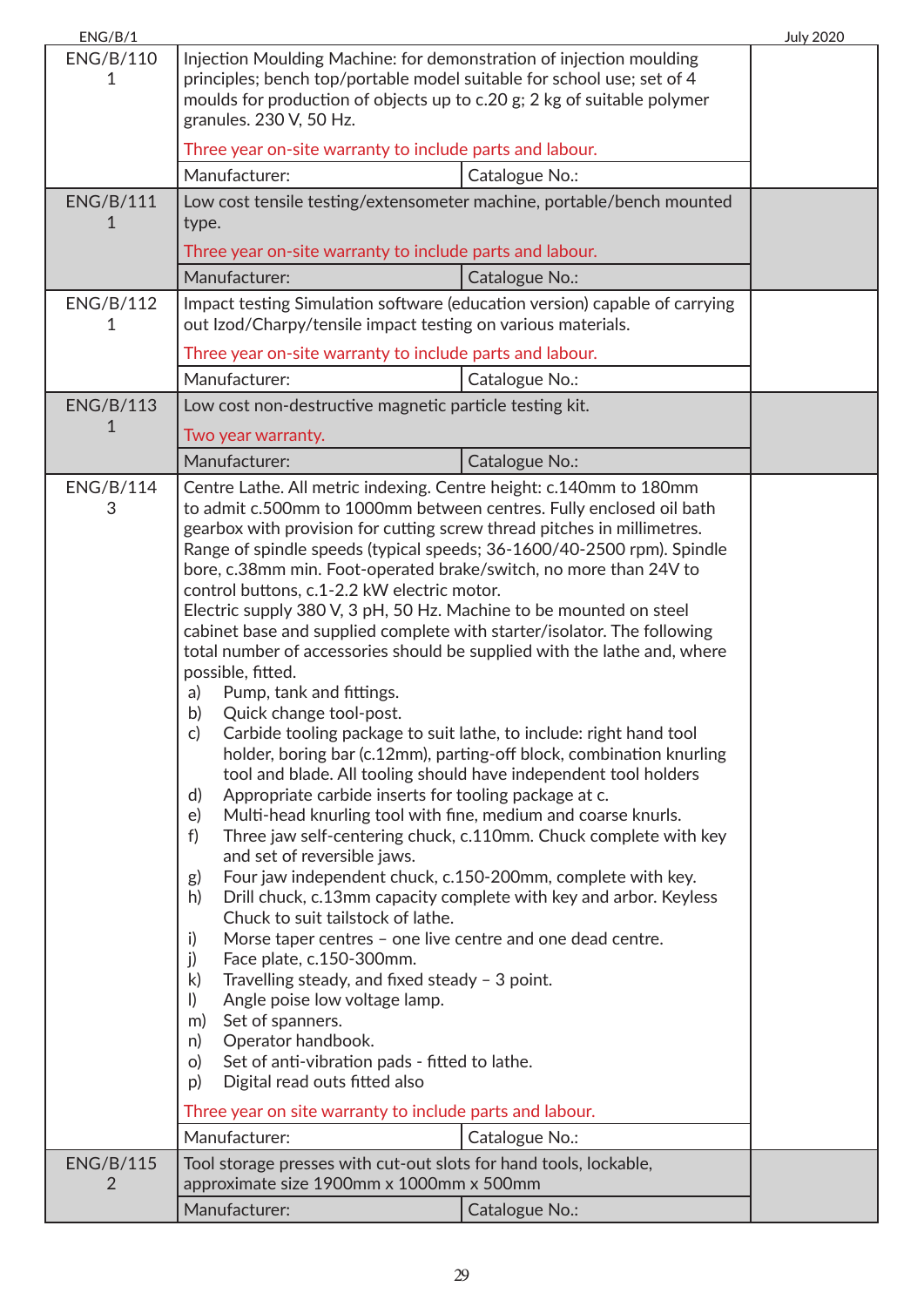| ENG/B/1   |                                                                                                                |                | <b>July 2020</b> |
|-----------|----------------------------------------------------------------------------------------------------------------|----------------|------------------|
| ENG/B/116 | Mobile tool cabinet, c.1000 x c.500 x c.350mm, all metal construction<br>complete with fitted drawer and lock. |                |                  |
|           | Manufacturer:                                                                                                  | Catalogue No.: |                  |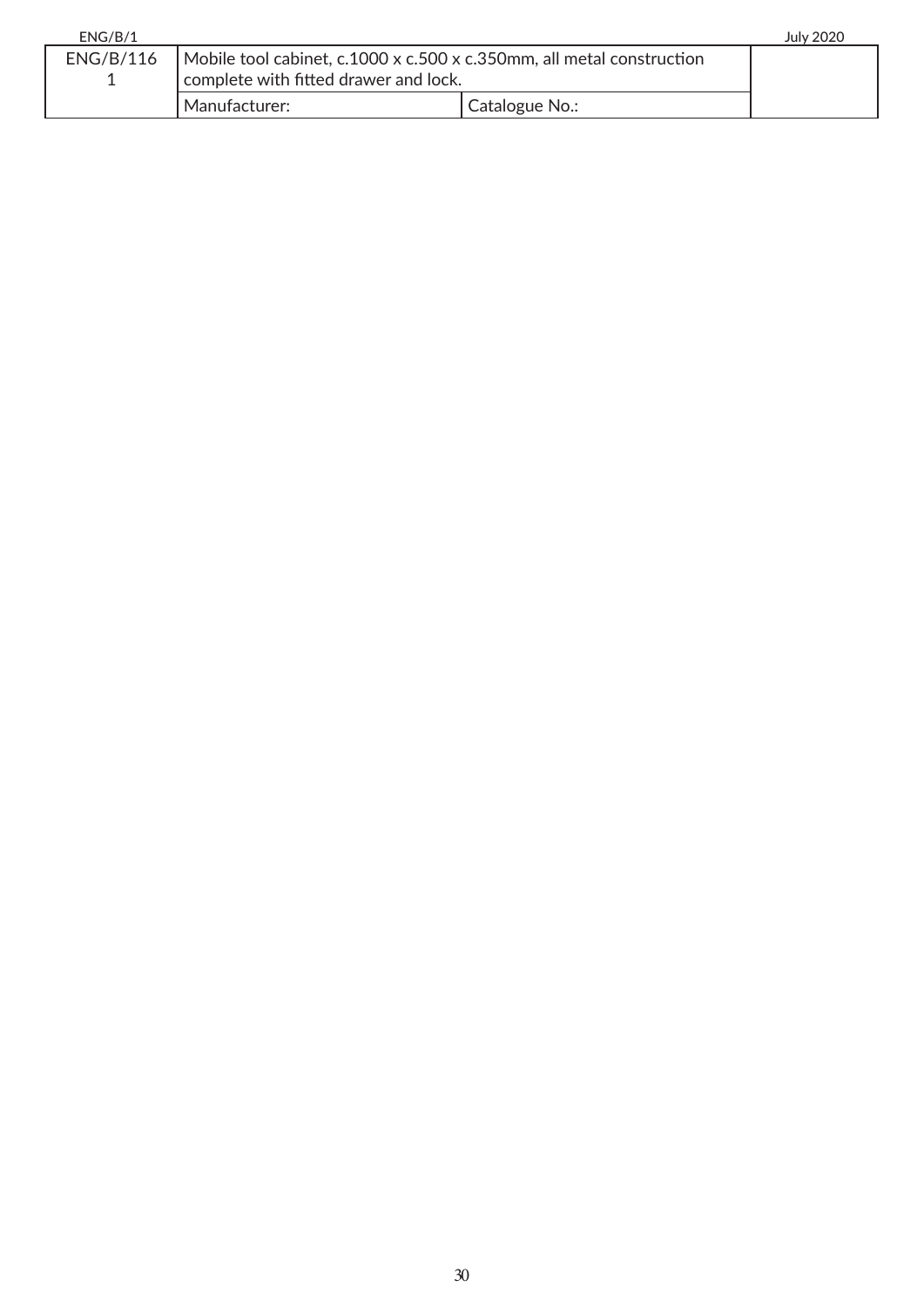| Section 2: Digital Technologies and Computer Aided Manufacturing (CAM) |                                                                                                                                                                                                                                                                                                                                                                                                                                                                                                                                                                                                                                                                                                         |                                                                              |                  |
|------------------------------------------------------------------------|---------------------------------------------------------------------------------------------------------------------------------------------------------------------------------------------------------------------------------------------------------------------------------------------------------------------------------------------------------------------------------------------------------------------------------------------------------------------------------------------------------------------------------------------------------------------------------------------------------------------------------------------------------------------------------------------------------|------------------------------------------------------------------------------|------------------|
| Code<br>Quantity                                                       | <b>Description and Specification</b>                                                                                                                                                                                                                                                                                                                                                                                                                                                                                                                                                                                                                                                                    |                                                                              | <b>Cost</b><br>€ |
| <b>ENG/B/201</b><br>1                                                  | a case and wireless optical mouse.                                                                                                                                                                                                                                                                                                                                                                                                                                                                                                                                                                                                                                                                      | Laptop suitable to run CNC, laser cutter and 3D printer, to be supplied with |                  |
|                                                                        | 2 Year warranty.                                                                                                                                                                                                                                                                                                                                                                                                                                                                                                                                                                                                                                                                                        |                                                                              |                  |
|                                                                        | Manufacturer:                                                                                                                                                                                                                                                                                                                                                                                                                                                                                                                                                                                                                                                                                           | Catalogue No.:                                                               |                  |
| <b>ENG/B/202</b><br>1                                                  | Visualiser: Min. 13 MP Lens, Up to 4K at 30 fps Video, Built-In Mic,                                                                                                                                                                                                                                                                                                                                                                                                                                                                                                                                                                                                                                    | coverage A3 + (533x330mm), USB Interface & Power Connection to a PC.         |                  |
|                                                                        | 5 year warranty.                                                                                                                                                                                                                                                                                                                                                                                                                                                                                                                                                                                                                                                                                        |                                                                              |                  |
|                                                                        | Manufacturer:                                                                                                                                                                                                                                                                                                                                                                                                                                                                                                                                                                                                                                                                                           | Catalogue No.:                                                               |                  |
| <b>ENG/B/203</b><br>1                                                  | 3D Printer: Min volume area 100mm x 100mm x 100mm, Suitable<br>for education purposes (not DIY/home spec.) and capable of high<br>quality printing, user-friendly software based on open-source platform<br>(Compatible with Parametric Modelling software used in Design and<br>Communication Graphics (DCG)), Support materials such as PLA, Fully<br>enclosed print chamber, and Technical support must be available. Roll of<br>PLA to be provided with machine.                                                                                                                                                                                                                                    |                                                                              |                  |
|                                                                        | Two year on-site warranty to include parts and labour.                                                                                                                                                                                                                                                                                                                                                                                                                                                                                                                                                                                                                                                  |                                                                              |                  |
|                                                                        | Manufacturer:                                                                                                                                                                                                                                                                                                                                                                                                                                                                                                                                                                                                                                                                                           | Catalogue No.:                                                               |                  |
| <b>ENG/B/204</b><br>1                                                  | Bench mounted computer numerically controlled (CNC) slant bed<br>educational training lathe: max. machining diameter c.55mm, travel in<br>x-axis: c.50mm, travel in z-axis: c.250mm, typical spindle speed range:<br>c.100-4000 rpm.<br>Electric supply: 110/230 V, 1 pH, 50/60 Hz.<br>Machine to be compatible with standard computer hardware, operating<br>system/CADCAM software, educational (NOT industry standard), must<br>provide simulation and be multi user platform, fully enclosed working area,<br>operator's handbook.<br>Appropriate tooling package to cater for standard lathe operations to be<br>included.<br>Note: Details of specification of computer required to operate to be |                                                                              |                  |
|                                                                        | furnished to school.<br>Three year on-site warranty to include parts and labour.                                                                                                                                                                                                                                                                                                                                                                                                                                                                                                                                                                                                                        |                                                                              |                  |
|                                                                        |                                                                                                                                                                                                                                                                                                                                                                                                                                                                                                                                                                                                                                                                                                         | ONE ONLY TO BE SUPPLIED PER SCHOOL                                           |                  |
|                                                                        | Manufacturer:                                                                                                                                                                                                                                                                                                                                                                                                                                                                                                                                                                                                                                                                                           | Catalogue No.:                                                               |                  |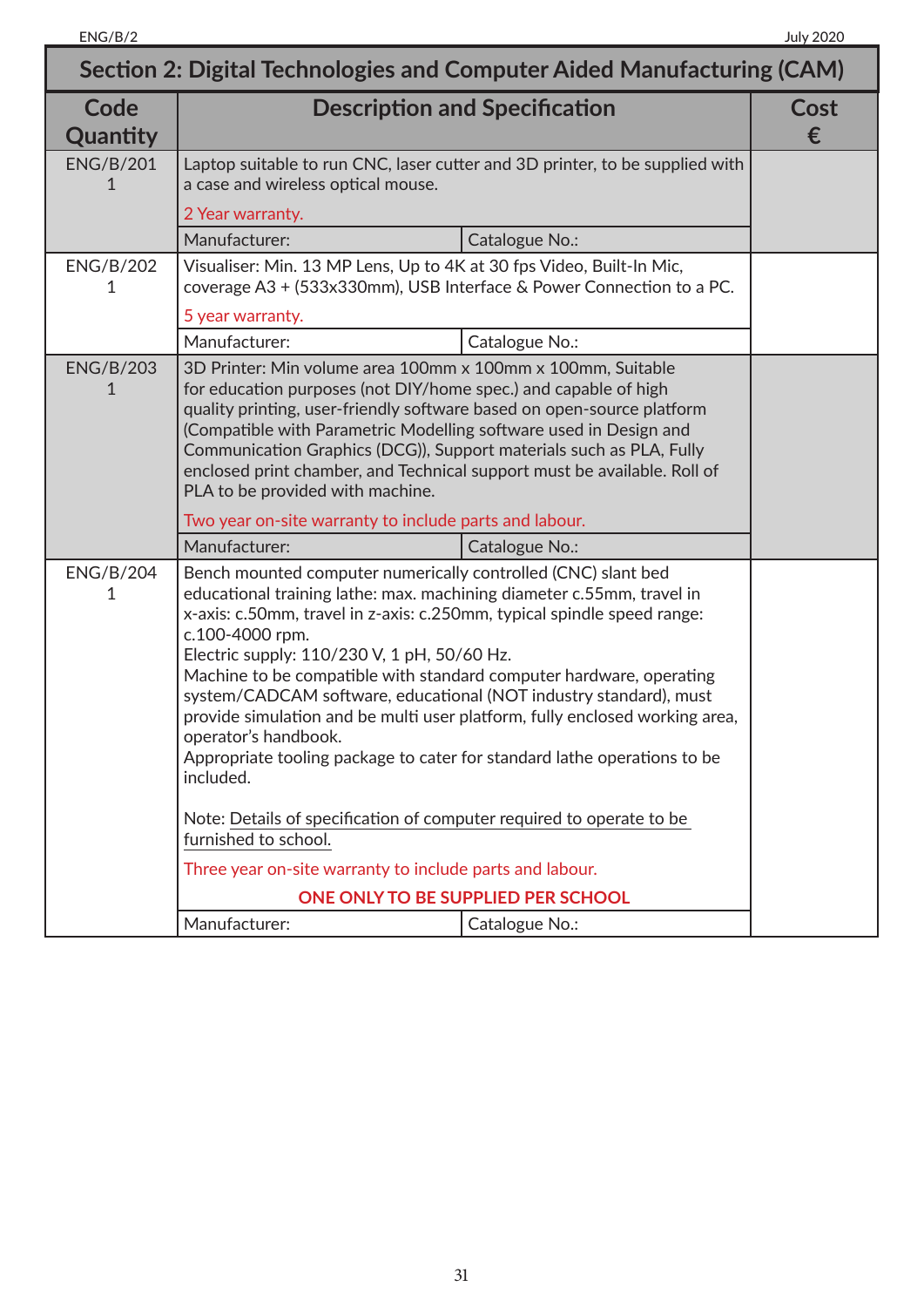| ENG/B/2          |                                                                                                                                                                                                                                                                                                                                                                                         | <b>July 2020</b> |
|------------------|-----------------------------------------------------------------------------------------------------------------------------------------------------------------------------------------------------------------------------------------------------------------------------------------------------------------------------------------------------------------------------------------|------------------|
| <b>ENG/B/205</b> | Laser cutter/engraver: CO2, workable on a variety of materials, minimum<br>engraving area 300mm x 300mm, accommodate minimum 100mm<br>thickness, minimum 30 Watt laser tube, open source software and driver,<br>Raster & Vector operating modes, single phase, must come with a Vector<br>grid, Air compressor and Fume extraction system, and Technical support<br>must be available. |                  |
|                  | 2 Year on-site warranty on machine and CO2 tube.                                                                                                                                                                                                                                                                                                                                        |                  |
|                  | <b>NOTE:</b>                                                                                                                                                                                                                                                                                                                                                                            |                  |
|                  | Only 1 laser cutter to share between Engineering, Technology and<br><b>Construction Studies room.</b>                                                                                                                                                                                                                                                                                   |                  |
|                  | If school offers any of these three subjects (or are getting an upgrade to<br>any of these rooms) they are entitled to get a laser cutter.                                                                                                                                                                                                                                              |                  |
|                  | Location of laser cutter is identified on each of the room layouts.                                                                                                                                                                                                                                                                                                                     |                  |
|                  | Catalogue No.:                                                                                                                                                                                                                                                                                                                                                                          |                  |

**Note:** Equipment to be commissioned and training provided where appropriate. Where servicing is required during the warranty period then the cost should be included in the tender price.

| <b>Equipment for Engineering ENG/B</b> |               |                                                          |                            |
|----------------------------------------|---------------|----------------------------------------------------------|----------------------------|
| <b>Section</b>                         | Code          | <b>Description and Specifications:</b>                   | <b>Total</b><br>Cost $E$ : |
| Section 1                              | ENG/B/101-116 | Machine Tools and Storage                                |                            |
| Section 2                              | ENG/B/201-205 | Digital Technologies and Computer Aided<br>Manufacturing |                            |

| Total (€)                            |  |
|--------------------------------------|--|
| $Add$ for VAT $(\epsilon)$           |  |
| Total amount for List B $(\epsilon)$ |  |